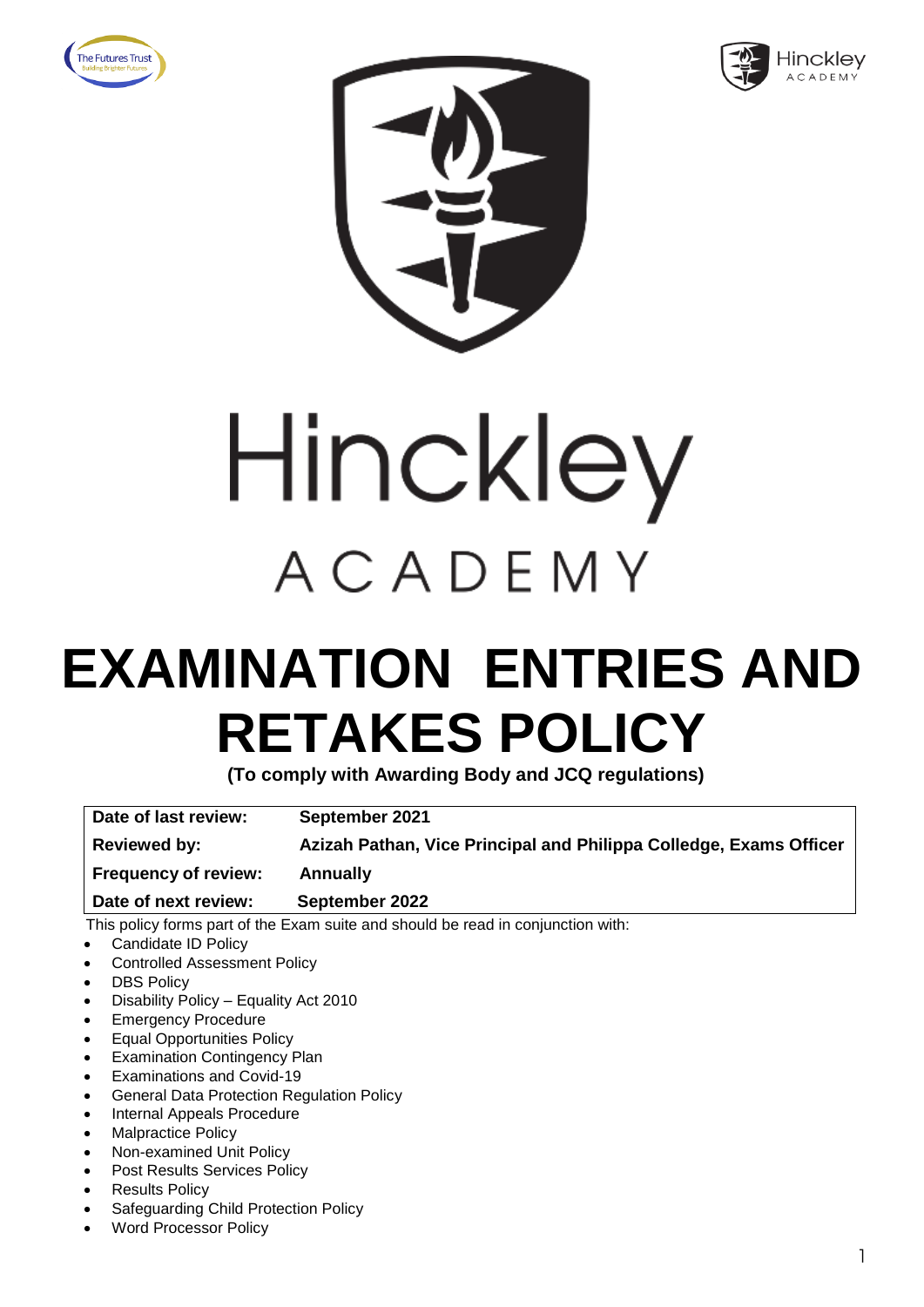The purpose of this policy is to ensure that all parties are conversant with the exam entry process and the role they must play.

#### **Entries**

All students following a course of study will be entered by Hinckley Academy and John Cleveland Sixth Form Centre (from hereafter referred to as the Academy) for examination in line with the JCQ and Awarding body regulations.

#### **a) The Exams Officer**

- Is responsible for ensuring that the students are entered for the correct exams/units within the Awarding body deadlines.
- Must ensure that the Academy does not incur penalty entry fees by setting deadlines that meeting the Awarding body deadlines.
- Will ensure that the following documentation is issued
	- to class teachers via the Head of Department
		- entry marksheets showing the entries made
			- internal assessment marksheets showing the marks to be submitted
	- to the student
		- their entry statement/timetable for the mocks
		- their provisional entry statement/timetable for the public exams
		- their confirmation entry statement/timetable for the public exams
- Will ensure that all exam timetables are published on both the website and Sharepoint plus that they are issued via email to all staff and as hardcopy to all students taking part in the exams.
- Must ensure that all staff receive via email copies of the JCQ regulations and that copies of the main requirements are issued as hardcopy to all students taking part in the exams.

#### **b) The Class Teacher**

- Is responsible for checking that the students have been entered for the correct units/tiers/exams. They must provide the Exams Officer with tier details by the deadline set by the Exams Officer.
- That the students are made aware of the JCQ regulations for coursework and non-examined units, copies of which will be provided by the Exams Officer at the start of the academic year.

#### **c) The Head of Department**

- Is responsible for ensuring that the Exams Officer is provided with details of any course or Awarding body changes at the start of the academic year.
- Must ensure that all class teachers have confirmed their entries/tiers to the Exams Officer by the set deadline.
- Must ensure that the Academy does not incur penalty entry fees by meeting all deadlines set by the Exams Officer.

#### **d) The student**

- Must ensure that they complete all components that make up the full exam i.e. coursework by the deadline set by their class teacher.
- Must ensure that they do not engage in any deliberate act or practice which comprises the integrity of the assessment and therefore the validity of the result. Examples include, copying from another student or allowing their work to be copied, disruptive behaviour in the exam room, copying published work from the internet etc. Further examples of malpractice and the sanctions can be found in the Malpractice Policy.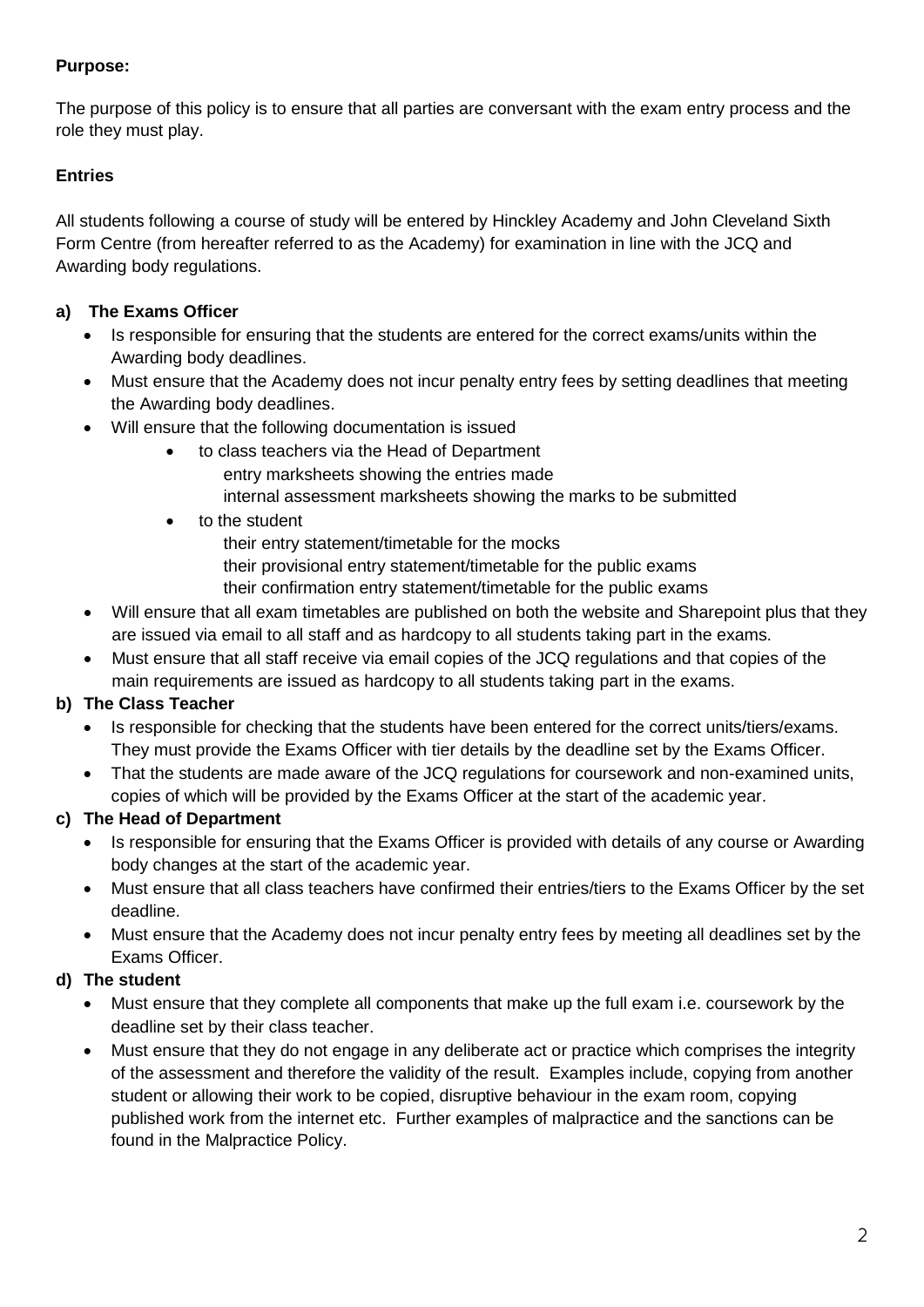#### **Fees**

The Academy will fund the students' first attempt at their exams. However, under the following circumstances the Academy reserves the right to recover the cost of the exams from the parent/guardian or carer of the student.

- The student fails to attend an exam without a reasonable reason.
- The student drops a BTEC course after the first 3 months.
- The student fails to complete all components of the exam i.e. fails to hand in coursework or a nonexamined unit.
- The student fails to check their entry statement and notify the Exams Officer of any changes needed by the deadline stated on the entry statement.
- Any entry or tier change submitted by either a student or parent/guardian or carer after the entry deadline.

#### **Retakes**

The Academy will accept retake entries in line with those permitted by the Awarding bodies but the student is responsible for the costs.

#### **GDPR**

Personal data that could be used to identity a candidate will be securely stored both electronically and paper based for 12 months from the date of application. After which time paper-based records will be shredded and electronic records will be deleted. Further details regarding GDPR and exams can be found in the GDPR Policy, a copy of which is available on request.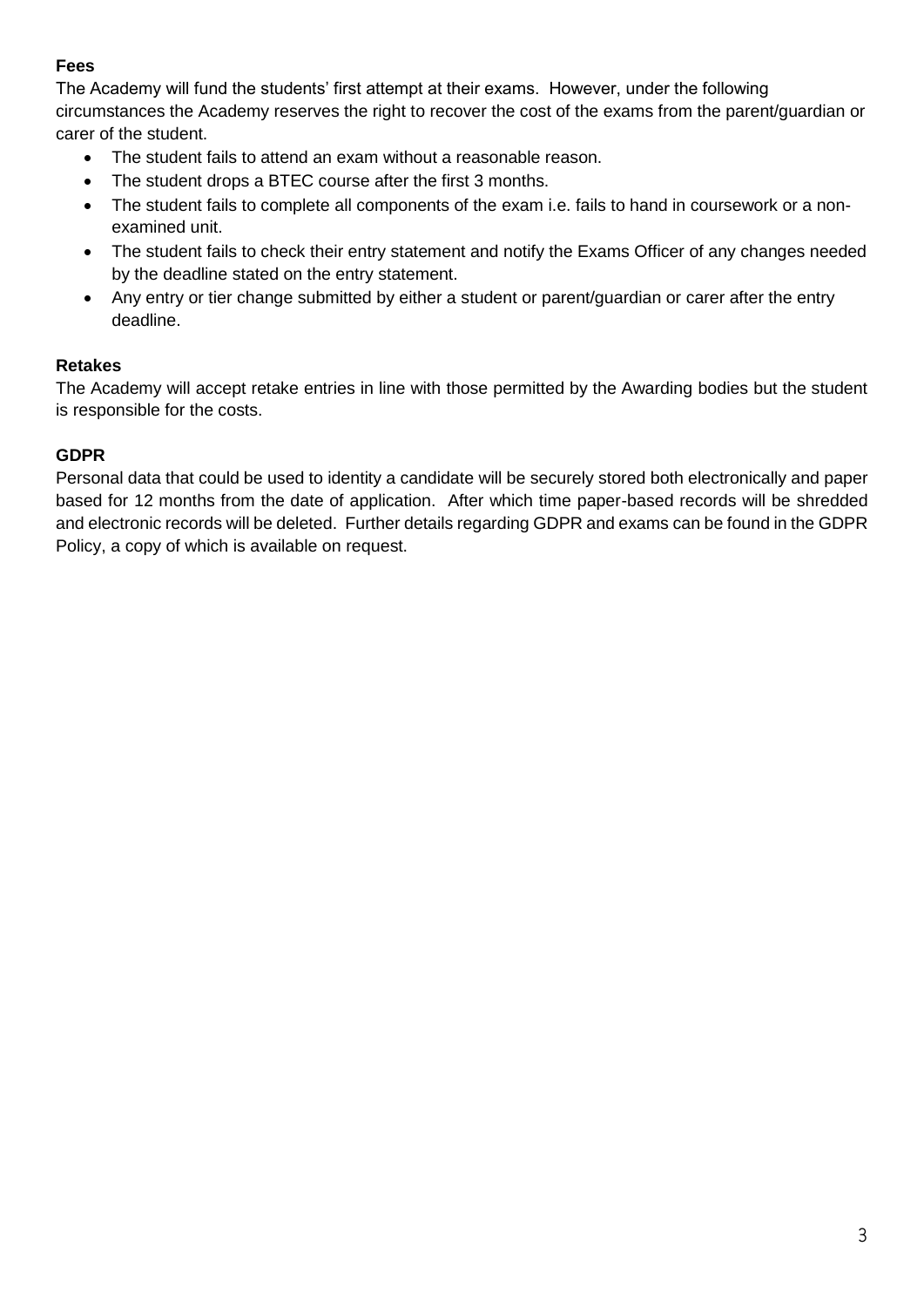





Hinckley ACADEMY

### **CANDIDATE ID POLICY**

| Date of last review:        | September 2021                                                     |
|-----------------------------|--------------------------------------------------------------------|
| <b>Reviewed by:</b>         | Azizah Pathan, Vice Principal and Philippa Colledge, Exams Officer |
| <b>Frequency of review:</b> | <b>Annually</b>                                                    |
| Date of next review:        | September 2022                                                     |

- Controlled Assessment Policy
- DBS Policy
- Disability Policy Equality Act 2010
- Emergency Procedure
- Equal Opportunities Policy
- Examination Contingency Plan
- Examinations and Covid-19
- Examination Entries and Retakes Policy
- General Data Protection Regulation Policy
- Internal Appeals Procedure
- Malpractice Policy
- Non-examined Unit Policy
- Post Results Services Policy
- Results Policy
- Safeguarding Child Protection Policy
- Word Processor Policy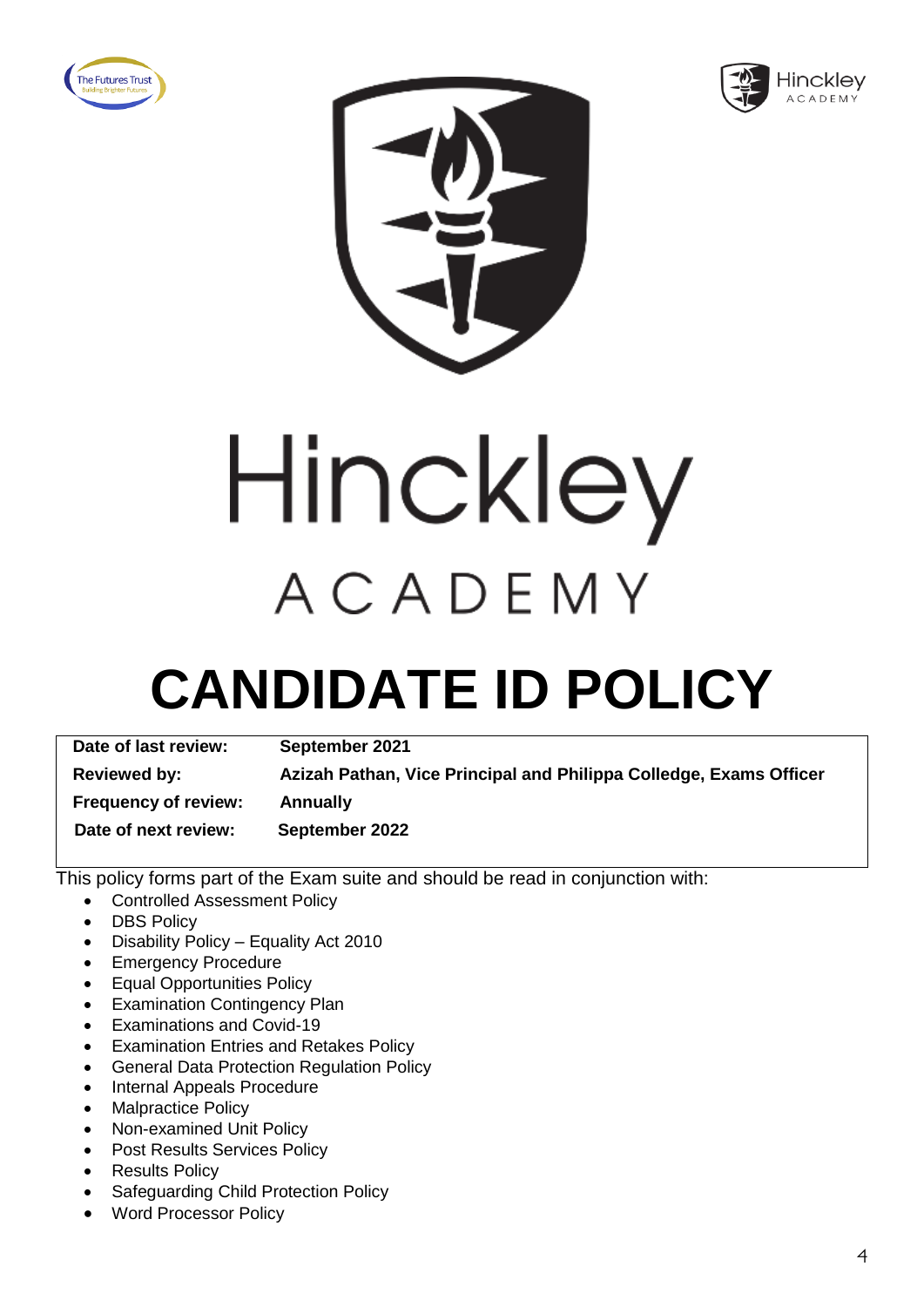To provide guidance to external candidates taking GCSE or GCE examinations on the types of identity documentation (ID) that will be accepted by the Academy. To ensure that the Academy maintains the validity of the examination process by confirming that those taking the exam are eligible for entry.

#### **Scope:**

This policy applies to ALL external candidates taking GCSE or GCE examinations at the Academy.

#### **ID Requirements**

- Candidates must sign in at Reception and present one form of ID. The same form of ID MUST be presented for all exams.
- Original forms of ID must be provided copies will NOT be accepted.
- Letters confirming proof of ID will NOT be accepted.
- Candidates must be clearly identifiable from their ID.
- Hinckley Academy and John Cleveland Sixth Form centre reserve the right to reject any ID presented where the photo does not resemble the candidate or where there are doubts about the validity of the documentation.

#### **ID Acceptable**

- A valid passport
- A valid photo driving licence

#### **If your ID is not accepted**

- Where candidates fail to provide a valid form of ID or the ID is reasonably rejected the candidate will not be allowed to take their exam.
- If identification is rejected the Academy will not refund the exam fees.

#### **Results and Certificates**

Candidates will need the form of ID they used for their exams when they collect their results and certificates.

#### **GDPR**

Personal data that could be used to identity a candidate will be securely stored both electronically and paper based for 12 months from the date of application. After which time paper-based records will be shredded and electronic records will be deleted. Further details regarding GDPR and exams can be found in the GDPR policy, a copy of which is available on request.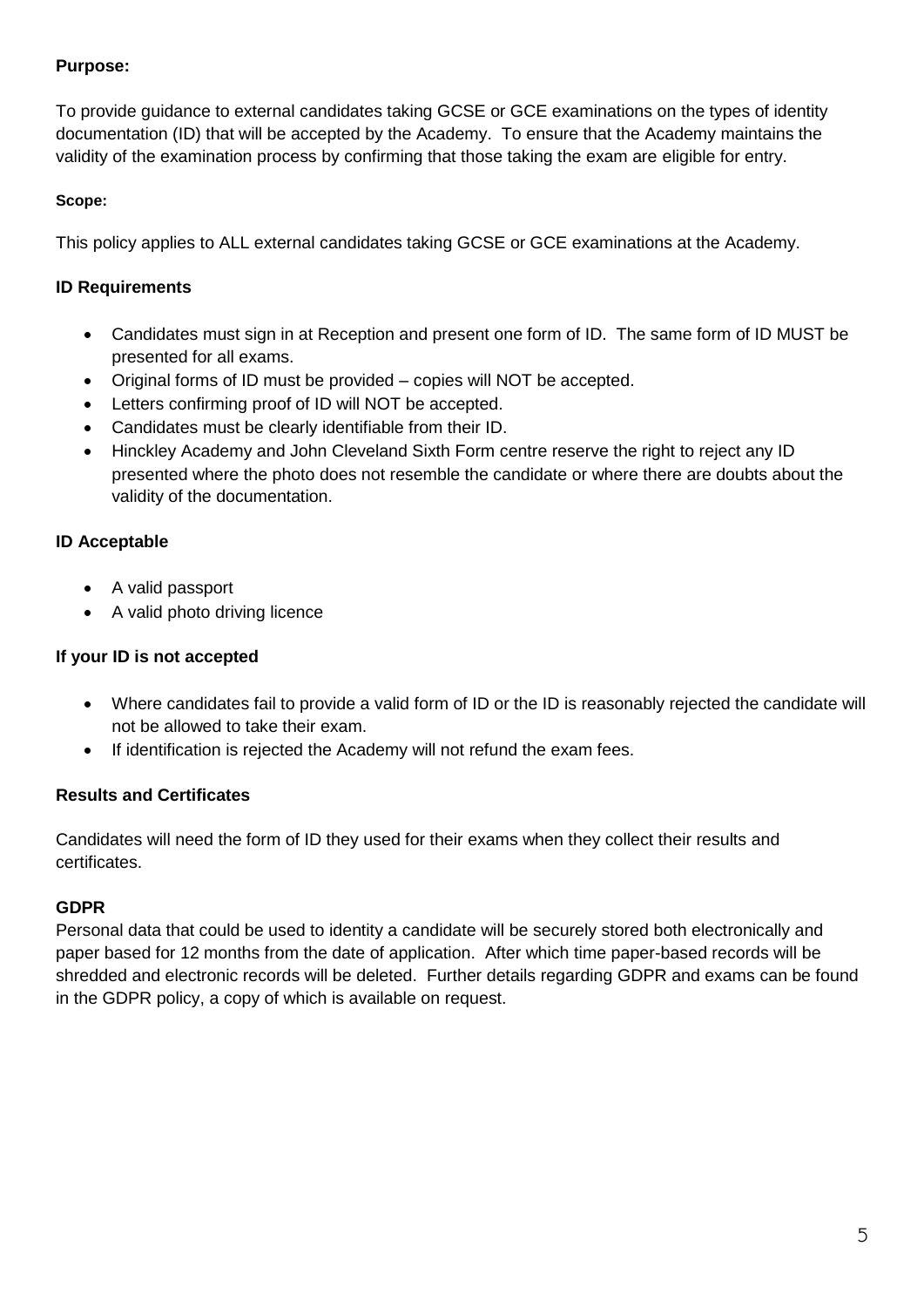





# Hinckley ACADEMY **CONTROLLED ASSESSMENT POLICY**

**Date of last review: September 2021 Reviewed by: Azizah Pathan, Vice Principal and Philippa Colledge, Exams Officer Frequency of review: Annually Date of next review: September 2022**

- Controlled Assessment Policy
- DBS Policy
- Disability Policy Equality Act 2010
- **Emergency Procedure**
- Equal Opportunities Policy
- Examination Contingency Plan
- Examinations and Covid-19
- Examination Entries and Retakes Policy
- General Data Protection Regulation Policy
- Internal Appeals Procedure
- Malpractice Policy
- Non-examined Unit Policy
- Post Results Services Policy
- Results Policy
- Safeguarding Child Protection Policy
- Word Processor Policy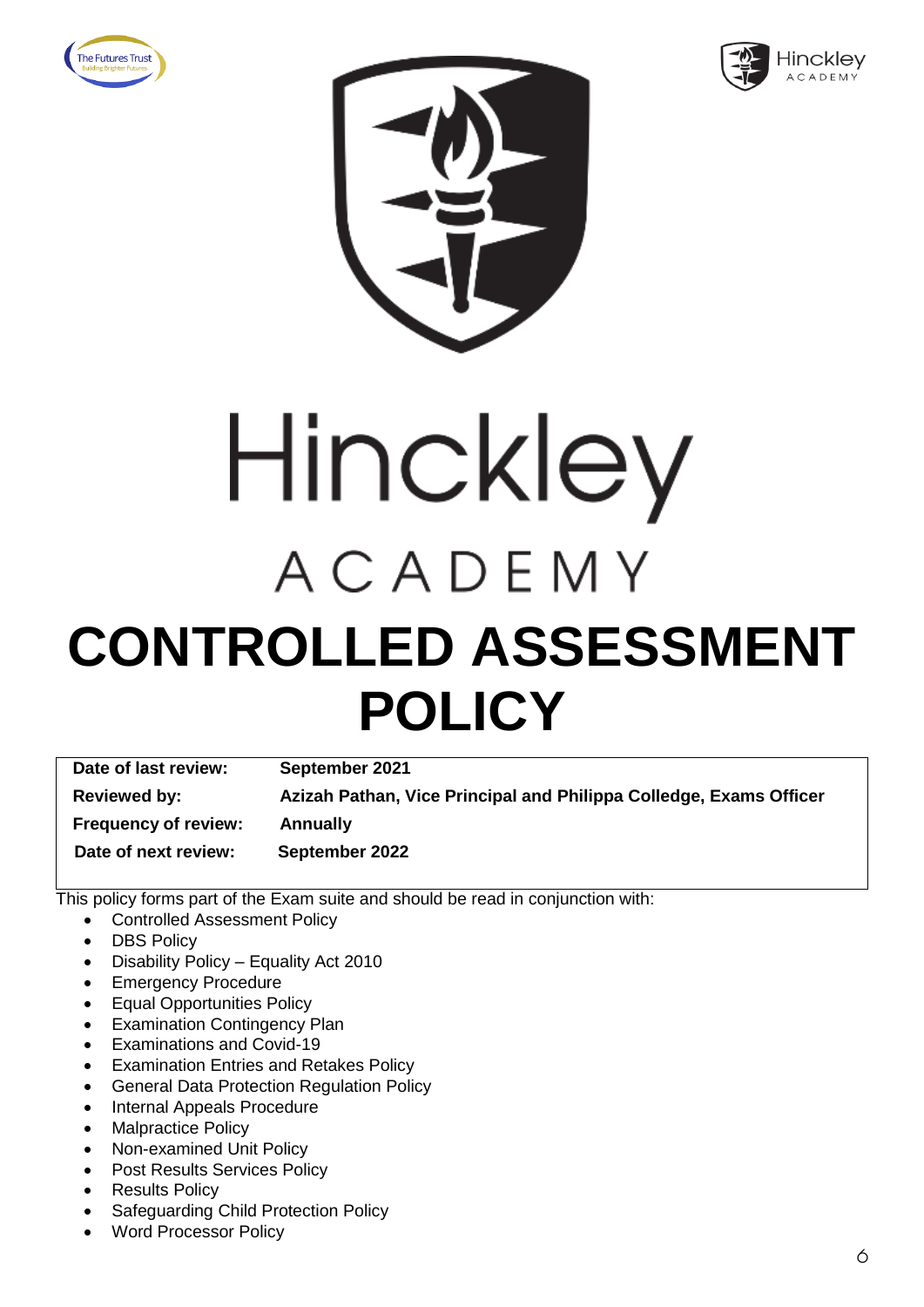#### **Controlled Assessment/Coursework Policy**

#### **Purpose:**

This policy is designed to

- a) Ascertain the risks surrounding controlled assessments and coursework which could or would invalidate the exam process.
- b) Clarify how the risks can be mitigated.
- c) Identify who is responsible for reducing the risk.
- d) Outline the procedures for notification of any breaches to the Awarding bodies.

#### **Risks**

The list below is not exhaustive and the Academy at its discretion may consider other instances of risk.

- Timetable clashes too many controlled assessments in one period or clashes with external events.
- Insufficient rooms available for the cohort size.
- IT problems downloading task, assessments completed on computer.
- Control level the incorrect level of control is applied. This includes time, resources, supervision and collaboration.
- Teachers do not understand that supervision is their responsibility.
- Timetabling informing the students/staff.
- Task Setting the wrong task is set.
- Materials security of.
- Storage of work/record of work completed.
- Loss of work by the student.
- Loss of work by staff.
- Student missing a test slot and falling short on the hours allocated for the assessment.
- Students being allowed too much time for the assessment.
- Students not meeting the deadline.
- Malpractice by the student during the assessment.
- Malpractice by a member of staff.
- Plagiarism
- Breaches of the formal supervision
- Breaches of the informal supervision students being given overly specific help/crib sheets etc.
- Authentication of their work by the students
- Marking and standardisation
- Submission of the marks/grades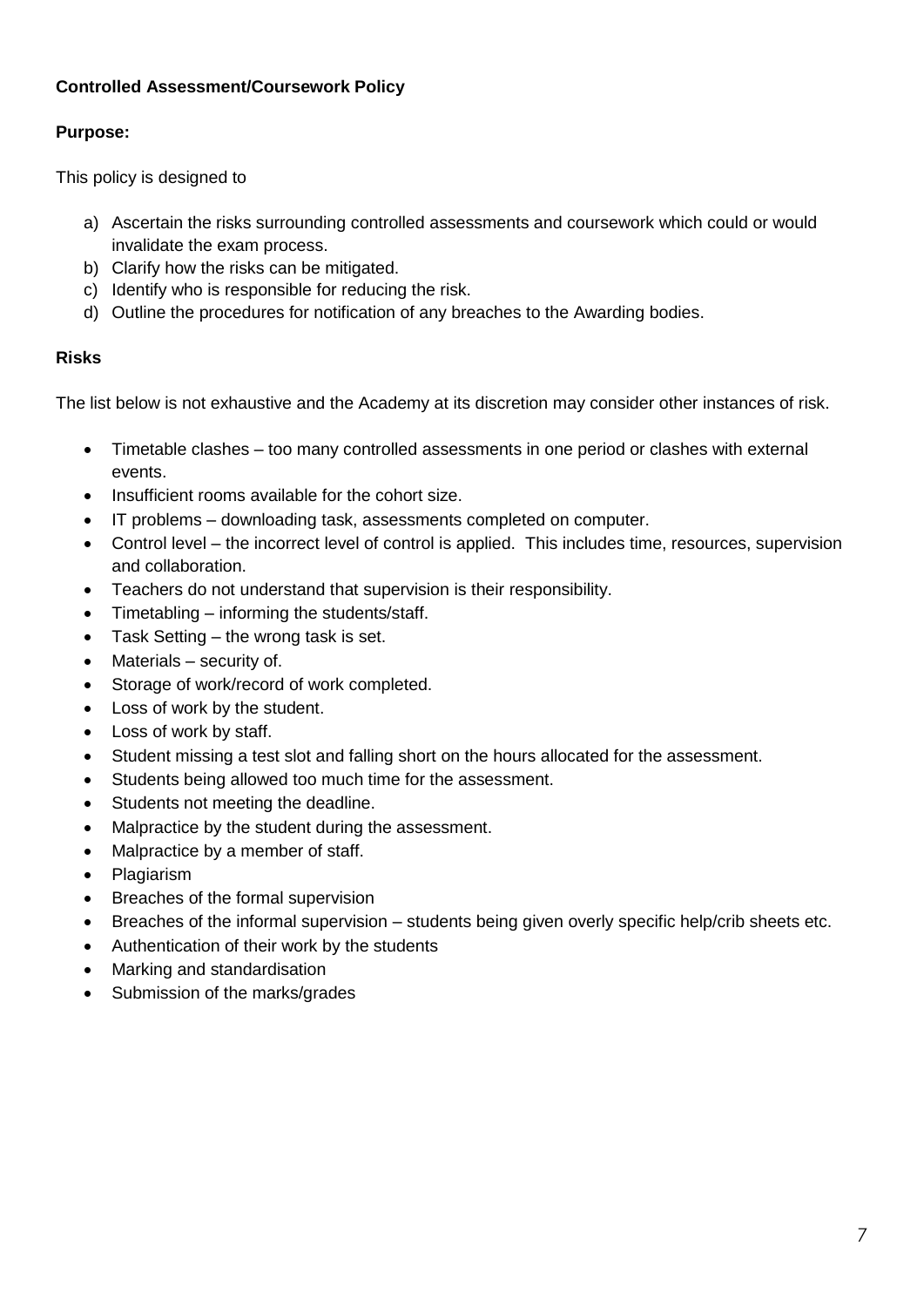#### **Mitigation of the risks**

| <b>Risk</b>                           | How is the risk reduced?                                                   | Who is responsible for                  |
|---------------------------------------|----------------------------------------------------------------------------|-----------------------------------------|
|                                       |                                                                            | reducing the risk                       |
| Timetable clash -                     | Consultation at the start of the                                           | <b>Subject Leader and Senior</b>        |
| too many controlled                   | academic year/when the timetable is                                        | Leader responsible for                  |
| assessments in on                     | complied.                                                                  | compiling the timetable.                |
| period or clashing                    |                                                                            |                                         |
| with external                         |                                                                            |                                         |
| events.                               |                                                                            |                                         |
| Insufficient room                     | Consult with the Senior Leadership and                                     | Subject Leader and                      |
| available for cohort                  | the Exams Officer regarding holding                                        | Exams Officer.                          |
| size                                  | them in the Gym/Sports Hall.<br>All tasks should be downloaded and         |                                         |
| IT problems $-$<br>downloading tasks, | stored securely at least a week prior to                                   | Subject Leader and or<br>Exams Officer. |
| assessments                           | the assessment date.                                                       |                                         |
| completed on                          | IT on hand on the day of assessment to                                     | Exams Officer and IT                    |
| computer                              | resolve any issues.                                                        | Manager.                                |
|                                       | The students save their work to an area                                    | Subject Leader and IT                   |
|                                       | on Firefly accessible only to the Subject                                  | Manager.                                |
|                                       | Leader. UNDER NO CIRCUMSTANCES                                             |                                         |
|                                       | <b>IS A STUDENTS WORK TO BE STORED</b>                                     |                                         |
|                                       | ON A TEACHERS LAPTOP OR FLASH                                              |                                         |
|                                       | DRIVE. IT MUST BE STORED IN A                                              |                                         |
|                                       | <b>SECURE AREA OF THE STAFF SHARED</b><br>DRIVE.                           |                                         |
| Control level - the                   | Subject Leaders and teaching staff                                         | Subject Leader and                      |
| incorrect level of                    | familiarise themselves with all the                                        | teachers.                               |
| control is applied.                   | requirements before they start teaching,                                   | Exams Officer.                          |
| This includes time,                   | especially if they change boards/specs.                                    |                                         |
| resources,                            | This includes materials/resources and                                      |                                         |
| supervision and                       | the need for the correct level of                                          |                                         |
| collaboration.                        | supervision.                                                               |                                         |
| Teachers do not                       | If conducted as formal exam, the                                           |                                         |
| understand that                       | Exams Officer ensures the 30/1 ratio is                                    |                                         |
| supervision is their                  | applied.                                                                   |                                         |
| responsibility.                       |                                                                            |                                         |
| Timetabling $-$                       | For assessments conducted as a                                             | Subject Leader, teacher                 |
| informing the                         | formal exam the Exams Officer will                                         | and or Exams Officer.                   |
| students/staff                        | timetable them through Sims and                                            |                                         |
|                                       | produce entry/timetable statements                                         |                                         |
|                                       | issued to students. Staff informed via                                     |                                         |
|                                       | the morning briefing and calendar.<br>For assessments conducted in lessons |                                         |
|                                       | the Subject Leader will timetable them                                     |                                         |
|                                       | with the department teachers. Students                                     |                                         |
|                                       | will be advised of the dates through the                                   |                                         |
|                                       | subject teacher.                                                           |                                         |
| Task Setting -                        | Subject Leaders and teaching staff                                         | Subject Leader and                      |
| wrong task set.                       | familiarise themselves with all the                                        | teachers.                               |
|                                       | requirements before they start teaching,                                   |                                         |
|                                       | especially if they change boards/specs.                                    |                                         |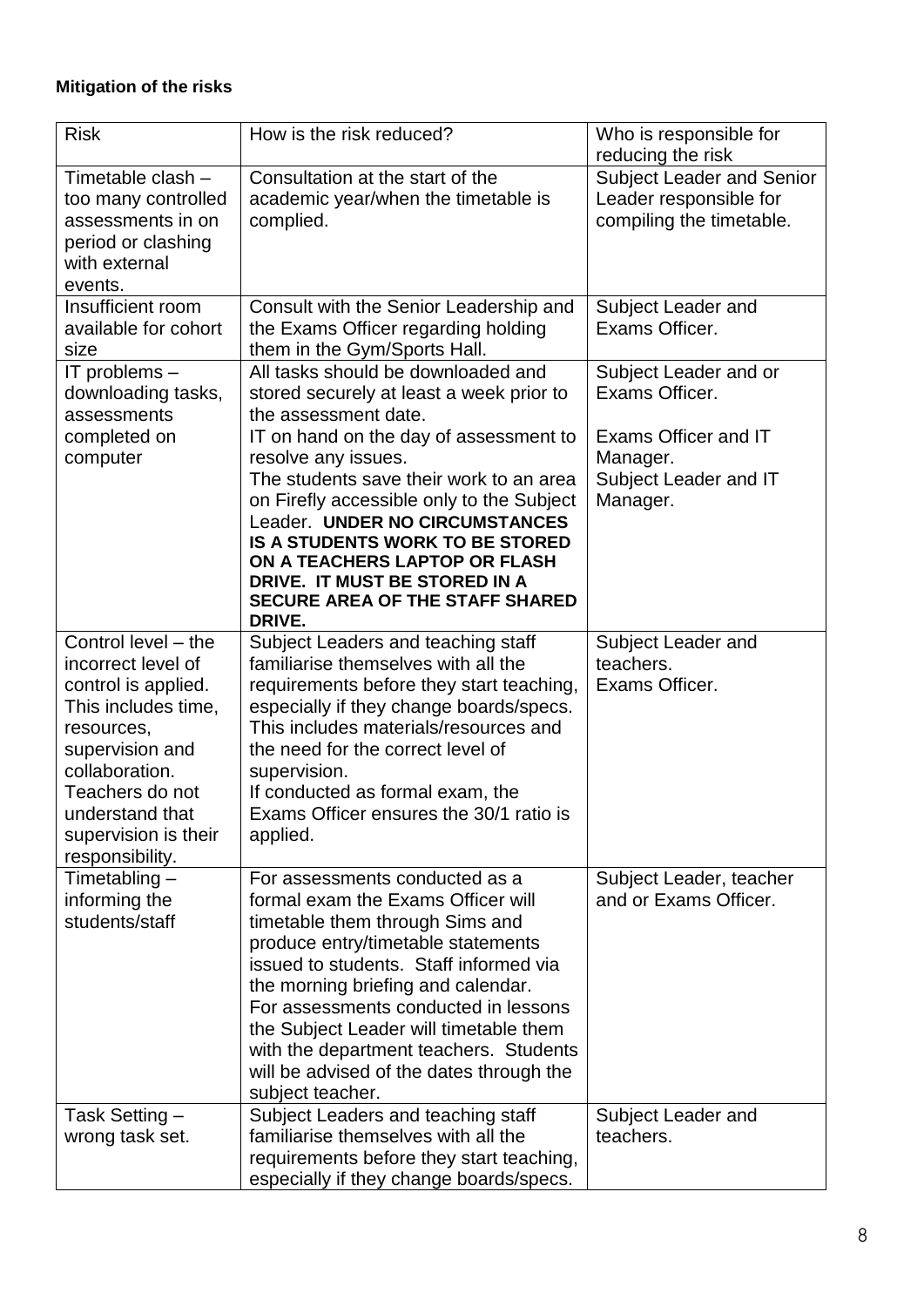| Materials - security<br>of.                                                                          | Tasks downloaded must not be stored<br>on unsecure areas of the computer<br>system. They must not be removed in<br>any format from the Academy. Hard<br>copies must not be left on desks/in<br>photocopiers etc. Subject Leader<br>advises all teaching staff of their<br>responsibilities regarding security.                                         | Subject Leader and<br>teachers.                                                                                                      |
|------------------------------------------------------------------------------------------------------|--------------------------------------------------------------------------------------------------------------------------------------------------------------------------------------------------------------------------------------------------------------------------------------------------------------------------------------------------------|--------------------------------------------------------------------------------------------------------------------------------------|
| Storage of<br>work/record of work<br>completed.                                                      | All assessments must be securely<br>stored in lockable preferably fire proof<br>cupboards/filing cabinets.<br>Subject Leaders and teachers keep a<br>log of all work collected in.<br>A register is kept to track work removed<br>from and returned to storage for                                                                                     | <b>Subject Leader</b><br>Subject Leader /Teacher<br>Teacher                                                                          |
|                                                                                                      | marking etc.<br>As soon as possible after the final stage<br>of assessment the work should be<br>marked and an electronic record of the<br>marks made.                                                                                                                                                                                                 |                                                                                                                                      |
| Loss of work by the<br>student.                                                                      | Students are advised to keep copies of<br>all research material and any drafts.<br>Ideally these would be electronic<br>copies.<br>Students must not be allowed to<br>remove work from the Academy.                                                                                                                                                    | Teacher<br>Subject Leader and or<br>teachers.                                                                                        |
| Student missing a<br>test slot and falling<br>short on the hours<br>allocated for the<br>assessment. | A register is taken at each assessment<br>regardless of level.<br>Records of the hours each student is<br>under assessment are kept.<br>Parents are informed that the student<br>has missed the controlled assessment.<br>An opportunity to catch up is arranged<br>at the earliest possible time, this could<br>include lunch times and after school. | Exams Officer and or<br>teachers.<br>Subject Leader and<br>teacher.<br>Subject Leader or teacher.<br>Subject Leader with<br>teacher. |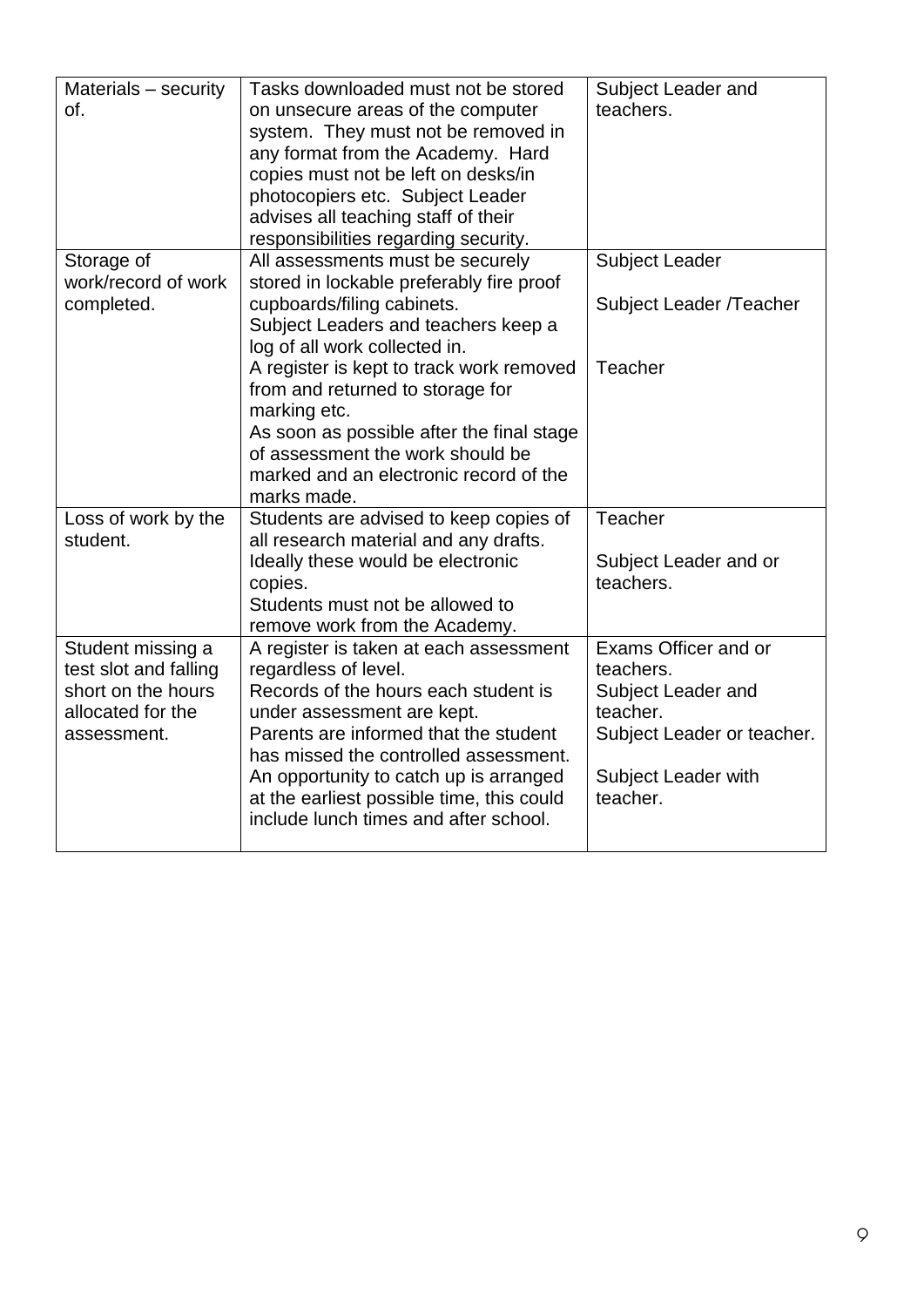| Students being            | A register is taken at each assessment                           | Subject Leader and              |
|---------------------------|------------------------------------------------------------------|---------------------------------|
| allowed too much          | regardless of level.                                             | teacher.                        |
| time for the              | Records of the hours each student is                             | Subject Leader or teacher.      |
| assessment.               | under assessment are kept.                                       |                                 |
|                           | Subject Leaders ensure that all                                  |                                 |
|                           | teaching staff are aware of the                                  |                                 |
|                           | regulations for their controlled                                 |                                 |
|                           | assessment.                                                      |                                 |
| Students not              | Student must be issued with firm                                 | Teacher, Subject Leader         |
| meeting the               | deadline dates prior to the start of the                         | and Year Head                   |
| deadline.                 | controlled assessment. If it is apparent                         |                                 |
|                           | they are falling behind after school                             |                                 |
|                           | sessions should be arranged and                                  |                                 |
|                           | parents informed. Further sanctions                              |                                 |
|                           | must be put in place if the shortfall                            |                                 |
|                           | continues and parents must always be                             |                                 |
|                           | informed.                                                        |                                 |
| Malpractice by the        | Every student is issued with the Exams                           | <b>Exams Officer</b>            |
| student during the        | Handbook which contains the JCQ                                  |                                 |
| assessment                | notices at the start of the academic                             | <b>Teachers</b>                 |
|                           | year.                                                            |                                 |
|                           | Teachers advise the students before                              |                                 |
|                           | they start the controlled assessment of                          |                                 |
|                           | the regulations and the penalties for                            |                                 |
|                           | breaking them.                                                   |                                 |
| Plagiarism                | The students are informed of the                                 | <b>Teachers/ Exams Officer</b>  |
|                           | penalties for plagiarism before they                             | via the Hand book               |
|                           | begin the assessment.                                            |                                 |
|                           | Regular checks on the students work.                             | <b>Teacher</b>                  |
|                           | Checks on the materials that the                                 |                                 |
|                           | students use for the final high-level                            |                                 |
|                           | stage of the assessment.                                         |                                 |
| <b>Formal Supervision</b> | Students are advised of the regulations                          | Subject Leader or teacher.      |
|                           | i.e. no internet, e-mails, mobile phones                         |                                 |
|                           | etc.                                                             | Teachers.                       |
|                           | Research folders etc. are checked to                             |                                 |
|                           | ensure that they do not contain                                  | Teachers.                       |
|                           | prohibited materials.                                            |                                 |
|                           | Any teaching material that could be of                           | Subject Leader, teachers        |
|                           | assistance is removed from the room or                           | plus Exams Officer if           |
|                           | covered up.                                                      | external invigilators used.     |
|                           | A record of the date and time, students                          |                                 |
|                           | present, students absent, supervisors                            |                                 |
|                           | and any incidents should be kept.                                |                                 |
| Informal supervision      | Checks should be made to ensure the                              | Teachers.                       |
|                           | work is that of the student.                                     | Subject Leaders and or          |
|                           | Attendance and absence records must                              | teachers.                       |
|                           | be kept.                                                         |                                 |
| Breach of security        | All assessment materials are kept                                | <b>Exams Officer or Subject</b> |
| by HAJC staff.            | under lock and key.                                              | Leader                          |
|                           | Test will not be placed on the computer                          | Exams Officer and IT            |
|                           | network or stored electronically. This<br>includes mark schemes. | Manager                         |
|                           |                                                                  |                                 |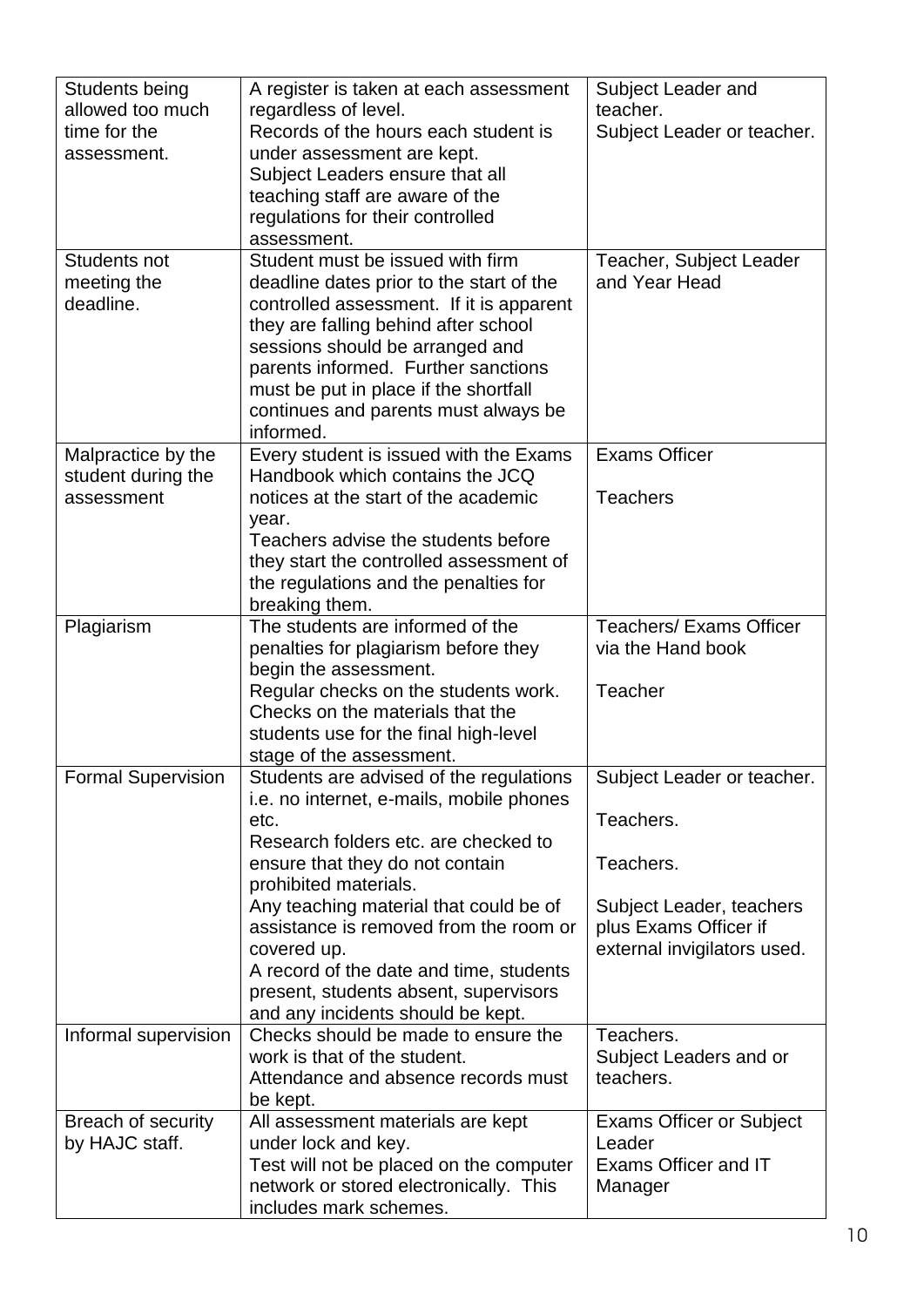|                                                             | Where possible test material will not be<br>downloaded until required.<br>Only sufficient copies of the<br>assessments are to be printed. No<br>spares. If sufficient assessments have<br>been printed and more are requested<br>the Reprographics Manager should<br>question it.<br>Completed assessments must be<br>stored in locked preferably fireproof<br>cabinets or filing cabinets.<br>Controlled assessment material must<br>not leave the Academy. | <b>Subject Leaders or Exams</b><br>Officer<br>Subject Leaders, Exams<br><b>Officer and Reprographics</b><br>Manager.<br>Subject Leaders and or<br>Exams Officer.<br><b>Subject Leaders, Senior</b><br>Management. |
|-------------------------------------------------------------|--------------------------------------------------------------------------------------------------------------------------------------------------------------------------------------------------------------------------------------------------------------------------------------------------------------------------------------------------------------------------------------------------------------------------------------------------------------|-------------------------------------------------------------------------------------------------------------------------------------------------------------------------------------------------------------------|
| If an instance of<br>malpractice or<br>plagiarism is found. | Prior to the student signing the<br>authentication statement the candidate<br>will have an opportunity to redress the<br>problem.<br>If the irregularity is discovered after the<br>student has signed the authentication<br>statement the problem must be<br>reported to the awarding body.                                                                                                                                                                 | Subject Leader, Senior<br>Management.<br>Senior Management,<br><b>Exams Officer</b>                                                                                                                               |
| Authentication of<br>work by student                        | Teaching staff must ensure that all<br>students complete the relevant form(s)<br>and that they are either held securely<br>within the department or attached to the<br>students work.<br>The Exams Officer must ensure that the<br>relevant forms are attached to the<br>sample before they are sent.                                                                                                                                                        | Teacher<br><b>Exams Officer</b>                                                                                                                                                                                   |
| Authentication of<br>work by the teacher.                   | Subject Leader to remind all members<br>of their staff that the relevant<br>authentication forms must be signed.<br>The Exams Officer must ensure that the<br>teacher has signed the forms before the<br>sample is sent.                                                                                                                                                                                                                                     | <b>Subject Leader</b><br>Teacher<br><b>Exams Officer</b>                                                                                                                                                          |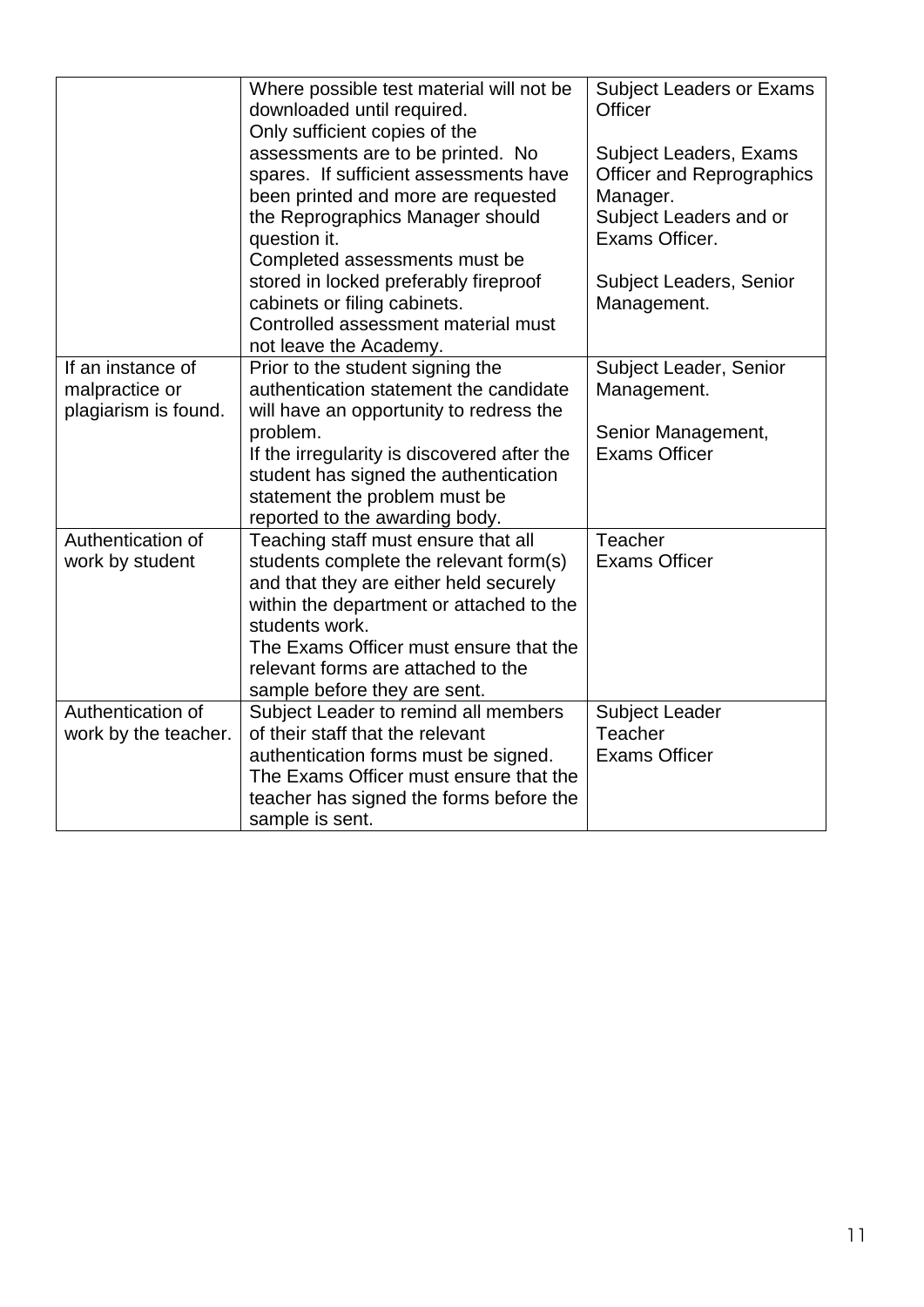| Marking and<br>Standardisation | Subject Leader to ensure that all staff<br>are aware of and have to hand the<br>marking criteria and the deadlines and<br>that where necessary appropriate<br>training has taken place. This is<br>especially important if there is a change<br>in awarding body/specification.<br>Subject Leader to arrange the<br>standardisation meeting to ensure that<br>marking is consistent and with the<br>awarding body guidelines. | <b>Subject Leader</b><br>Teacher        |
|--------------------------------|-------------------------------------------------------------------------------------------------------------------------------------------------------------------------------------------------------------------------------------------------------------------------------------------------------------------------------------------------------------------------------------------------------------------------------|-----------------------------------------|
| Submission of<br>marks         | Teachers to ensure that the marks are<br>sent to the Exams Officer by the<br>deadline set by the Exams Officer.<br>Exams Officer to ensure that the<br>internal deadline allows for technical<br>problems send the marks and that<br>teaching staff have a chance to double<br>check the marks awarded.<br>Exams Officer to ensure that a second<br>person is fully trained to send the<br>marks.                             | <b>Exams Officer</b><br><b>Teachers</b> |

- The Senior Leadership team are to ensure that all risks are minimised.
- If any of the above occurs the person responsible for reducing the risk must report the matter to the Senior Management team and the Exams Officer. A register of all incidents will be kept by the Exams Officer.
- The Senior Leadership team will take action if the risk has occurred because of actions/inactions by a member of the HAJC staff.
- It is the responsibility of the Exams Officer to notify the awarding bodies of any acts of malpractice or plagiarism.
- Ideally Subject Leaders and teachers will set up electronic mark books which record the number of hours a student has completed and the final mark for the work.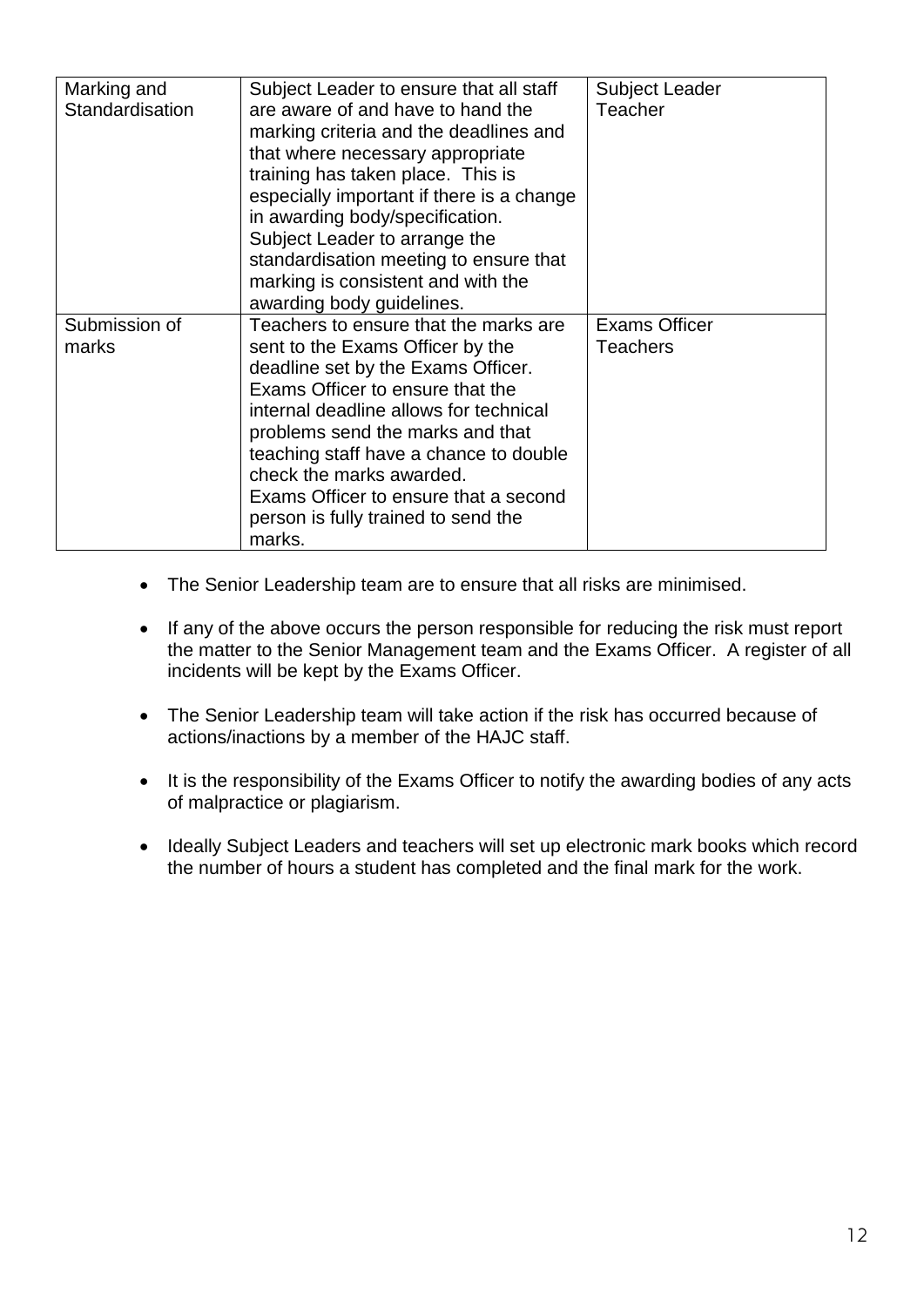





# Hinckley ACADEMY **GENERAL DATA PROTECTION REGULATION POLICY**

**Date of last review: September 2021 Reviewed by: Azizah Pathan, Vice Principal and Philippa Colledge, Exams Officer Frequency of review: Annually**

 **Date of next review: September 2022**

- Candidate ID Policy
- Controlled Assessment Policy
- **DBS Policy**
- Disability Policy Equality Act 2010
- Emergency Procedure
- Equal Opportunities Policy
- **Examination Contingency Plan**
- Examinations and Covid-19
- Examination Entries and Retakes Policy
- Internal Appeals Procedure
- Malpractice Policy
- Non-examined Unit Policy
- Post Results Services Policy
- **Results Policy**
- Safeguarding Child Protection Policy
- Word Processor Policy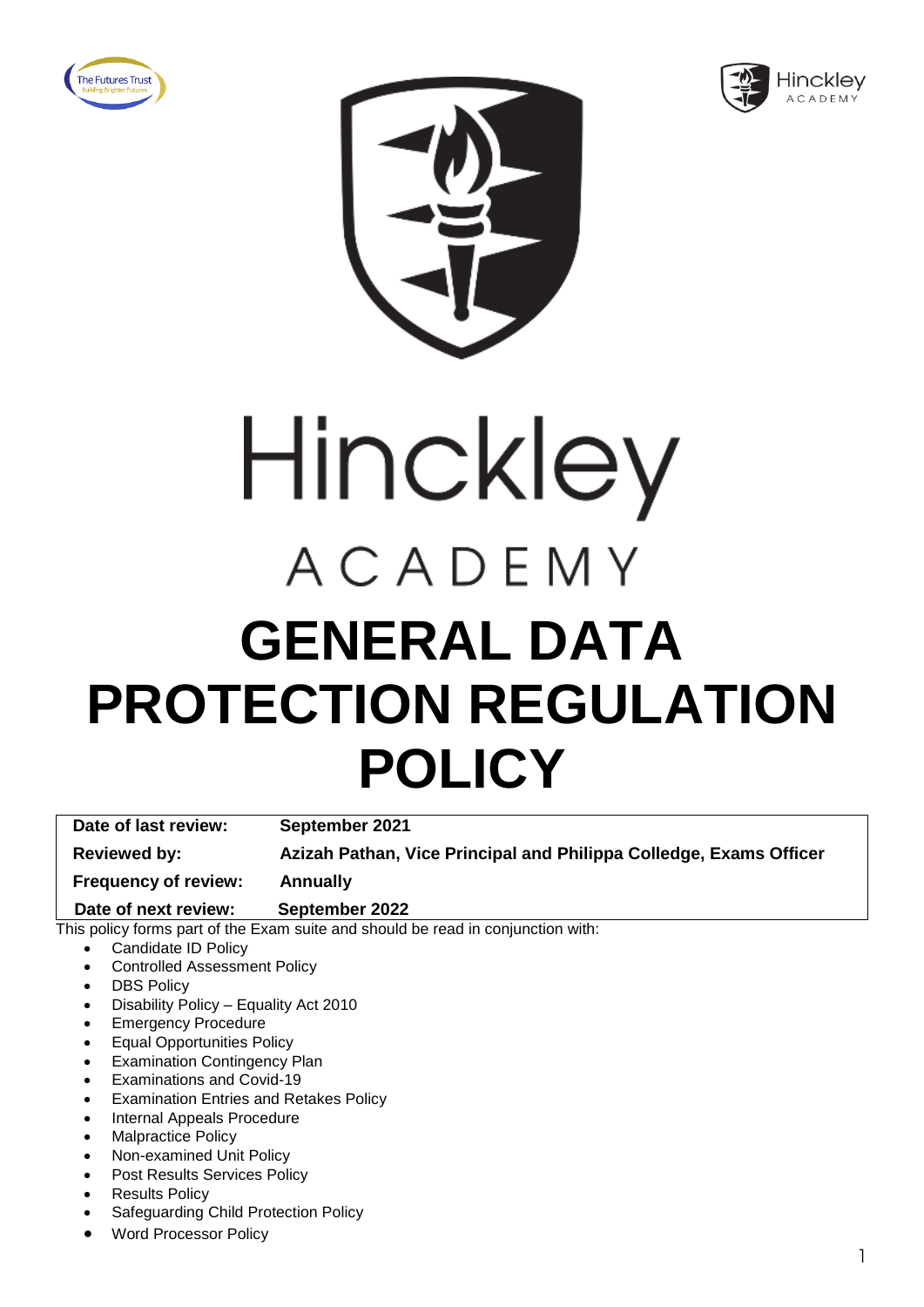This policy details how Hinckley Academy and John Cleveland Sixth Form centre, in relation to exams management and administration, ensures compliance with the regulations as set out by the Data Protection Act (DPA) and General Data Protection Regulation (GDPR).

Students are given the right to find out what information the centre holds about them, how this is protected, how this can be accessed and how data breaches are dealt with.

All exams office staff responsible for collecting and sharing candidates' data are required to follow strict rules called 'data protection principles' ensuring the information is:

- used fairly and lawfully
- used for limited, specifically stated purposes
- used in a way that is adequate, relevant and not excessive
- accurate
- kept for no longer than is absolutely necessary
- handled according to people's data protection rights
- kept safe and secure
- not transferred outside the European Economic Area without adequate protection

To ensure that the centre meets the requirements of the DPA and GDPR, all candidates' exam information – even that which is not classified as personal or sensitive – is covered under this policy.

#### **Section 1 – Exams-related information**

There is a requirement for the exams officer to hold exams-related information on candidates taking external examinations. For further details on the type of information held please refer to *Section 5 – Candidate information, audit and protection measures*.

Candidates' exams-related data may be shared with the following organisations:

- Awarding bodies
- Joint Council for Qualifications
- Other organisations relevant to Hinckley Academy and John Cleveland Sixth Form Centre e.g. Department for Education, Local Authority, the Press, Universities, Alps and the Learner Registration Service. This is by no means an exhaustive list but it gives an indication of the many organisations.

This data may be shared via one or more of the following methods:

- hard copy
- email
- secure extranet site(s) AQA, OCR Interchange, Edexcel Online, WJEC secure service, ASDAN secure service
- Capita SIMS, EDI using A2C (https://www.jcg.org.uk/about-a2c) to/from awarding body processing systems, etc.

This data may relate to exam entries, access arrangements, the conduct of exams and nonexamination assessments, special consideration requests and exam results/postresults/certificate information.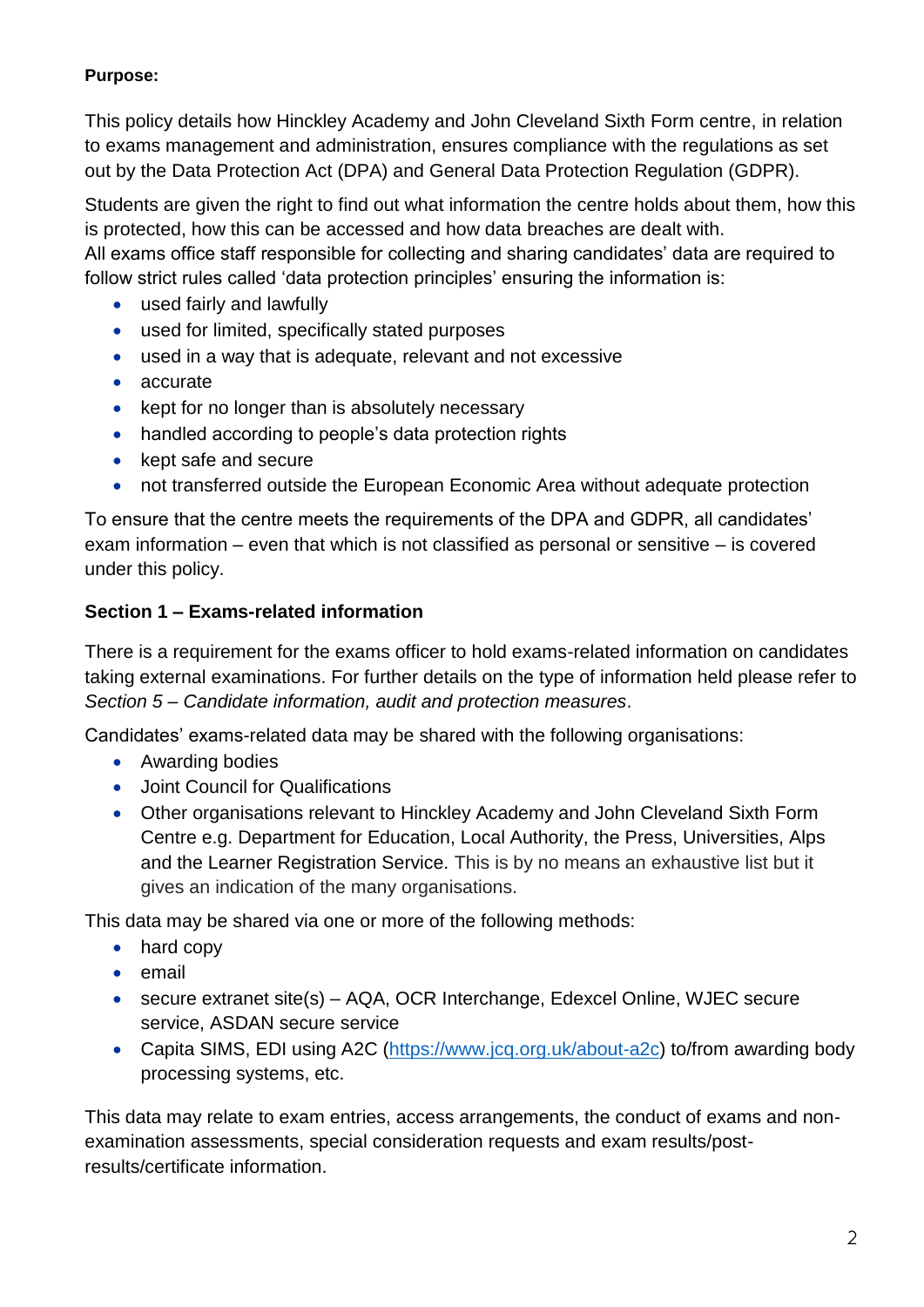#### **Section 2 – Informing candidates of the information held**

Hinckley Academy and John Cleveland Sixth Form Centre ensures that candidates are fully aware of the information and data held.

All candidates are:

- informed via the Exams Policy
- given access to this policy via hard copy on request, the centres website and the centres intranet.

Candidates are made aware of the above at the start of the academic year.

#### **Section 3 – Hardware and software**

The table below confirms how IT hardware, software and access to online systems is protected in line with DPA & GDPR requirements.

| Hardware         | <b>Protection measures</b>                                          |
|------------------|---------------------------------------------------------------------|
| Desktop computer | Separate user name and password for the computer and<br><b>Sims</b> |

| Software/online system | Protection measure(s)                                                        |
|------------------------|------------------------------------------------------------------------------|
| <b>Sims</b>            | Username and password protected                                              |
| e-aqa                  | Username and password protected - rules apply                                |
| <b>OCR</b> Interchange | Username and password protected – rules apply plus<br>changed every 3 months |
| Edexcel online         | Username and password protected – rules apply                                |
| Eduqas                 | Username and password protected – rules apply plus<br>changed every 3 months |
| <b>LRS</b>             | Username and password protected                                              |
|                        | All usernames and passwords are known only to the Exams Officer.             |

#### **Section 4 – Dealing with data breaches**

Although data is handled in line with DPA/GDPR regulations, a data breach may occur for any of the following reasons:

- loss or theft of data or equipment on which data is stored
- inappropriate access controls allowing unauthorised use
- equipment failure
- human error
- unforeseen circumstances such as a fire or flood
- hacking attack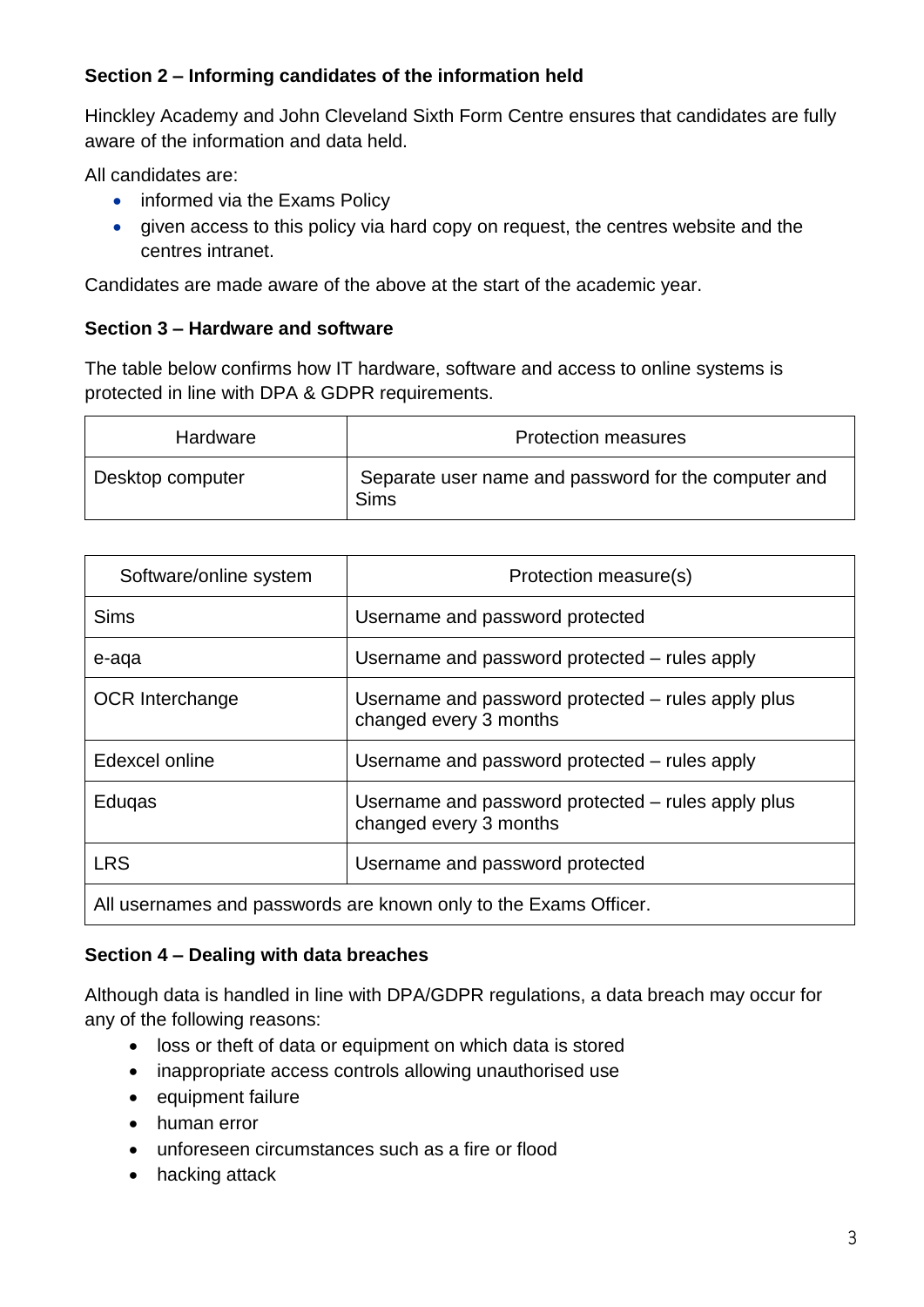• 'blagging' offences where information is obtained by deceiving the organisation who holds it

If a data protection breach is identified, the following steps will be taken:

#### **a) Containment and recovery**

The designated lead will lead on investigating the breach.

It will be established:

- who needs to be made aware of the breach and inform them of what they are expected to do to assist in the containment exercise. This may include isolating or closing a compromised section of the network, finding a lost piece of equipment and/or changing the access codes
- whether there is anything that can be done to recover any losses and limit the damage the breach can cause. As well as the physical recovery of equipment, this could involve the use of back-up hardware to restore lost or damaged data or ensuring that staff recognise when someone tries to use stolen data to access accounts
- which authorities, if relevant, need to be informed

#### **b) Assessment of ongoing risk**

The following points will be considered in assessing the ongoing risk of the data breach:

- what type of data is involved?
- how sensitive is it?
- if data has been lost or stolen are there any protections in place such as encryption?
- what has happened to the data? If data has been stolen it could be used for purposes which are harmful to the individuals to whom the data relates. If it has been damaged this poses a different type and level of risk
- regardless of what has happened to the data what could the data tell a third party about the individual?
- how many individuals' personal data are affected by the breach?
- who are the individuals whose data has been breached?
- what harm can come to those individuals?
- are there wider consequences to consider such as a loss of public confidence in an important service we provide?

#### **c) Notification of breach**

Notification will take place to enable individuals who may have been affected to take steps to protect themselves or to allow the appropriate regulatory bodies to perform their functions, provide advice and deal with complaints.

#### **d) Evaluation and response**

Once a data breach has been resolved a full investigation of the incident will take place. This will include:

- reviewing what data is held and where and how it is stored
- identifying where risks and weak points in security measures lie (for example use of portable storage devices or access to public networks)
- reviewing methods of data sharing and transmission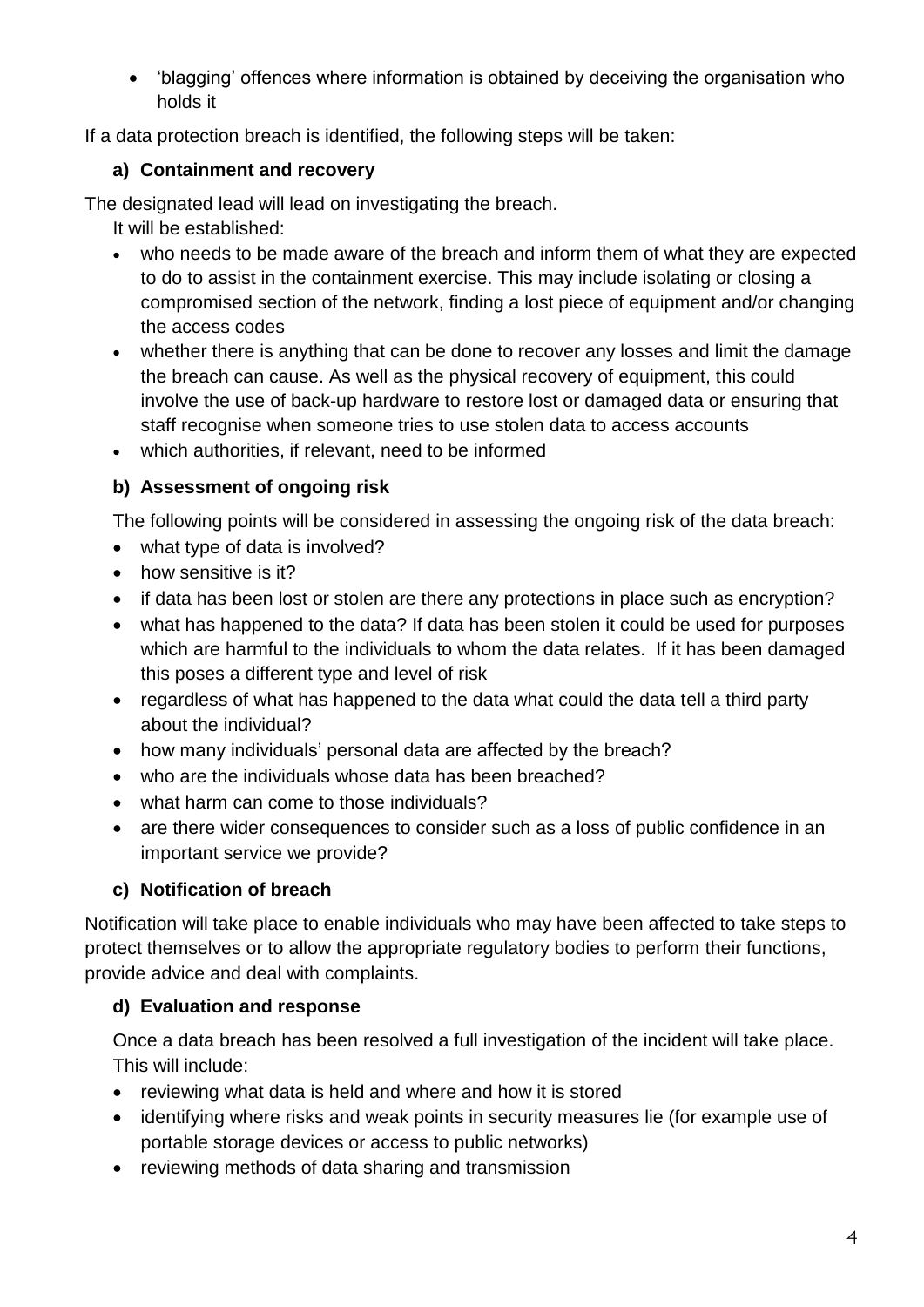- increasing staff awareness of data security and filling gaps through training or tailored advice
- reviewing contingency plans

#### **Section 5 – Candidate information, audit and protection measures**

For the purposes of this policy all candidates' exam-related information – even that not considered personal or sensitive under the DPA/GDPR – will be handled in line with DPA/GDPR guidelines.

An information audit is conducted at the start of each academic year.

The table below details the type of candidate exams-related information held, and how it is managed, stored and protected

Protection measures may include:

- password protected area on the centre's intranet
- secure drive accessible only to selected staff
- information held in secure area
- updates undertaken every 3 months (this may include updating antivirus software, firewalls, internet browsers etc.)

#### **Section 6 – Data retention periods**

Details of retention periods, the actions taken at the end of the retention period and method of disposal are contained in the centre's Exams Policy which is available/accessible from the Exams Officer, the Academy website or in the Academy's intranet.

#### **Section 7 – Access to information**

Current and former candidates can request access to the information/data held on them by making a **subject access request** to the Exams Officer or Data Protection Officer in writing; proof of identity such as a driving licence and either passport or birth certificate will be required. All requests will be dealt with within 30 working days.

#### **Third party access**

Third-party organisations must obtain permission from the individual before requesting personal information. For example, those seeking confirmation of exam results must provide a signed consent form from the individual.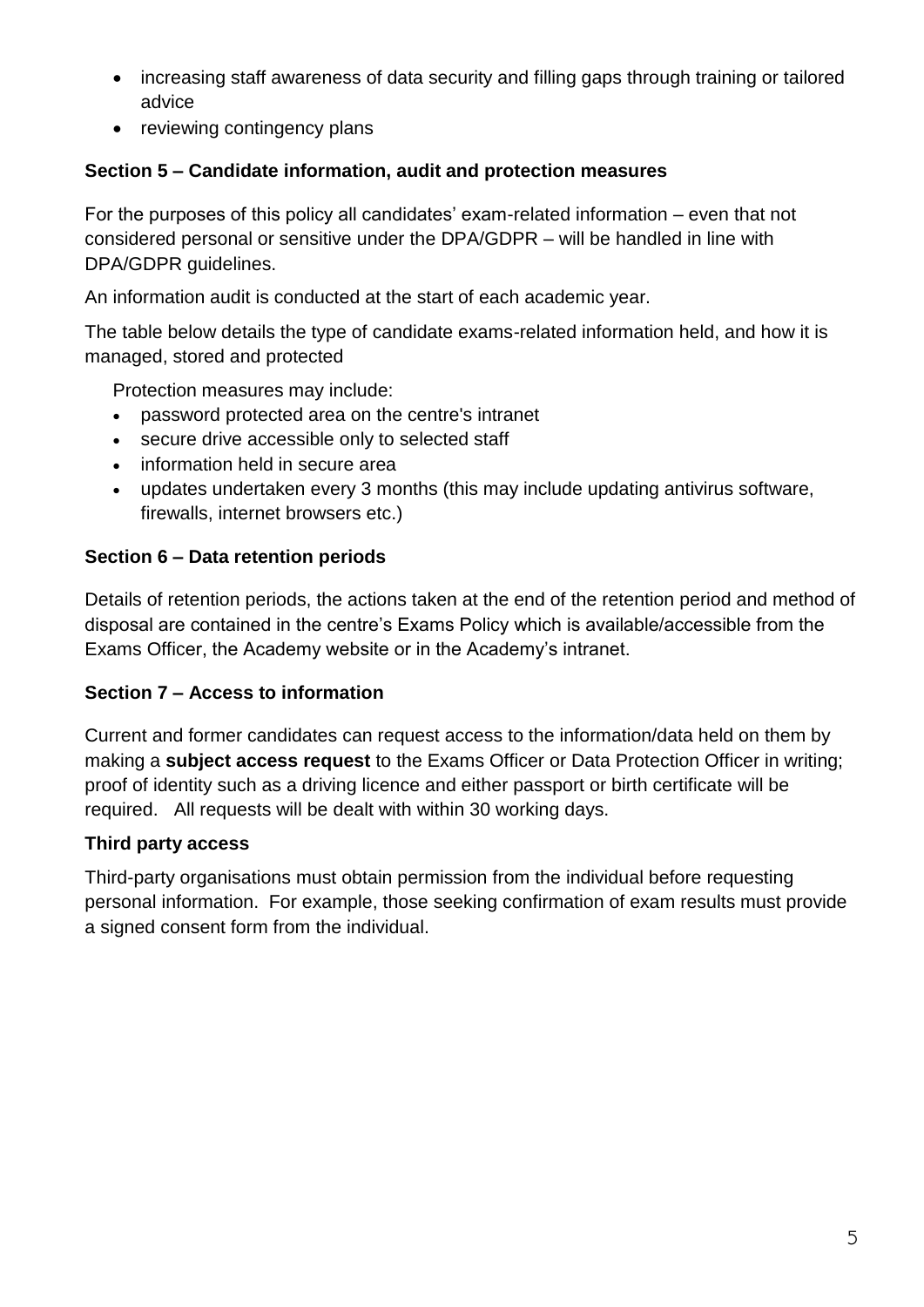#### **Section 8 – Table recording candidate exams-related information sent to third parties**

For details of how to request access to information held, refer to section 7 of this policy (**Access to information**)

For further details of how long information is held, refer to section 6 of this policy (**Data retention periods**)

| <b>Information type</b>                                                                                               | Sent to (including purpose)                                                                                                                     | How transfer is protected                                                                                                      |
|-----------------------------------------------------------------------------------------------------------------------|-------------------------------------------------------------------------------------------------------------------------------------------------|--------------------------------------------------------------------------------------------------------------------------------|
| Candidate full name<br>Date of Birth<br>Postcode<br>Gender                                                            | Learner registration service to<br>gain ULN's                                                                                                   | Via the LRS secure<br>password protected<br>website                                                                            |
| Candidate full name<br>Date of Birth<br>Gender<br><b>UCI</b><br><b>ULN</b>                                            | Awarding bodies to make exam<br>entries, send coursework marks,<br>send results of non-examined<br>assessments, send unit results<br>for BTEC's | Via A2C which is password<br>protected and only<br>accessed through the<br>Exams Officer computer                              |
| Candidate full name<br>Date of Birth<br>Details of processing scores<br><b>Brief details of medical</b><br>conditions | JCQ Access Arrangements via<br>e-AQA to apply for exam<br>concessions.                                                                          | Via e-aqa which is<br>password protected - only<br>the exams officer makes<br>the applications.                                |
| Candidate full name<br>Date of Birth<br>Brief details of medical<br>conditions                                        | Awarding bodies to make<br>applications for special<br>consideration                                                                            | Via the awarding body<br>secure websites which are<br>password protected. Only<br>the exams officer makes<br>the applications. |
| Candidate full name<br>Date of Birth                                                                                  | Awarding bodies in relation to an<br>application for transfer of units<br>from one awarding body to<br>another.                                 | Via the JCQ form which is<br>posted to the awarding<br>body.                                                                   |
| Candidate full name<br>Date of Birth                                                                                  | <b>JCQ Transferred candidate via</b><br>e-AQA to apply for a candidate's<br>entries to be transferred to<br>another school                      | Via e-aqa which is<br>password protected - only<br>the exams officer makes<br>the applications.                                |
| <b>Candidates initials</b><br>Date of Birth<br>Exams results                                                          | Local authority $-$ so they have a<br>record of the results for students<br>in their care                                                       | Via secure email - egress                                                                                                      |
| Candidate full name<br>Date of Birth<br><b>Attendance dates</b><br>Exam results                                       | <b>Qualification verifying</b><br>companies - requests to verify a<br>person's results and or dates of<br>attendance.                           | Via email - requests must<br>be accompanied by a<br>signed declaration from the<br>person concerned.                           |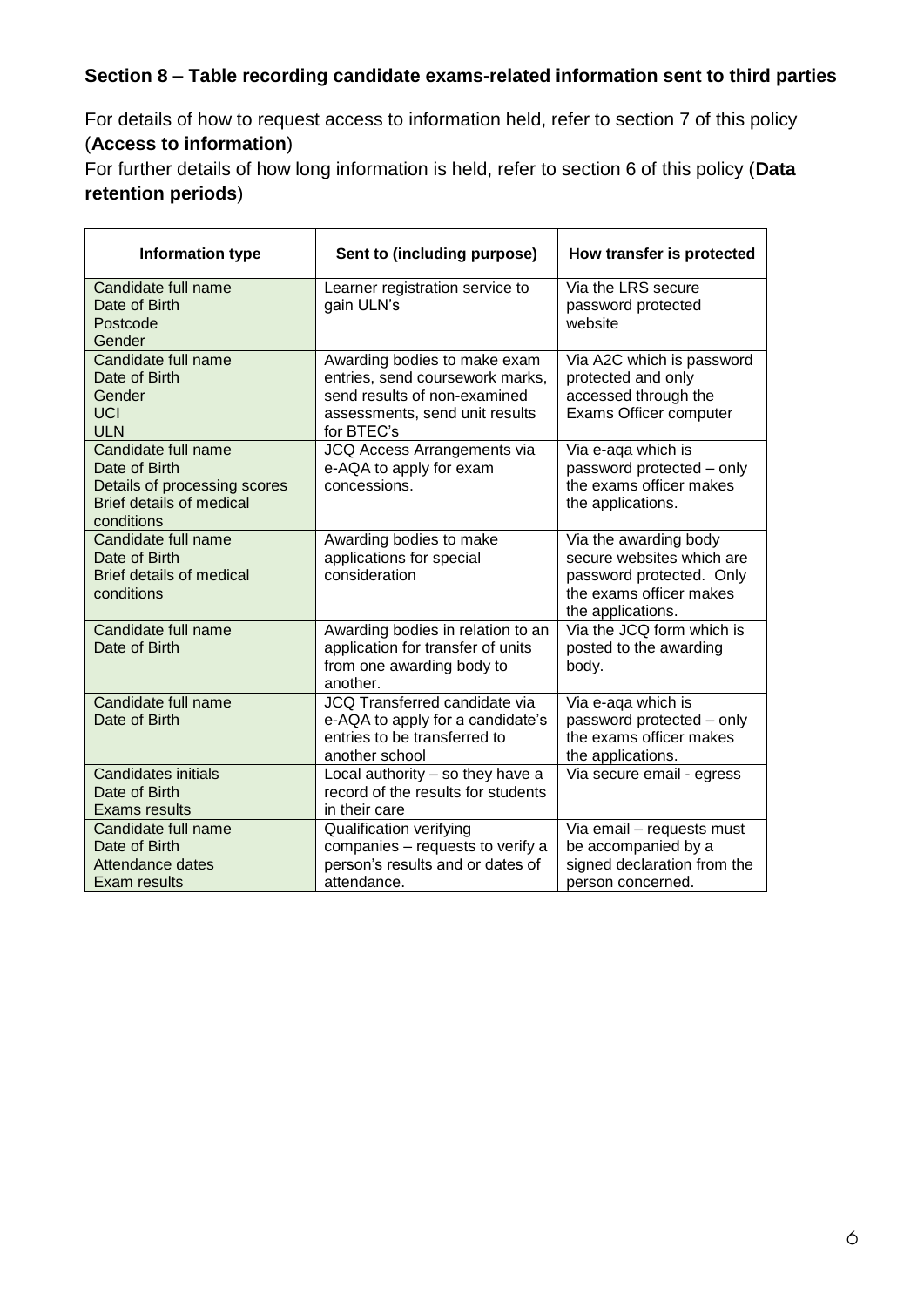#### **Section 9 – Table recording candidate exams-related information held**

For details of how to request access to information held, refer to section 7 of this policy (**Access to information**) For further details of how long information is held, refer to section 6 of this policy (**Data retention periods**)

| Information type                        | <b>Information description</b><br>(where required)                                                                              | What personal/sensitive data<br>is/may be contained in the<br>information                                                                                                                                                                    | Where information is<br>stored                                                                                                    | How information is<br>protected                                                | <b>Retention</b><br>period                                                                                                                          |
|-----------------------------------------|---------------------------------------------------------------------------------------------------------------------------------|----------------------------------------------------------------------------------------------------------------------------------------------------------------------------------------------------------------------------------------------|-----------------------------------------------------------------------------------------------------------------------------------|--------------------------------------------------------------------------------|-----------------------------------------------------------------------------------------------------------------------------------------------------|
| Access arrangements<br>information      | Information required such as<br>processing speeds/medical<br>conditions to make an<br>application for access<br>arrangements.   | Candidate name<br>Candidate DOB<br>Gender<br>Data protection notice<br>Diagnostic testing outcome(s)<br>Specialist report(s) (may also include<br>candidate address)<br>Evidence of normal way of working<br>Access arrangements application | Access arrangements<br>online<br><b>MIS</b><br>Secure store in locked<br>filing cabinet<br><b>Exams Officer</b><br>computer.      | Secure user name<br>and password<br>In secure area solely<br>assigned to exams | Candidates<br>Date of Birth<br>plus 25 years                                                                                                        |
| Attendance registers<br>copies          | List of those who were<br>entered for the exam                                                                                  | Candidate name                                                                                                                                                                                                                               | Secure store                                                                                                                      | Exams Officer only<br>access                                                   | The date of the<br>1 <sup>st</sup> exam plus 7<br>months unless<br>there is an issue<br>with an exam<br>and then until<br>the issue is<br>resolved. |
| Candidates' work                        | Coursework, non-examined<br>assessments, mock exam<br>papers                                                                    | Candidate name                                                                                                                                                                                                                               | In the departments in<br>filing<br>cabinets/cupboards                                                                             | Locked<br>cabinets/cupboards                                                   | 2 years                                                                                                                                             |
| Certificates                            | Confirmation of exam results                                                                                                    | Legal Name<br>Date of Birth<br>Exam results                                                                                                                                                                                                  | Locked storage<br>cupboard                                                                                                        | In the Data Office,<br>accessed only by the<br><b>Exams Officer</b>            | Until collected<br>by the<br>candidate.                                                                                                             |
| Certificate distribution<br>information | Post card to advise they are<br>available.<br>Receipt to confirm collection.<br>Excel spreadsheet to log<br>those we still hold | Postcard - Candidate name and<br>address<br>Receipt - Candidate name and date<br>of birth<br>Spreadsheet - Surname, Initial, date<br>of birth and year exams taken                                                                           | Mail merge to produce<br>post card and collection<br>log stored on Exams<br>Officer computer.<br>Receipts stored in<br>reception. | Secure user name<br>and password<br>Locked filing cabinet.                     | Mail merger<br>deleted once<br>postcards have<br>been sent.<br>Receipts and<br>log indefinitely                                                     |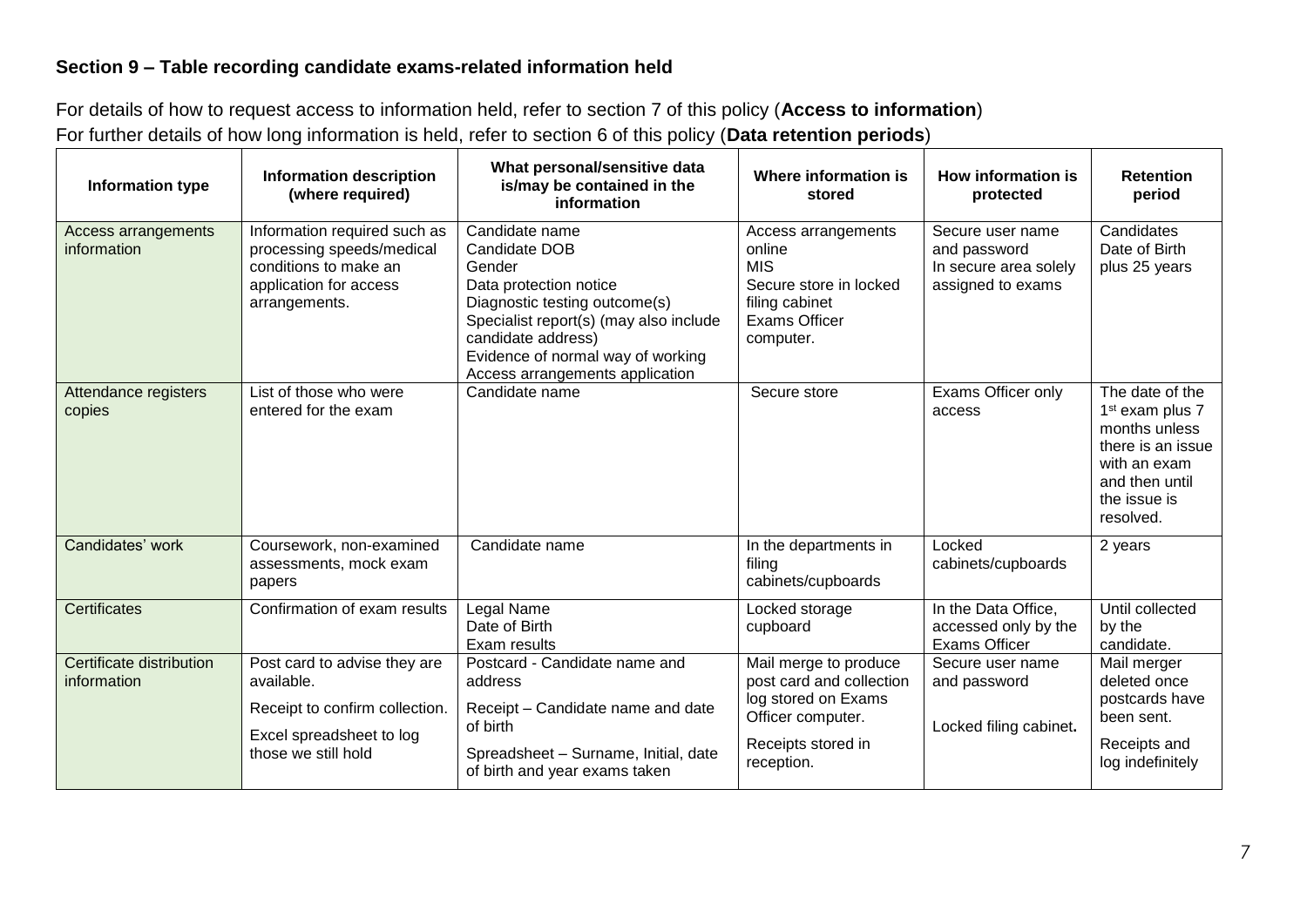| Information type                                                              | <b>Information description</b><br>(where required)                        | What personal/sensitive data<br>is/may be contained in the<br>information | Where information is<br>stored                                           | How information is<br>protected                                       | <b>Retention</b><br>period                                |
|-------------------------------------------------------------------------------|---------------------------------------------------------------------------|---------------------------------------------------------------------------|--------------------------------------------------------------------------|-----------------------------------------------------------------------|-----------------------------------------------------------|
| Entry information                                                             | Marksheet showing<br>candidate details and entry<br>codes                 | Candidate full legal name                                                 | <b>Sims</b><br>Paper copy in Exam<br>Office                              | Sims - username<br>and password<br>protected<br>Locked filing cabinet | 12 months                                                 |
| Exam room incident<br>logs                                                    | Report of incident in the<br>exam room                                    | Candidate full legal name                                                 | Paper copy in Exam<br>Office                                             | Locked filing cabinet                                                 | The date of the<br>1 <sup>st</sup> exam plus 7<br>months. |
| Overnight supervision<br>information                                          | Record of exams to be held<br>over and consent from<br>student and parent | Candidate full legal name<br>Date of Birth                                | Paper copy in Exam<br>Office                                             | Locked filing cabinet                                                 | 8 months.                                                 |
| Post-results services:<br>confirmation of<br>candidate consent<br>information | PRS consent form listing<br>PRs papers, service and<br>costs              | Candidate full legal name<br>Date of Birth                                | Paper copy in Exam<br>Office                                             | Locked filing cabinet                                                 | 3 months from<br>results days                             |
| Post-results services:<br>requests/outcome<br>information                     | Confirmation of a PRs<br>outcome                                          | Candidate full legal name<br>Date of Birth                                | Paper copy in Exam<br>Office                                             | Locked filing cabinet                                                 | 3 months from<br>results days                             |
| Post-results services:<br>scripts provided by ATS<br>service                  | Exam scripts for teaching<br>purposes                                     | Candidate full legal name                                                 | In the department that<br>ordered them.                                  | Name is blanked out<br>to make script<br>anonymous                    | 12 months                                                 |
| Post-results services:<br>tracking logs                                       | Record of what services<br>have been ordered                              | Candidate full legal name                                                 | Excel spreadsheet on<br><b>Exams Officer</b><br>computer.                | Username and<br>password protected                                    | 6 months from<br>results days                             |
| Private candidate<br>information                                              | Personal details for the<br>candidate plus entry<br>requirements.         | Full legal name<br>Date of Birth<br>Address<br>Gender                     | Excel spreadsheet on<br><b>Exams Officer</b><br>computer.<br><b>Sims</b> | Both username and<br>password protected                               | 12 months                                                 |
| Resolving clashes<br>information                                              | Details confirming the order<br>exams will be taken                       | Candidate full legal name                                                 | Paper copy in Exam<br>Office                                             | Locked filing cabinet                                                 | 10 months from<br>entry deadline                          |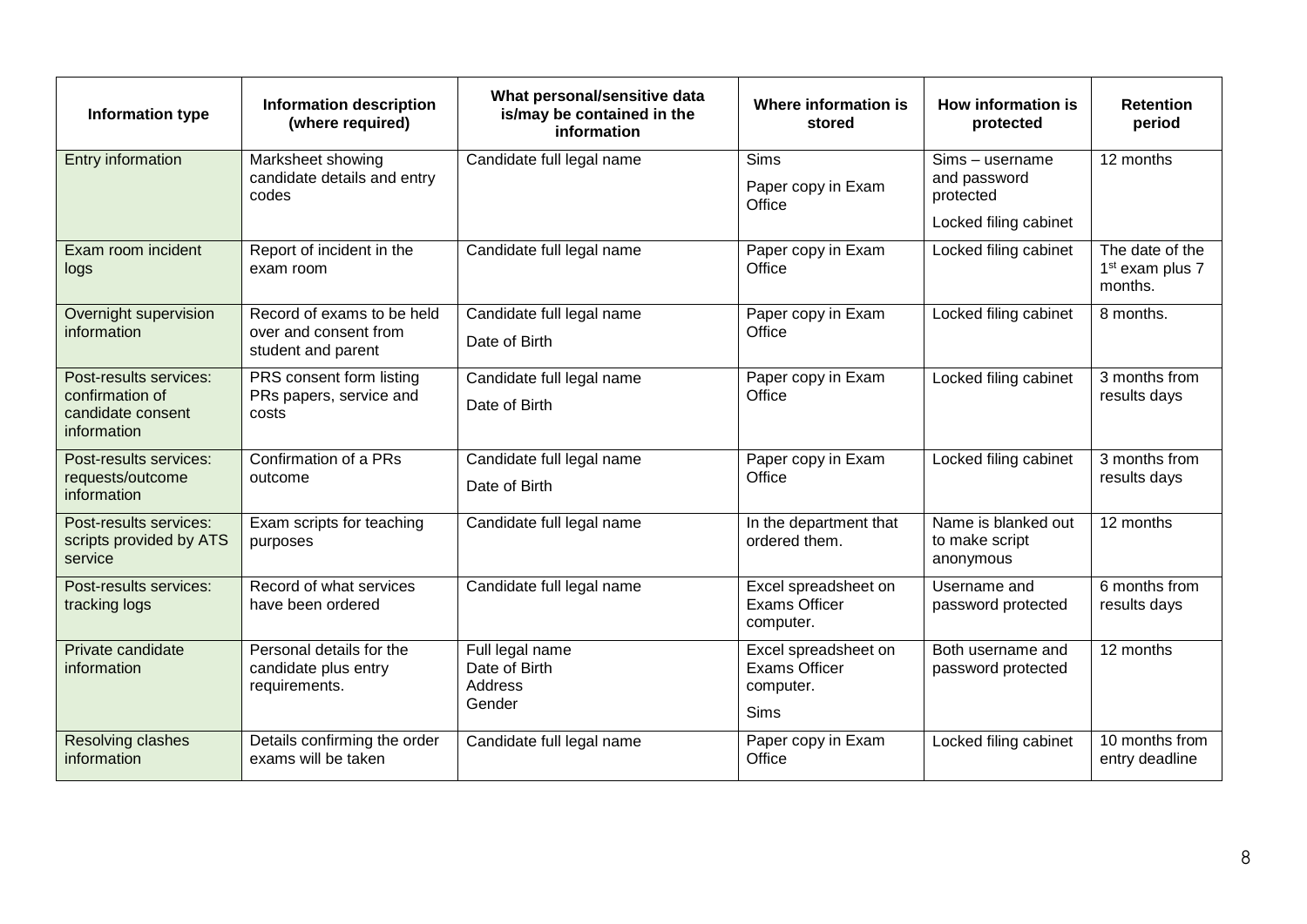| Information type                            | <b>Information description</b><br>(where required)                       | What personal/sensitive data<br>is/may be contained in the<br>information | Where information is<br>stored                                            | How information is<br>protected                                                                                                                  | <b>Retention</b><br>period                                                  |
|---------------------------------------------|--------------------------------------------------------------------------|---------------------------------------------------------------------------|---------------------------------------------------------------------------|--------------------------------------------------------------------------------------------------------------------------------------------------|-----------------------------------------------------------------------------|
| <b>Results information</b>                  | Results statements,<br>awarding body paperwork,<br>subject specific data | Candidate full legal name<br>Date of birth                                | <b>Sims</b><br>Paper copies in the<br>departments and the<br>secure store | Sims - Username and<br>password protected<br>Paper based secure<br>store - Exams Officer<br>only access<br>Departments-<br>locked filing cabinet | Indefinitely $-$<br>Sims and<br>secure store.<br>12 months -<br>departments |
| Seating plans                               |                                                                          | Candidate full legal name                                                 | Paper copy in Exam<br>Office<br>Exams Office computer.                    | Locked filing cabinet<br>Both username and<br>password protected                                                                                 | 3 months after<br>results days.                                             |
| Special consideration<br>information        | Applications and medical<br>evidence                                     | Candidate full legal name<br>Date of birth<br>Address                     | Paper copy in Exam<br>Office                                              | Locked filing cabinet                                                                                                                            | 3 months after<br>results days                                              |
| Suspected malpractice<br>reports/outcomes   | JCQ form and evidence                                                    | Candidate full legal name                                                 | Paper copy in Exam<br>Office                                              | Locked filing cabinet                                                                                                                            | 3 months after<br>results days                                              |
| Transfer of credit<br>information           | JCQ form and past results                                                | Candidate full legal name<br>Date of birth                                | Paper copy in Exam<br>Office                                              | Locked filing cabinet                                                                                                                            | 3 months after<br>results days                                              |
| <b>Transferred candidate</b><br>information | JCQ form and entries                                                     | Candidate full legal name<br>Date of birth                                | Paper copy in Exam<br>Office                                              | Locked filing cabinet                                                                                                                            | 3 months after<br>results days                                              |
| Very late arrival<br>reports/outcomes       | JCQ form and evidence                                                    | Candidate full legal name                                                 | Paper copy in Exam<br>Office                                              | Locked filing cabinet                                                                                                                            | 3 months after<br>results days                                              |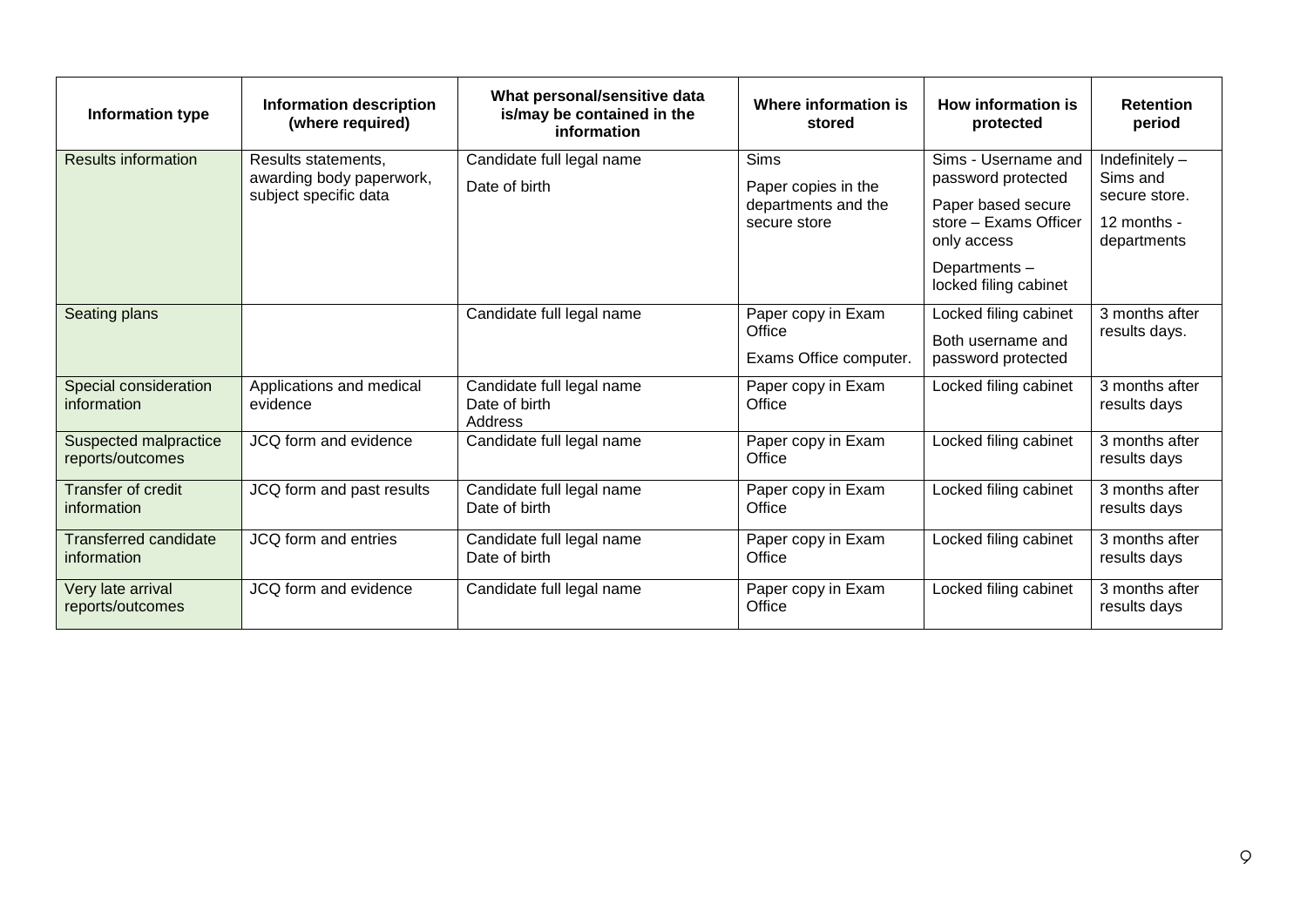





# Hinckley ACADEMY

### **DISCLOSURE & BARRING SERVICE POLICY**

**Date of last review: September 2021 Reviewed by: Azizah Pathan, Vice Principal and Philippa Colledge, Exams Officer Frequency of review: Annually Date of next review: September 2022**

- Candidate ID Policy
- Controlled Assessment Policy
- Disability Policy Equality Act 2010
- Emergency Procedure
- Equal Opportunities Policy
- **Examination Contingency Plan**
- Examinations and Covid-19
- Examination Entries and Retakes Policy
- General Data Protection Regulation Policy
- Internal Appeals Procedure
- Malpractice Policy
- Non-examined Unit Policy
- Post Results Services Policy
- **Results Policy**
- Safeguarding Child Protection Policy
- Word Processor Policy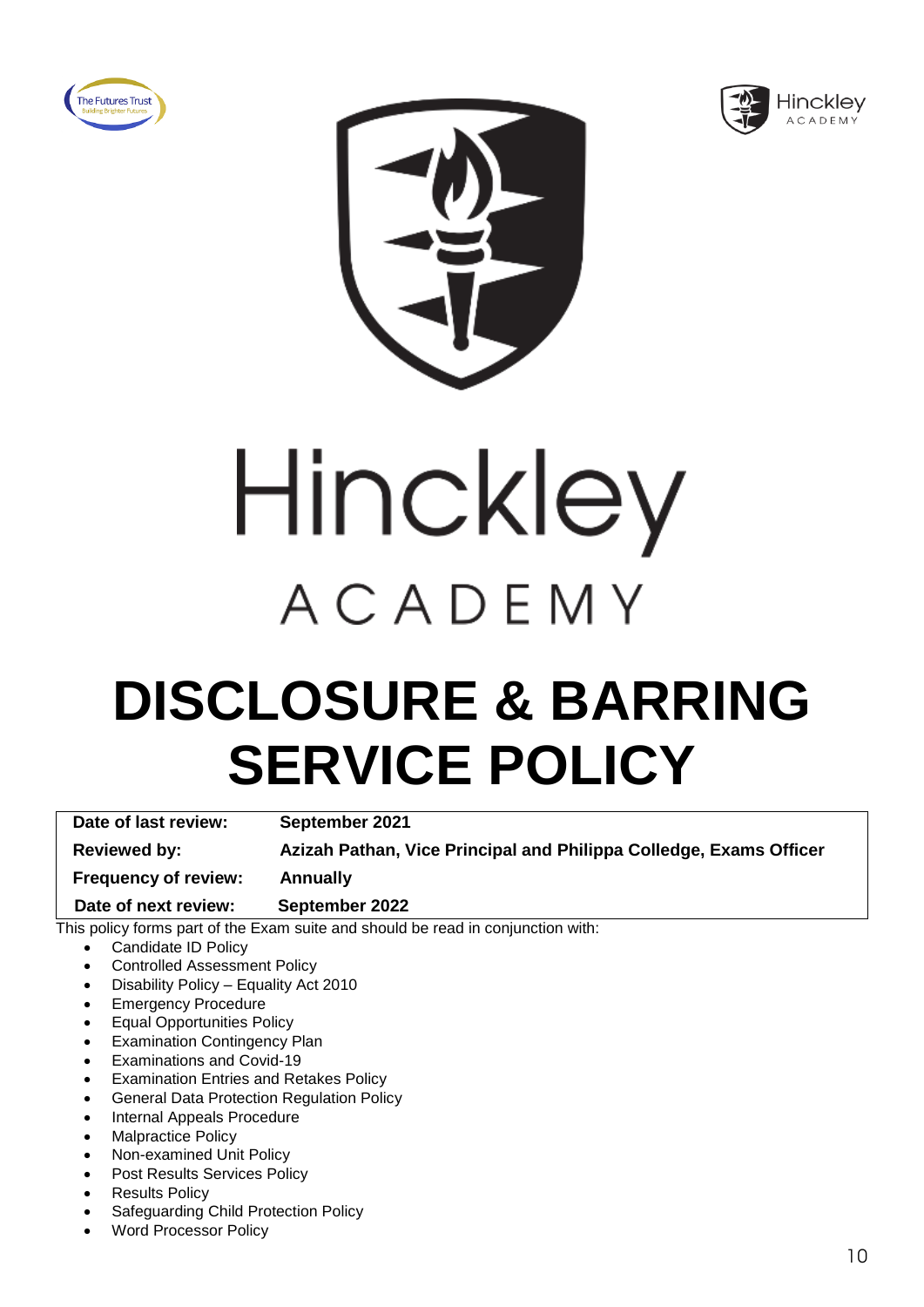Hinckley Academy and John Cleveland Sixth Form Centre endeavours to ensure that we do our utmost to employ 'safe' staff and allow 'safe' volunteers to work with students by following the guidance in *Keeping Children Sate in Education (2015)* and DfE regulations.

From 28th May 2012, the Disclosure and Barring Service (DBS), formerly known as the Criminal Records Bureau (CRB) introduced new identity (ID) checking guidelines. The guidelines applied to all applications for DBS checks. The enhancement was introduced so that the DBS's ID checking process was strengthened to improve public protection. In particular, the changes made it more difficult for individuals to conceal previous criminal records by changing their name. On 1<sup>st</sup> December 2012 the CRB merged with the Independent Safeguarding Authority (ISA) to become the DBS.

Hinckley Academy and John Cleveland Sixth Form Centre (HAJC) carries out DBS checks by buying back into the online service provided by Leicestershire County Council.

- All new staff employed by HAJC are subject to an enhanced DBS check whether teaching or support staff, or on a permanent, temporary or casual contract. A barred list check will also be carried out as appropriate.
- In addition to an enhanced DBS check newly appointed staff who were born, have lived or worked abroad must supply further evidence of their suitability to work in a school by supplying Certificate of Good conduct or police check from the appropriate country.
- Written confirmation is sought from agencies that any agency staff used in school have been appropriately checked.
- Volunteers who offer their services directly to the Academy, or who the Academy approaches, will be subject to an enhanced DBS check with a volunteer status. Should the volunteer then be employed by the Academy a new enhanced DBS check will need to be carried out.
- Volunteers supplied by a third-party organisation will need to provide written confirmation that they have been appropriately checked.
- Trainee teachers on placements must provide written confirmation that they have been appropriately checked by their training providers.
- All trustees have enhanced DBS clearance.
- Contractors who work regularly on-site during school hours and unsupervised must provide written confirmation that they have been appropriately checked.
- External specialists or instructors used by the school and have unsupervised, regular contact with students must provide written confirmation that they have enhanced DBS clearance or must apply for an enhanced clearance through the school.
- Playgroup staff in addition to an enhanced DBS clearance have to complete a "disqualified by association" declaration.
- HAJC students, who as part of their studies, have placements working with children will carry out an enhanced DBS check through the Academy prior to their placements commencing.

#### **People not requiring DBS checks:**

- Visitors to the Head or other staff who have only brief supervised contact with students.
- Contractors who carry out emergency repairs or service equipment who will be supervised and have limited contact with students.
- Volunteers who accompany staff and students on one-off trips that do not involve an overnight stay.
- Volunteers/parents that help at one-off events such as sports day or fundraising activities.
- People who use the school site once students have left for the day.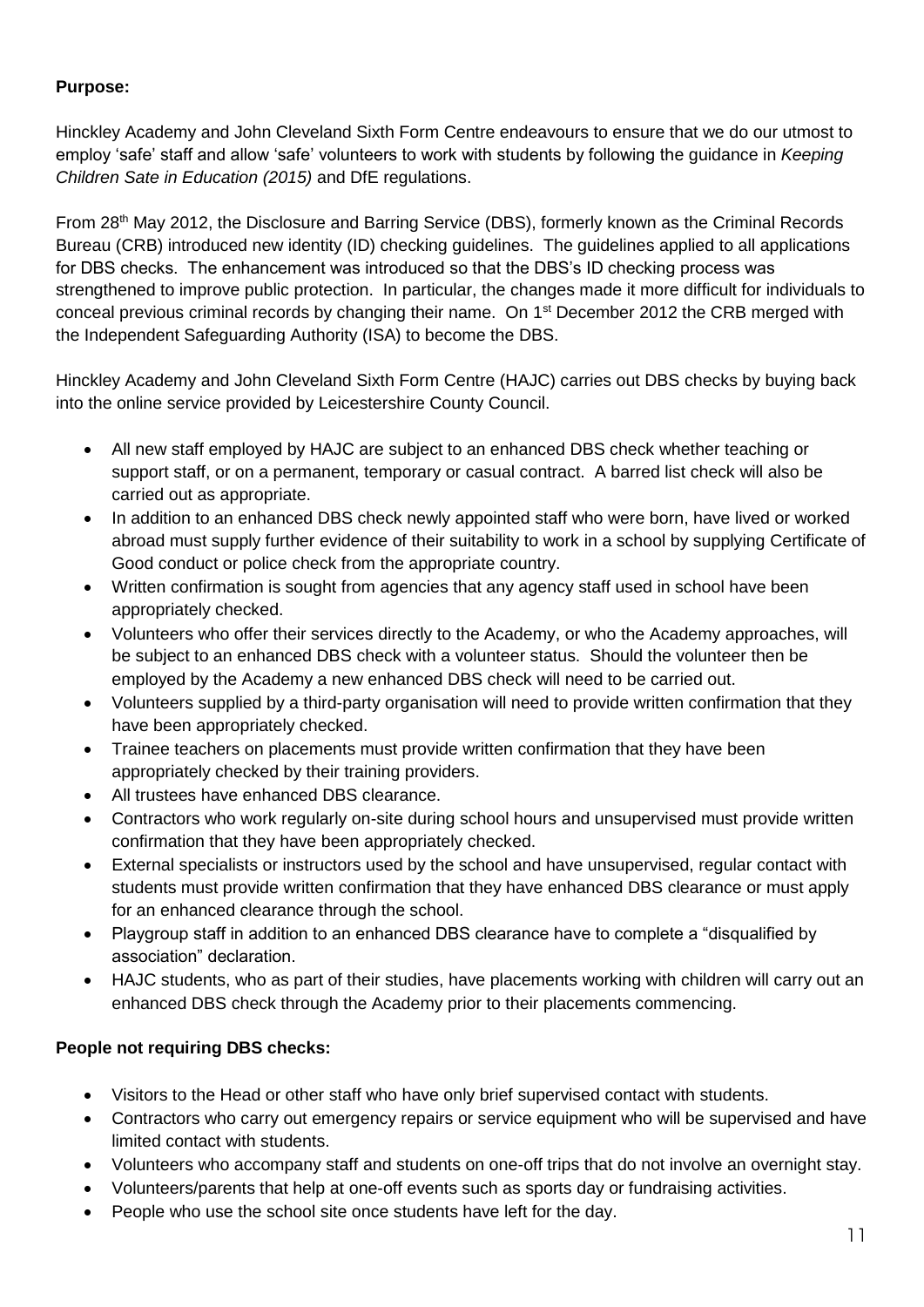- Secondary school age students on work experience or voluntary placements and have limited unsupervised access to students.
- Visitors who come in to give a talk/presentation or urn a one-off workshop have limited unsupervised contact with students.

There is no official expiry date for a DBS check providing that the individual does not have a break in employment or volunteering of more than 3 months, at which point a new check would need to be carried out. All casual staff are required to sign up to the DBS Checking Service.

Hinckley Academy and John Cleveland Sixth Form Centre maintain a single central register on which all DBS check information and other safer recruitment information as required is recorded. The register is password protected and access is restricted to the member of staff who is responsible for maintaining the register.

Copies of disclosure certificates are not received by HAJC and photocopies or scans of certificates will not be kept in personnel records.

Any documents or information supplied for the purpose of a DBS check will be returned to the individual or shredded.

Any disclosure information made prior to appointment or shown on a disclosure certificate will be treated confidentially and only shared with staff authorised to know.

It is the Head's decision, in consultation with HR Services, as to whether a disclosure would prevent an individual being employed or working at the Academy.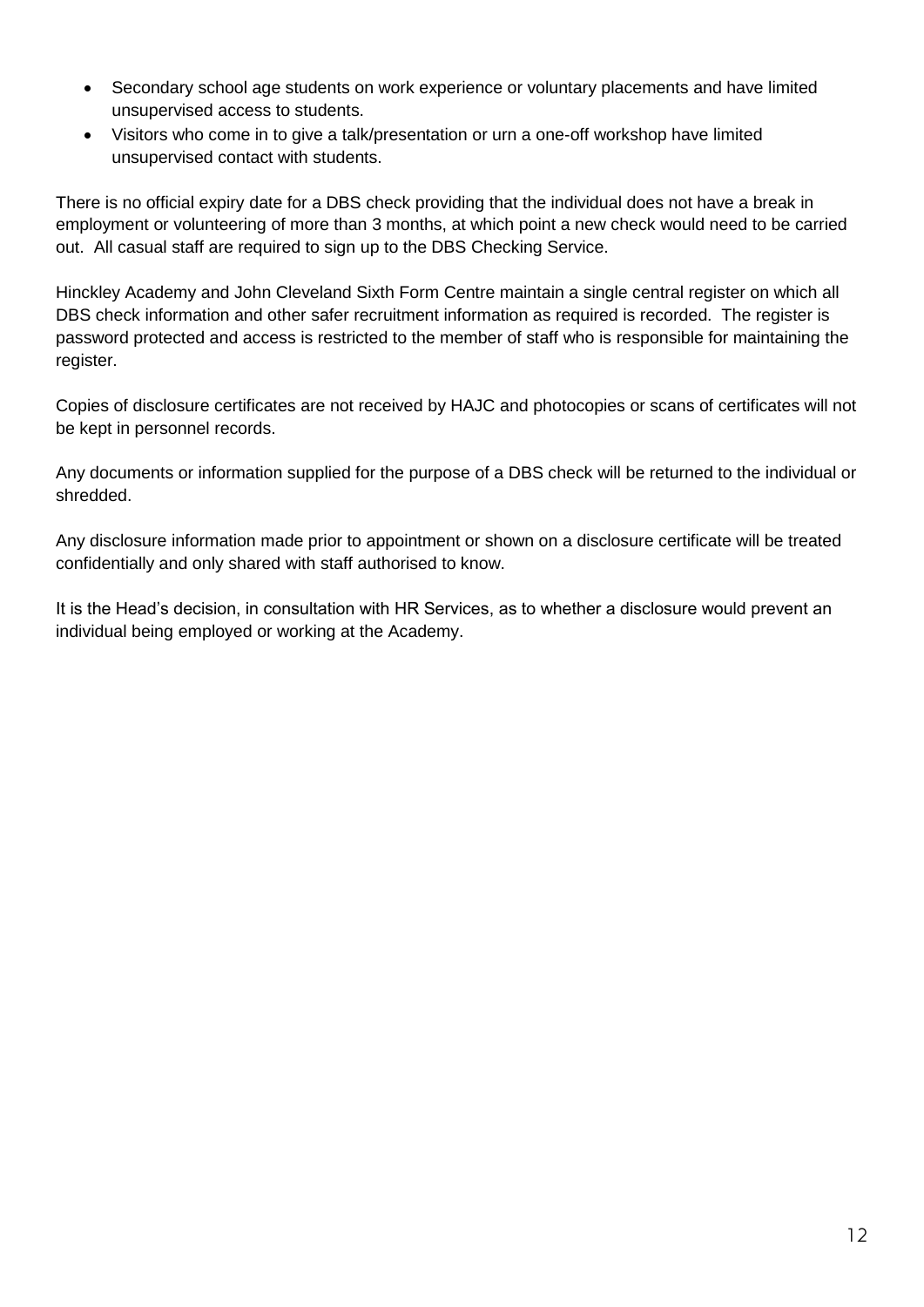







### **DISABILITY POLICY – EQUALITY ACT 2010**

**Date of last review: September 2021 Reviewed by: Azizah Pathan, Vice Principal and Philippa Colledge, Exams Officer Frequency of review: Annually Date of next review: September 2022**

- Candidate ID Policy
- Controlled Assessment Policy
- Disclosure and Barring Service Policy
- Emergency Procedure
- Equal Opportunities Policy
- **Examination Contingency Plan**
- Examinations and Covid-19
- **Examination Entries and Retakes**
- General Data Protection Regulation Policy
- Internal Appeals Procedure
- Malpractice Policy
- Non-examined Unit Policy
- Post Results Services Policy
- **Results Policy**
- Safeguarding Child Protection Policy
- Word Processor Policy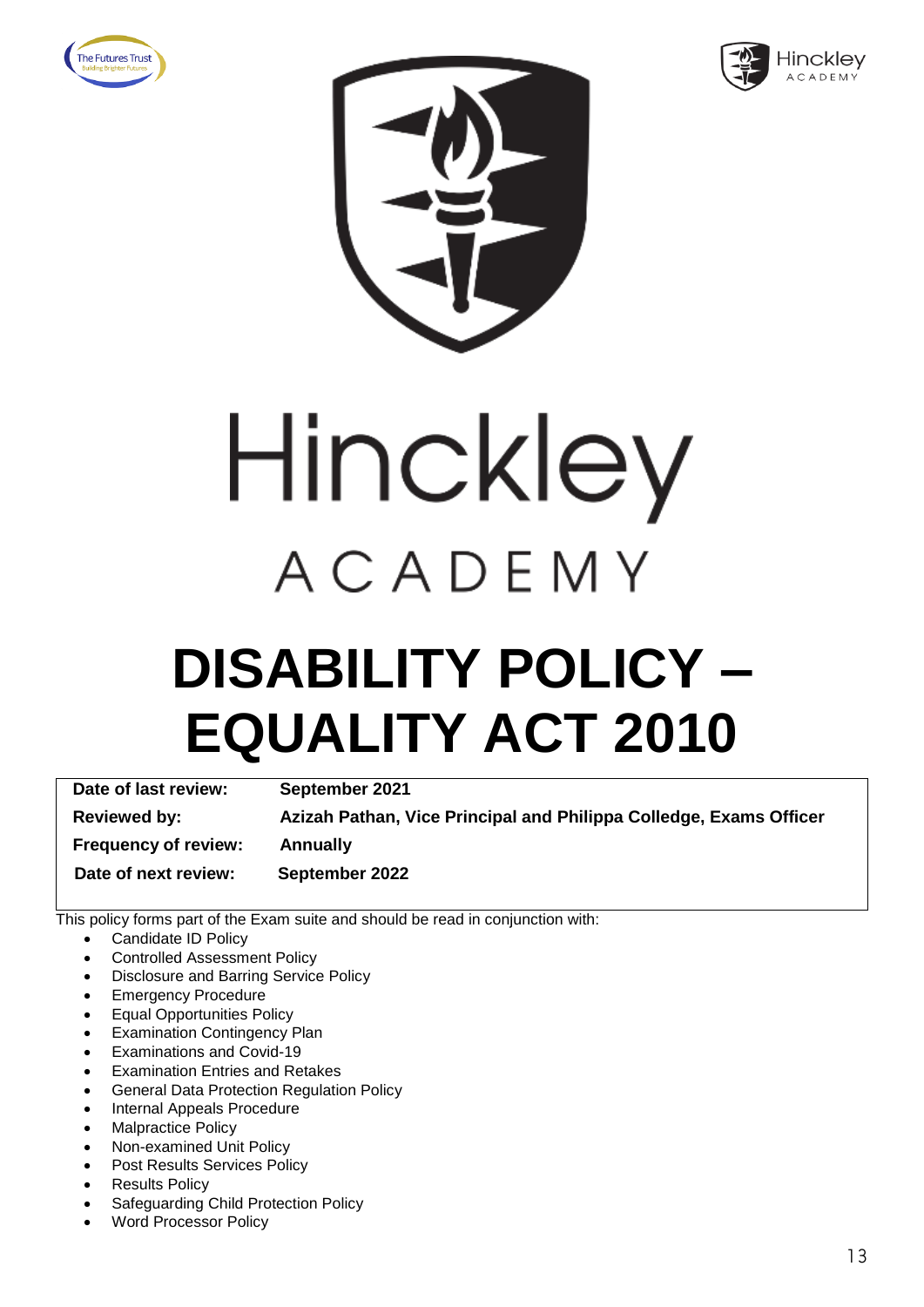To ensure that

- Hinckley Academy and John Cleveland Sixth Form Centre is committed to equality and is keen to promote a learning and working environment that is inclusive, celebrates diversity and does not discriminate against any group.
- All access arrangements and special consideration regulations and guidance are consistent with the current regulations and the Equality Act 2010. Cumulatively in terms of

Identify a physical or mental impairment, Looking into adverse effects and assessing which are substantial, Considering if substantial adverse effects are long term, Judging the impact of long-term adverse effects on normal day to day activities.

#### **Responsibilities:**

#### **a) SENDCo**

- A candidate's special needs requirements are determined by the SENDCo and educational psychologist/specialist teachers.
- The SENDCo will assess whether students qualify for special access arrangements.
- The SENDCo will inform the Head of Departments of candidates with special educational needs.
- The SENDCo will inform the Exams Officer of any special arrangements that individual candidates can be granted during the course and in the exams.
- Invigilation for access arrangement candidates will be organised by the SENDCo.

#### **b) Exams Officer**

- The Exams Officer will inform the Head of Departments, invigilators, students and parents/guardian or carers of any special arrangements that individual candidates can be granted during the course and in the exam.
- Submitting completed access arrangement or special consideration applications to the awarding bodies is the responsibility of the Examinations Officer using the awarding bodies' published procedures.
- Rooming for access arrangement candidates will be arranged by the Exams Officer based on the information received from the SENDCo.

#### **Risks:**

The list below is not exhaustive and either the Academy at its discretion may consider other instances of risk or amend it due to changes in legislation.

- Lighting ensure that the entrances and corridors are well lit and that the lighting is suitable for the conditions. Also, that all lighting is well maintained.
- Accessibility Tactile surfaces highlight any steps, stairways or changes in level. That where possible there is wheelchair access to corridors and rooms.
- Accommodation An adapted toilet/changing room is available and that facilities are in place to open the door from the outside in an emergency. Exam rooms should cater for the specific needs of an individual if possible i.e. wheelchair access.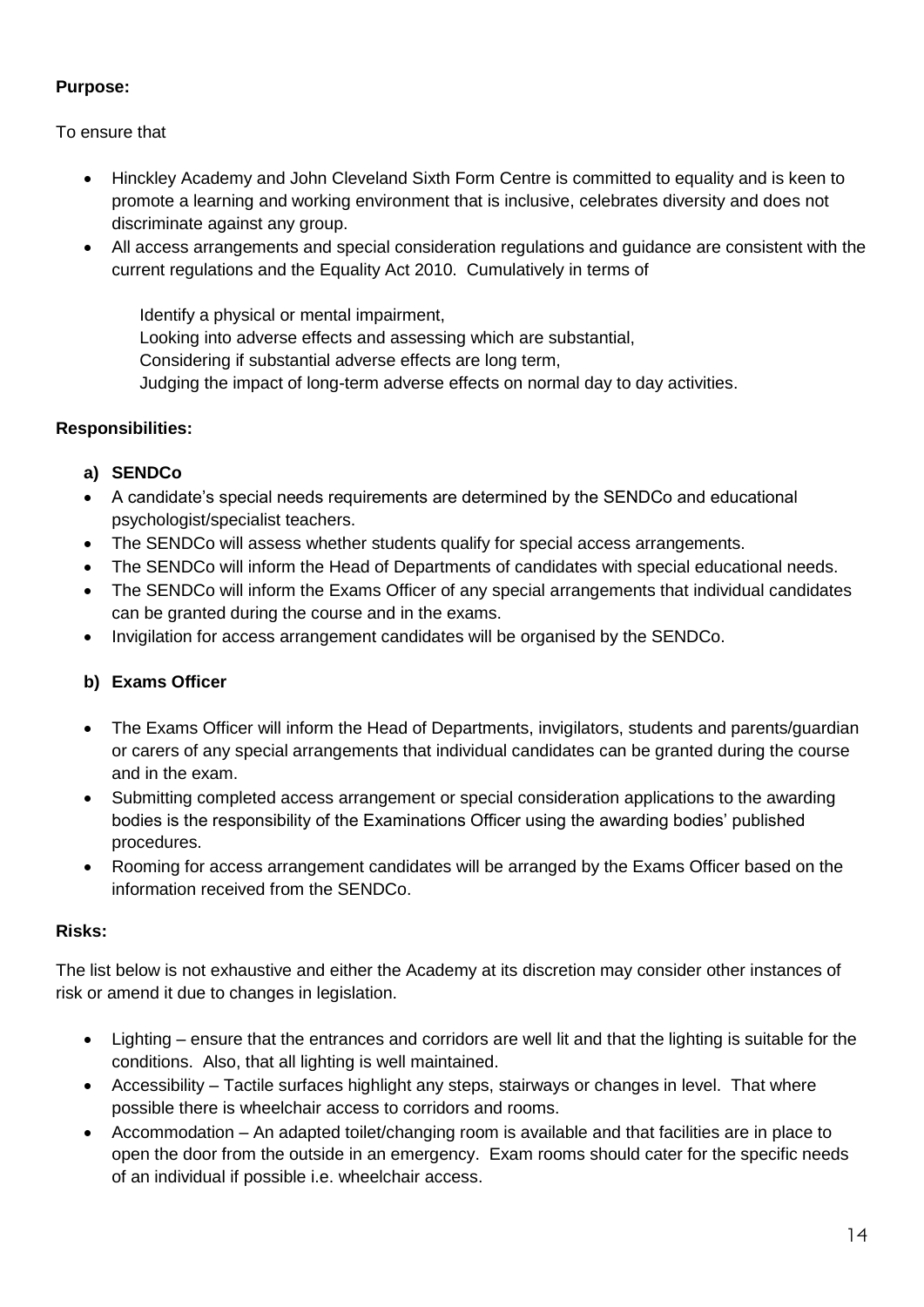- Emergency Evacuation All students and staff must be aware of the emergency evacuation procedures. Safe haven areas for disable students/staff are identified in each area.
- Seating Seating must be appropriate and comfortable for those with a disability. Disabled students who become unwell during an exam must be able to leave with the minimum of disruption.
- Signage Signs should be of a reasonable size, easily understood and if possible combine text, arrows and pictorial symbols.
- Resources Computer hardware and software should be properly adapted and tested for the user's specific requirements. Exam papers etc. must be of an appropriate size font/coloured paper of the student's specific requirements. Where necessary live speakers must be provided for modern foreign language listening exams.

#### **Current provision:**

- Lighting All corridors and entrances are well lit either by natural or fluorescent lighting. All lighting meets the legal Health and Safety at Work Act 1974 requirements. The Estates Manager and team are responsible for ensuring that the lighting is fit for purpose and operating correctly.
- Accessibility All stairwells comply the legal requirements, corridors are wide enough to allow easy access for wheelchair users. Wheelchair will take their exams in a room with easy wheelchair access (V4).
- Accommodation The adapted toilets provide all necessary facilities to support the needs of candidates, in case of emergency they are accessible from the outside and there is an emergency cord inside. If necessary candidates requiring additional support will take their exams in a room away from the main exam rooms to ensure access to the facilities/support they may need.
- Emergency Evacuation Each building/area of the school has fire marshals who are aware of any specific requirements needed to ensure a safe evacuation in the event of an emergency. E-vac chairs and trained staff are provided where necessary. All students and invigilators are made aware of the evacuation procedures on a regular basis either via fire drills or invigilator training conducted by the Exams Officer. Candidates with mobility issues or wheelchair users will be seated as appropriate to ensure a safe evacuation, if necessary.
- Seating Seating is provided according to the individuals requirements as identified by the SENDCo, candidates who may need to leave the room during the exam due to the nature of their disability will be situated close to the exit. Dependent upon need some candidates may take their exams in rooms away from the exam rooms to ensure that their needs can be met without disrupting others provided this complies with the current JCQ regulations.
- Signage Signs are as far as possible simple, clear and consistent. They are generally displayed on A3 or A4 and will be in font sizes of 10 or above. The SENDCo will assess individual needs and make sure that appropriate arrangements are put in place to ensure information is accessible for instance entry statements/timetables on coloured paper.
- Resources Access arrangements will be put into place according to the individual candidate's needs. Adapted keyboards, large screens and appropriate software programs will be available as necessary.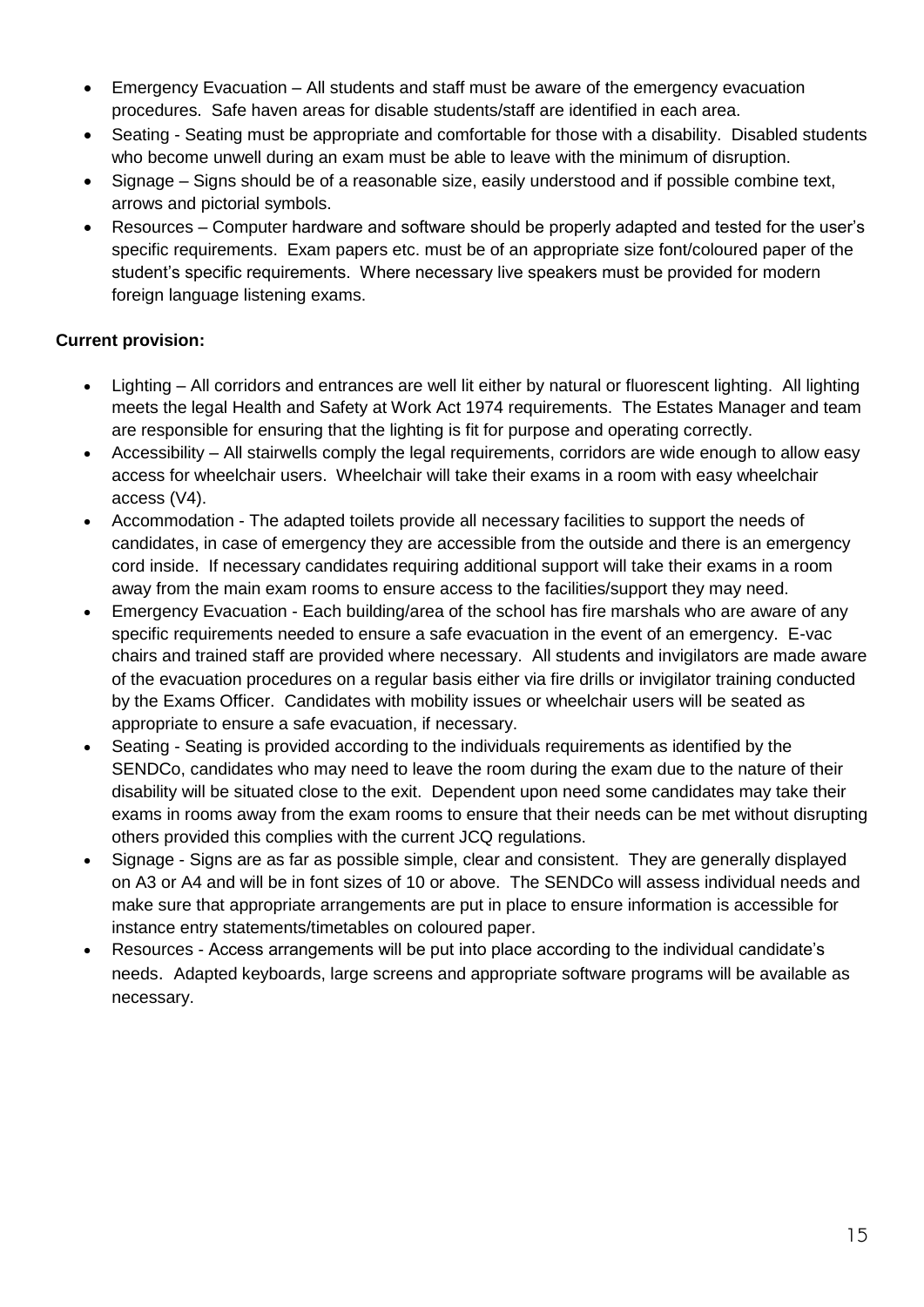







### **EQUAL OPPORTUNITIES POLICY**

**Date of last review: September 2021 Reviewed by: Azizah Pathan, Vice Principal and Philippa Colledge, Exams Officer Frequency of review: Annually Date of next review: September 2022**

- Candidate ID Policy
- Controlled Assessment Policy
- **DBS Policy**
- Disability Policy Equality Act 2010
- Emergency Procedure
- **Examination Contingency Plan**
- Examinations and Covid-19
- **Examination Entries and Retakes**
- General Data Protection Regulation Policy
- Internal Appeals Procedure
- Malpractice Policy
- Non-examined Unit Policy
- Post Results Services Policy
- **Results Policy**
- Safeguarding Child Protection Policy
- Word Processor Policy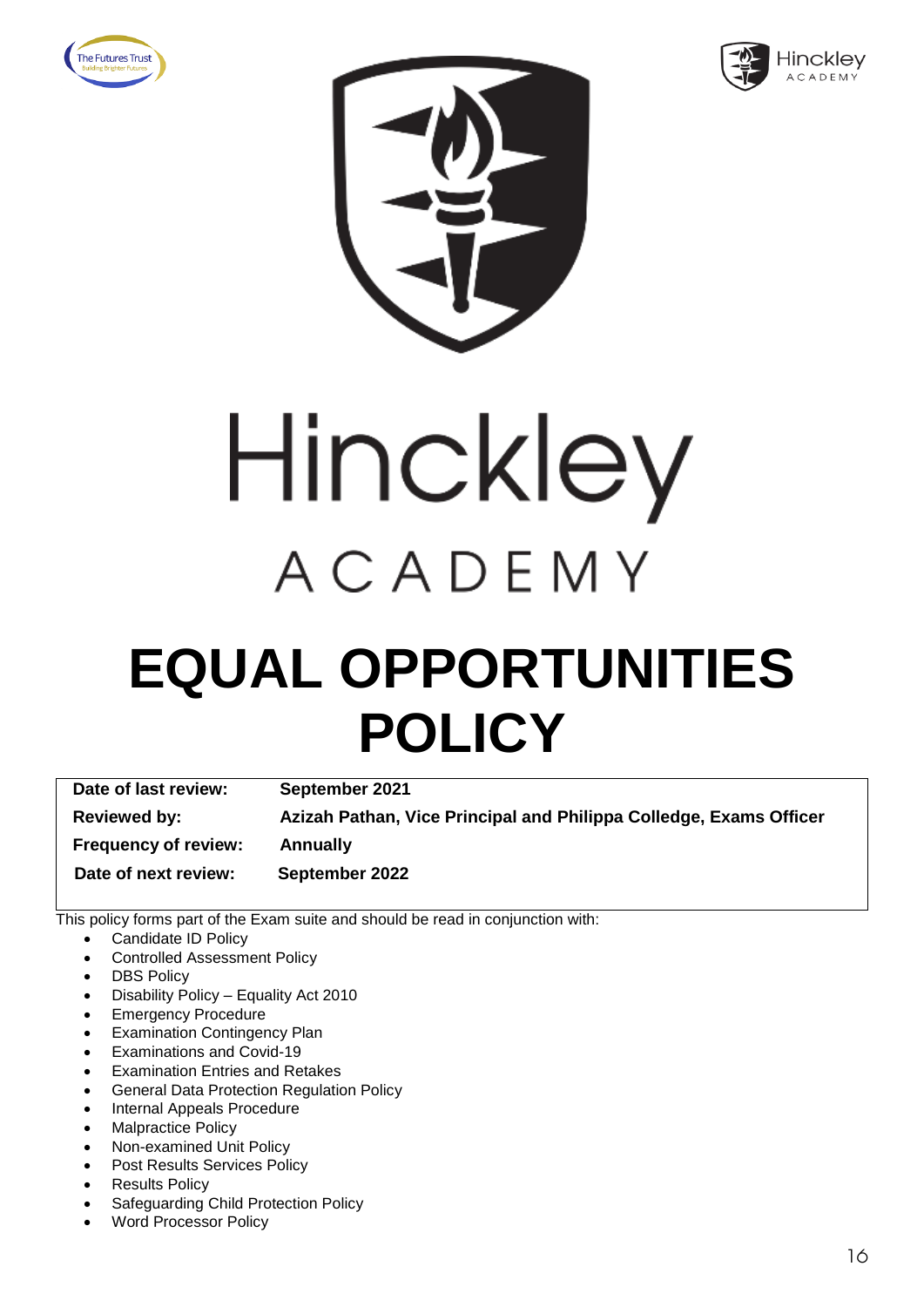This policy is an overarching Academy policy which applies to all members of staff, the governing body and all students and is linked to the following policies and action plans.

- **Behaviour Policy**
- Race Equality Policy
- SEN Policy
- **Inclusion Policy**
- DDA Action Plan
- **Staff Development Policy**
- Teaching and Learning Policy
- Monitoring and Evaluation Policy
- Gifted and Talented Policy

Hinckley Academy and John Cleveland Sixth Form Centre prides itself on being an inclusive institution and embraces equal opportunities for all. The Academy considers itself a community in which each individuals' needs are recognised and each of its members' talents and aptitudes are fostered.

The Academy will not discriminate against anyone on grounds of their racial or ethnic origin, gender, religious beliefs or disabilities. Nor against those that are pregnant, new mothers, those undergoing gender re-assignment or learners because of the behaviour of their parent(s), guardians or carer(s).

#### **Purpose:**

To ensure that equality of opportunity is central to the ethos of Hinckley Academy and John Cleveland Sixth Form centre and that this is recognised by all stakeholders.

To develop an understanding and promotion of human equality and equality of opportunity through all aspects of HAJC life.

To promote positive relations between members of different racial, cultural, gender and religious groups and communities.

To enable students to take responsibility for their behaviour and relationships with others.

#### **Equal Opportunities Practice**

- The Head has responsibility for the equal opportunities policy, for delegating responsibilities and tasks to other staff and for ensuring that the policy is known and understood by staff, students, and parents.
- Applications to HAJC will be positively encouraged from all members of the community and conditions of employment within the Academy will be non-discriminatory.
- When recruiting staff questions relating to health will only be asked after a job offer is made and only then if deemed necessary.
- All staff will be expected to act as positive role models for all students and staff at the Academy.
- In line with the 2010 Equality Act, the Academy will make every effort to ensure that no child, parent or member of staff is disadvantaged as a result of their disability, although it needs to be recognised that the physical layout of the site and buildings may restrict the movement of individuals with particular difficulties with mobility.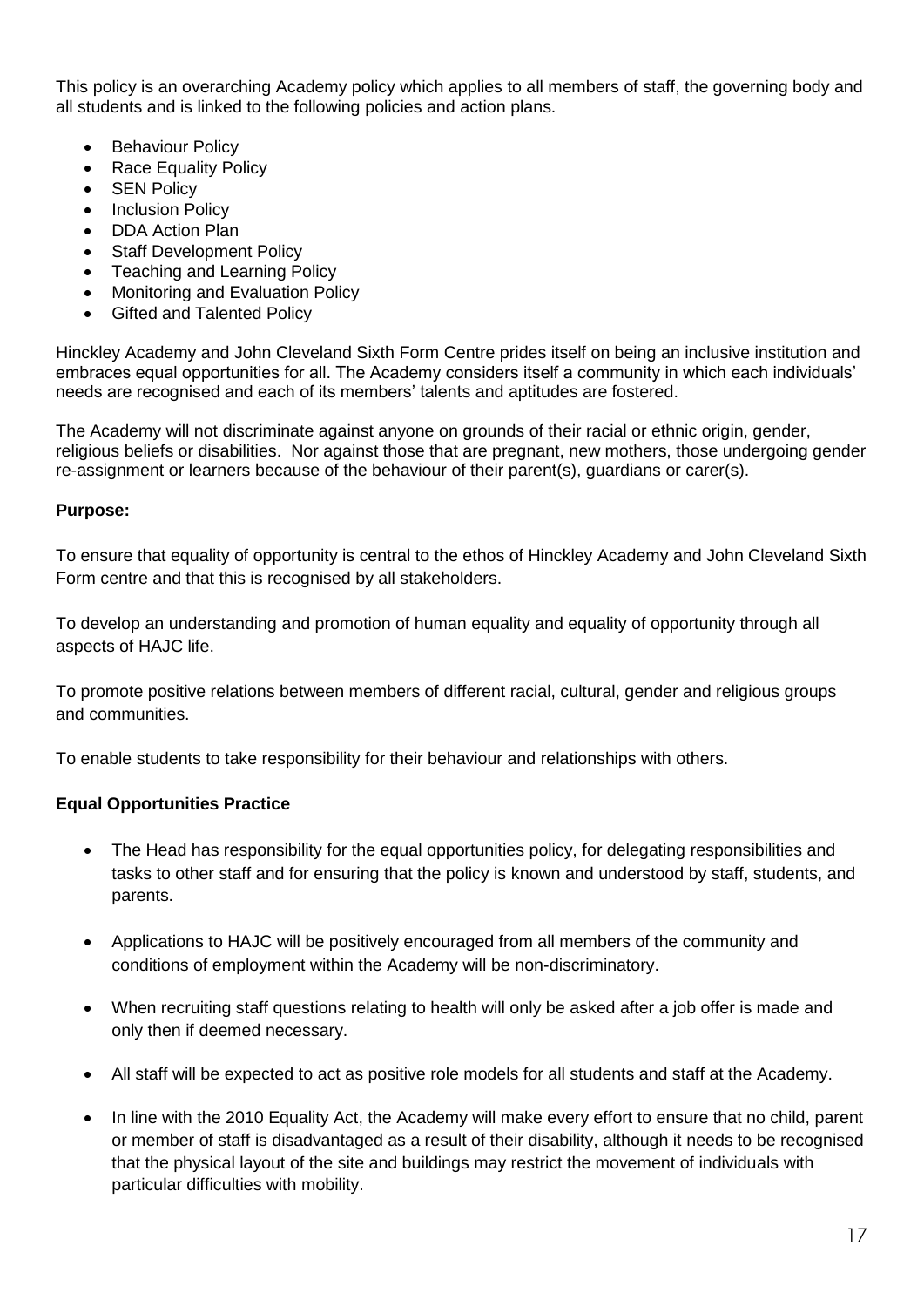- As detailed in the Academy's Behaviour Policy, racist, sexist and homophobic bullying, language and behaviour and other acts of intolerance will not be accepted at the Academy.
- Where any member of staff comes across incidents involving racist, sexist or homophobic behaviour these must be reported to a senior member of staff.
- Academy brochures and curriculum handbooks will contain a statement of the Academy's commitment to equal opportunities.
- Schemes of work must be constructed with equality of opportunity at their core.
- Teaching and learning will have equality of opportunity at its core.
- Teaching materials must not be stereotyped or discriminatory and should contain positive role models.
- All students will have equal access to all programmes of study, according to their aptitude and ability.
- All students will have equality of access to personal, academic and career support throughout their time at HAJC.
- Students on the SEN register or Gifted and Talented programme will be supported fully according to their needs and aptitudes.

#### **Monitoring and Evaluation**

This will be carried out annually through

- Analysis of the data which is recorded in the:
	- o Racial incidents register
	- o Bullying register
- Observations of lessons carried out on a half termly basis.
- Analysis of all Academy documents.
- Monitoring of the activity as detailed in the DDA Action Plan.
- Evaluation of the effectiveness of the policies to which it is linked.

#### **Complaints Procedure**

- Every incident that breaches this Equal Opportunities policy must be reported to the Head who will delegate a member of the Senior Leadership team to investigate. The investigator will require written statements from all involved.
- Incidents can be reported by either the person experiencing the breach, a third party witnessing the breach or someone who believes a breach has taken place. It can be made either verbally or in writing.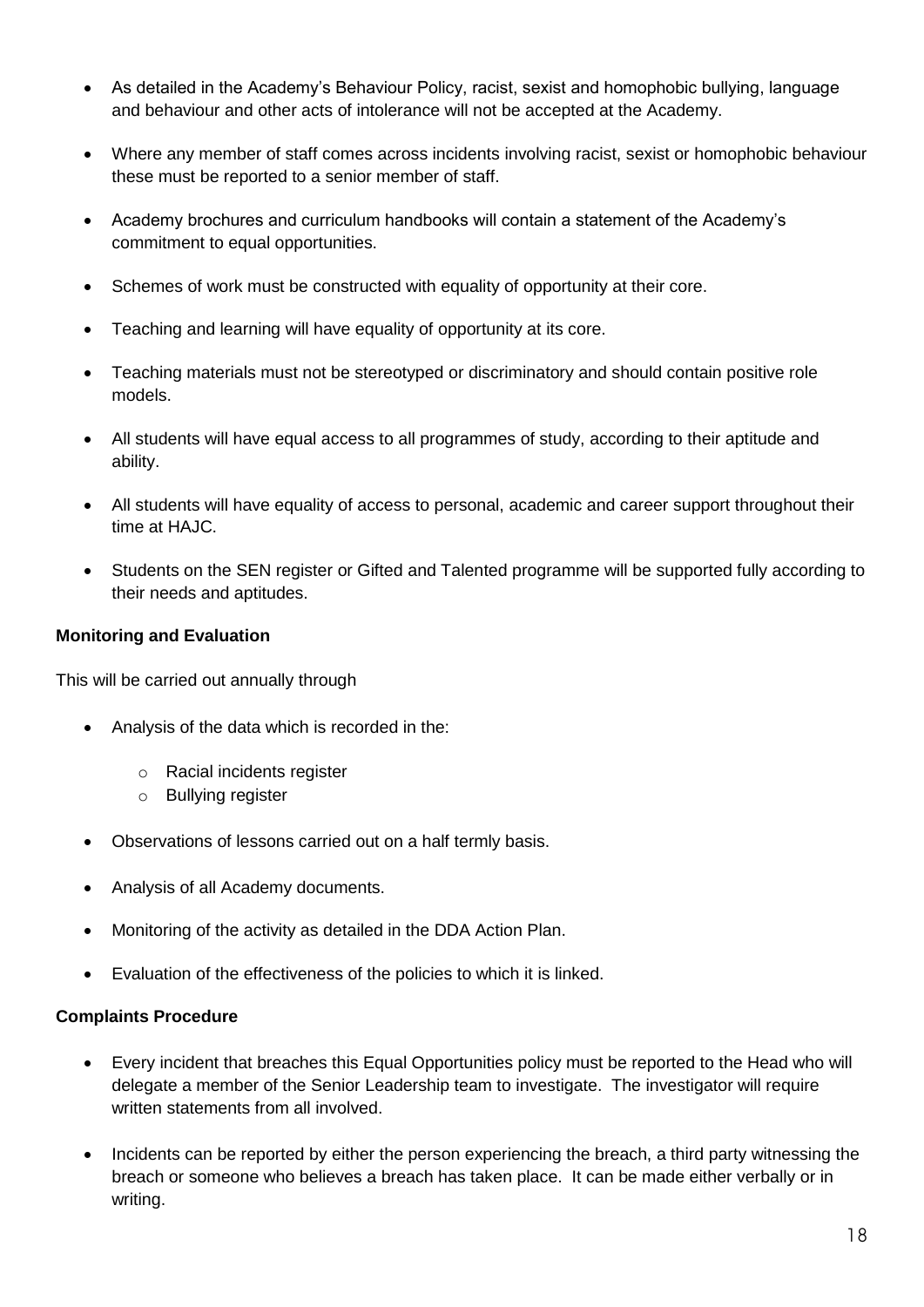- If a student reports an incident to a member of staff it is the duty of the member of staff to report it immediately to the Head for investigation.
- If after investigation the allegation is confirmed the Head with advice from the Governors will decide upon the best course of action. For members of staff the action can range from a written warning to suspension, for students it can range from a written warning to exclusion. If the allegation concerns a student the parent(s), guardian or carer(s) must be kept fully informed via a letter.
- The perpetrator has the right to appeal. Appeals must be made within 2 weeks in writing and addressed to both the Head and Chair of Governors.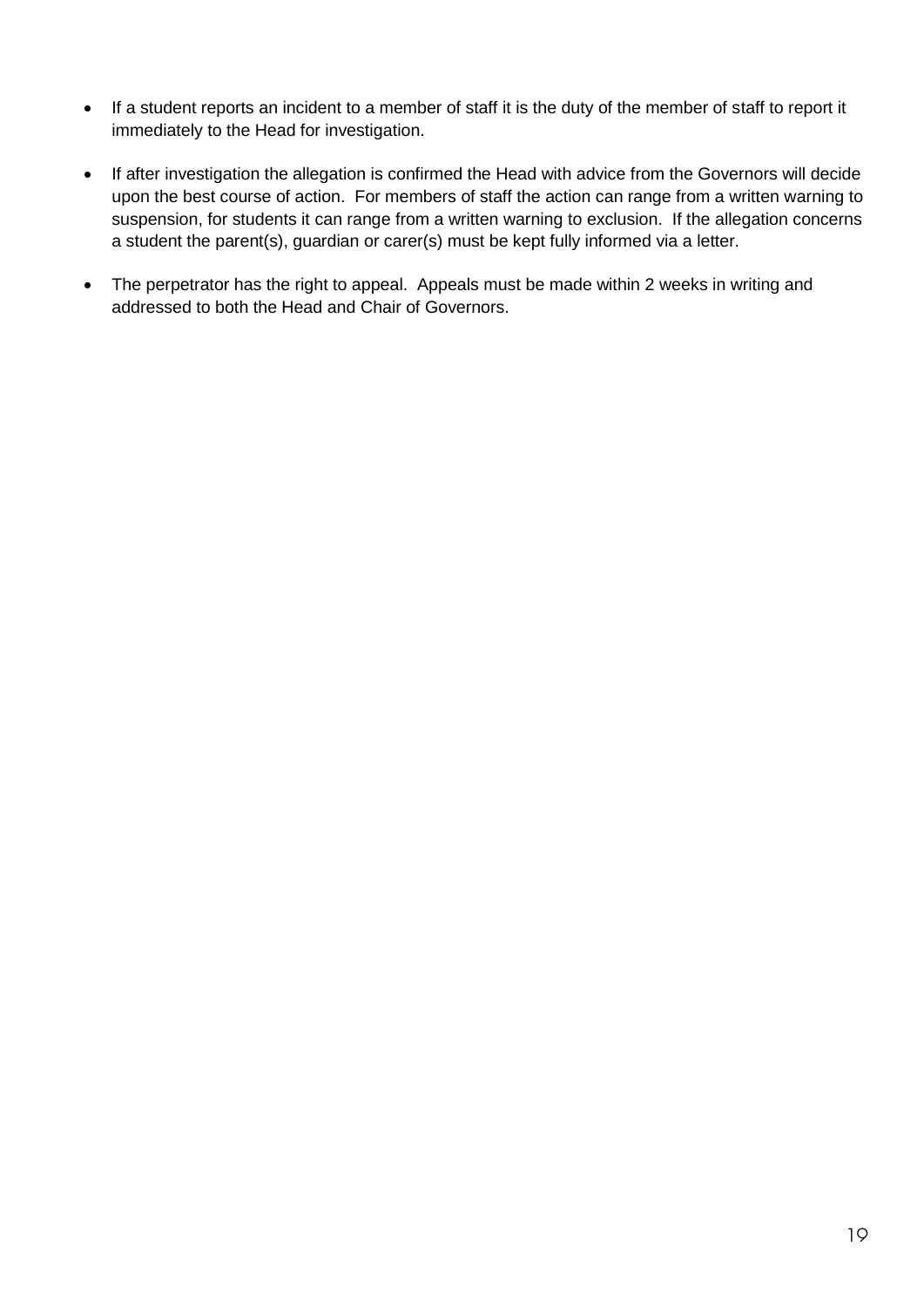





# Hinckley ACADEMY

### **EXAMINATION CONTINGENCY PLAN POLICY**

**Date of last review: September 2021**

**Reviewed by: Azizah Pathan, Vice Principal and Philippa Colledge, Exams Officer** 

**Frequency of review: Annually**

 **Date of next review: September 2022**

- Candidate ID Policy
- Controlled Assessment Policy
- Disclosure and Barring Service Policy
- Disability Policy Equality Act 2010
- **Emergency Procedure**
- Equal Opportunities Policy
- Examinations and Covid-19
- **Examination Entries and Retakes**
- General Data Protection Regulation Policy
- Internal Appeals Procedure
- Malpractice Policy
- Non-examined Unit Policy
- Post Results Services Policy
- **Results Policy**
- Safeguarding Child Protection Policy
- Word Processor Policy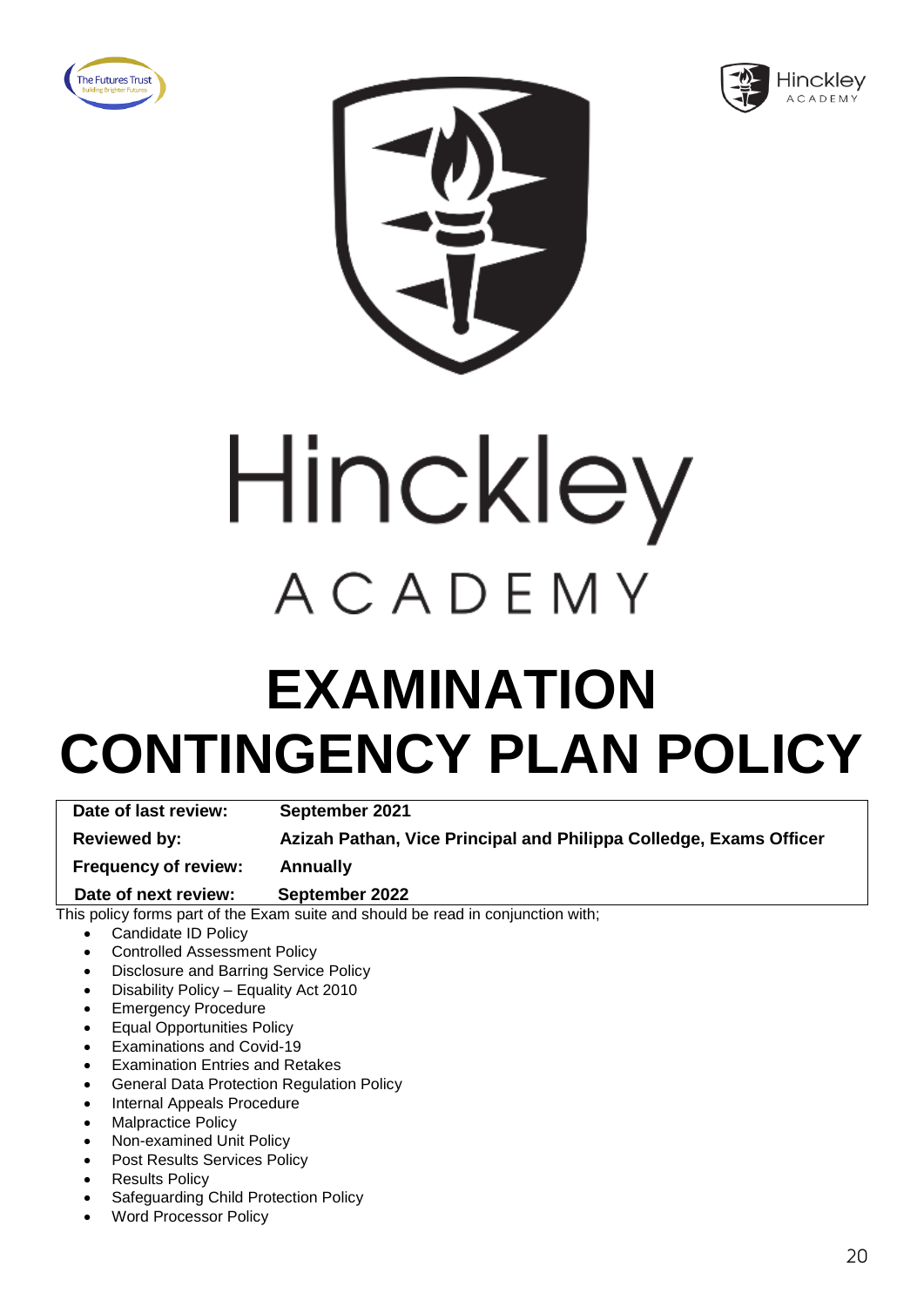To identify the task involved with exams, how they are completed, by whom and in an emergency, who would take over the task to ensure that exams run smoothly and in compliance with the Joint Council for Qualifications (JCQ) regulations and awarding body deadlines.

|                                      | <b>Task</b>                                                                                                                                                                       | How produced and/or<br>where displayed                                                                                                                                                                                           | <b>Normally</b> | In<br><b>Emergency</b> |
|--------------------------------------|-----------------------------------------------------------------------------------------------------------------------------------------------------------------------------------|----------------------------------------------------------------------------------------------------------------------------------------------------------------------------------------------------------------------------------|-----------------|------------------------|
| Calendar /<br><b>Handbooks</b>       | Timetable of main and<br>domestic exams<br>Coursework deadlines<br>controlled assessment<br>dates                                                                                 | Produced via excel<br>using info from<br>awarding bodies<br>distributed via website,<br>firefly and email to staff.                                                                                                              | Pip<br>Colledge | Lisa<br>Hackett        |
| <b>Access</b><br><b>Arrangements</b> | Registering students for<br><b>Access Arrangements</b>                                                                                                                            | Via JCQ website,<br>information from Louise                                                                                                                                                                                      | Pip<br>Colledge | Louise<br>Leeson       |
| <b>Entries</b>                       | Down load basedata<br><b>Making entries</b><br>Submitting entries<br>Produce entry<br>statements & JCQ regs<br>Distribute entry<br>statements/timetables<br>to students and staff | From awarding body<br>websites<br>Via marksheets in Sims<br>(Exams Organiser)<br>Via A2C<br>Via Sims (Exams<br>Organiser), JCQ<br>downloaded from their<br>website. Distribute via<br>tutor groups, email and<br>website/firefly | Pip<br>Colledge | Lisa<br>Hackett        |
| <b>Coursework</b>                    | Obtaining from<br>teaching staff<br>Checking<br>Submitting                                                                                                                        | Via OMR's produced in<br><b>Exams Organiser</b><br>Check for odd<br>marks/missing marks -<br>query<br>Via A2C                                                                                                                    | Pip<br>Colledge | Lisa<br>Hackett        |
| <b>Results</b>                       | Downloading<br>Checking<br>Producing results<br>statements distributing<br>to students and staff                                                                                  | From A2C<br>Resolve missing/odd<br>results through<br>awarding body websites<br>Via Exams Organiser,<br>distribute either in main<br>venue (summer) or tutor<br>group.                                                           | Pip<br>Colledge | Lisa<br>Hackett        |
| Storage of<br>paper                  | Log the papers in<br>Check against<br>timetable<br>Set up for the exam<br>rooms (day before<br>exam)                                                                              | Record the arrival of<br>papers via excel<br>spreadsheet.<br>Check details against<br>the timetable<br>Set up the trays for<br>each room                                                                                         | Pip<br>Colledge | Lisa<br>Hackett        |
| <b>Rooms</b>                         | Allocate exam rooms -<br>by size of cohort                                                                                                                                        | Advise<br>Steve/Adam/Graeme<br>which rooms are<br>needed.                                                                                                                                                                        | Pip<br>Colledge | Lisa<br>Hackett        |

| Task | <b>How produced</b><br>and/or where<br>displayed | <b>Normally</b> | In Emergency |
|------|--------------------------------------------------|-----------------|--------------|
|------|--------------------------------------------------|-----------------|--------------|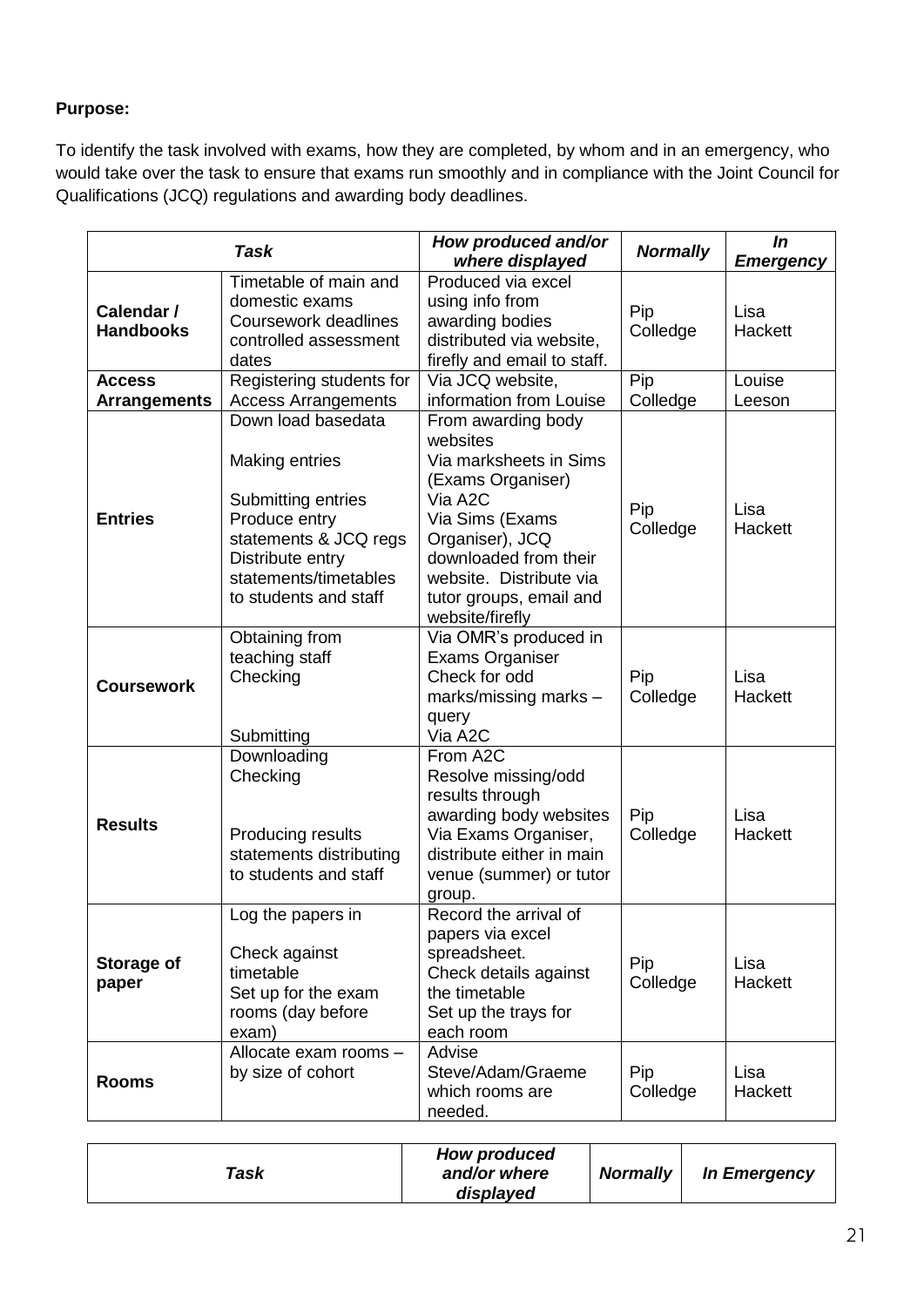| <b>Seating</b><br><b>Plans/Lists</b>                                              | Production and<br>distribution<br>Colour coding                          |                     | From Exams<br>Organiser, distributed<br>via HOD, Firefly and<br>displayed on the<br>board outside Data<br>Use E1 list and clash<br>report to code, issue<br>to invigilators on the<br>day. | Pip<br>Colledge | Lisa Hackett                               |
|-----------------------------------------------------------------------------------|--------------------------------------------------------------------------|---------------------|--------------------------------------------------------------------------------------------------------------------------------------------------------------------------------------------|-----------------|--------------------------------------------|
| <b>Exam</b><br><b>Clashes</b>                                                     | Identify students with<br>a clash<br>Resolve clash and<br>inform student |                     | <b>Report from Exams</b><br>Organiser<br>Either supervised or<br>consecutive, informed<br>via entry statement.                                                                             | Pip<br>Colledge | Lisa Hackett                               |
| Invigilation<br>details                                                           | Allocation and<br>notification                                           |                     | Via excel and<br>distributed via email to<br>most (Trivett posted)                                                                                                                         | Pip<br>Colledge | <b>Lisa Hackett</b>                        |
| <b>Desk cards</b>                                                                 | Production and<br>setting out                                            |                     | From Exams<br>Organiser, set out by<br>Pip or invigilators                                                                                                                                 | Pip<br>Colledge | Lisa Hackett                               |
|                                                                                   |                                                                          |                     | <b>ON THE DAY</b>                                                                                                                                                                          |                 |                                            |
|                                                                                   | <b>Task</b>                                                              |                     | Where to find                                                                                                                                                                              | Done by         | $\ln$<br><b>Emergency</b>                  |
| Keys to Secure Storage for<br>exam papers and exam<br>stationery                  |                                                                          |                     | With the Exams Officer, spares<br>in Key Safe in Exams Office.                                                                                                                             | Pip Colledge    | Lisa Hackett<br>/lan Ratheram              |
| <b>Exams Office - Centre</b><br>Timetable / Rooming<br>Timetable                  |                                                                          | Main Building       |                                                                                                                                                                                            | Pip Colledge    | <b>Lisa Hackett</b><br>$/$ lan<br>Ratheram |
| <b>Seating Plans</b>                                                              |                                                                          | Departments         | Exams Office, Firefly, Subject                                                                                                                                                             | Pip Colledge    | Lisa Hackett                               |
| <b>Exam Desk Labels/Cards</b>                                                     |                                                                          | <b>Exams Office</b> |                                                                                                                                                                                            | Pip Colledge    | Lisa Hackett<br>/invigilators              |
| Setting out of Exams Room                                                         |                                                                          |                     |                                                                                                                                                                                            | Pip Colledge    | <b>Lisa Hackett</b><br>/invigilators       |
| Notices - Warning to<br>candidates / No Mobile<br>Phones.<br>ICE Booklet. Clocks. |                                                                          |                     | Exams Office secure room                                                                                                                                                                   | Pip Colledge    | Lisa Hackett<br>/ lan<br>Ratheram          |
| <b>Exam Registers</b>                                                             |                                                                          |                     | Exams Office secure room or<br>exam room trays                                                                                                                                             | Pip Colledge    | <b>Lisa Hackett</b><br>$/$ lan<br>Ratheram |
| <b>Invigilator Timetable</b>                                                      |                                                                          | all invigilators    | Exams Office and emailed to                                                                                                                                                                | Pip Colledge    | <b>Lisa Hackett</b><br>$/$ lan<br>Ratheram |
| Register of Invigilators and<br>contact details                                   |                                                                          | <b>Exams Office</b> |                                                                                                                                                                                            | Pip Colledge    | <b>Lisa Hackett</b><br>$/$ lan<br>Ratheram |
| <b>Access Arrangements Script</b><br><b>Cover Sheets</b>                          |                                                                          | <b>Exams Office</b> |                                                                                                                                                                                            | Pip Colledge    | <b>Lisa Hackett</b><br>/ lan<br>Ratheram   |
| <b>Script Envelopes</b>                                                           |                                                                          |                     | Exams Office secure room or<br>exam room trays                                                                                                                                             | Pip Colledge    | <b>Lisa Hackett</b><br>/ lan<br>Ratheram   |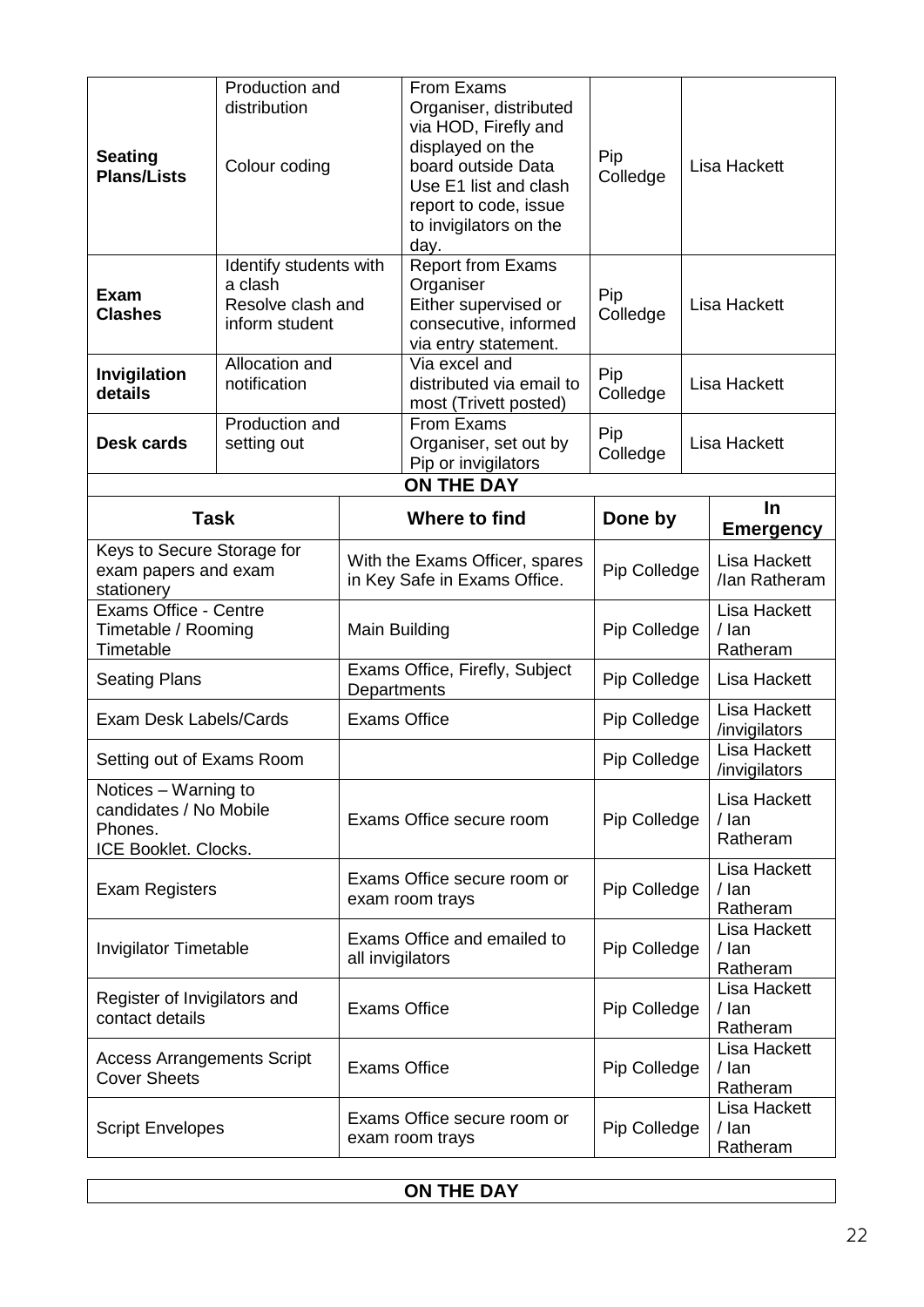| <b>Task</b>                                                                       | Where to find                                                                                                                | Done by      | <u>In</u><br><b>Emergency</b>                  |
|-----------------------------------------------------------------------------------|------------------------------------------------------------------------------------------------------------------------------|--------------|------------------------------------------------|
| <b>Examiner Address Labels</b>                                                    | Exams Office secure room or<br>exam room trays                                                                               | Pip Colledge | Lisa Hackett<br>$/$ lan<br>Ratheram            |
| AB stationery booklet                                                             | Exams Office secure room or<br>exam room trays                                                                               | Pip Colledge | Lisa Hackett<br>$/$ lan<br>Ratheram            |
| Exam clash chart and<br>candidate quarantine details                              | Indicated on the colour coded<br>seating plans in the exam room<br>trays                                                     | Pip Colledge | Lisa Hackett<br>$/$ lan<br>Ratheram            |
| <b>Collection of Scripts</b>                                                      | In exam rooms                                                                                                                | Invigilators | Pip Colledge/<br>Lisa Hackett/<br>lan Ratheram |
| <b>Collation of Scripts</b>                                                       | Exams Office – against the<br>attendance register                                                                            | Pip Colledge | Lisa Hackett<br>$/$ lan<br>Ratheram            |
| <b>Completion of Proof of Posting</b><br>Form                                     | Exams Office – yellow folder                                                                                                 | Pip Colledge | Lisa Hackett<br>$/$ lan<br>Ratheram            |
| Despatch of Scripts                                                               | Parcelforce collect from the<br>Exams Office around 2.15.                                                                    | Pip Colledge | Lisa Hackett<br>$/$ lan<br>Ratheram            |
| Awarding Body Tel. Numbers:<br><b>AQA</b><br>Edexcel<br><b>OCR</b><br><b>WJEC</b> | 0161 953 1180 speed dial 702<br>0344 463 2535 speed dial 703<br>01223 553 998 speed dial 704<br>02920 265 000 speed dial 705 |              |                                                |

If on the day of an exam the Academy is closed due to unforeseen circumstances every effort will be made to find alternative accommodation by the Senior Management team. If this is not possible then the awarding bodies will be contacted and their advice sought. At all times the candidates will be kept informed of the situation.

If the closure relates to severe January weather during the exams every effort will be made to open the Academy for the exams only, students that feel it is unsafe to travel will be entered for the summer exams.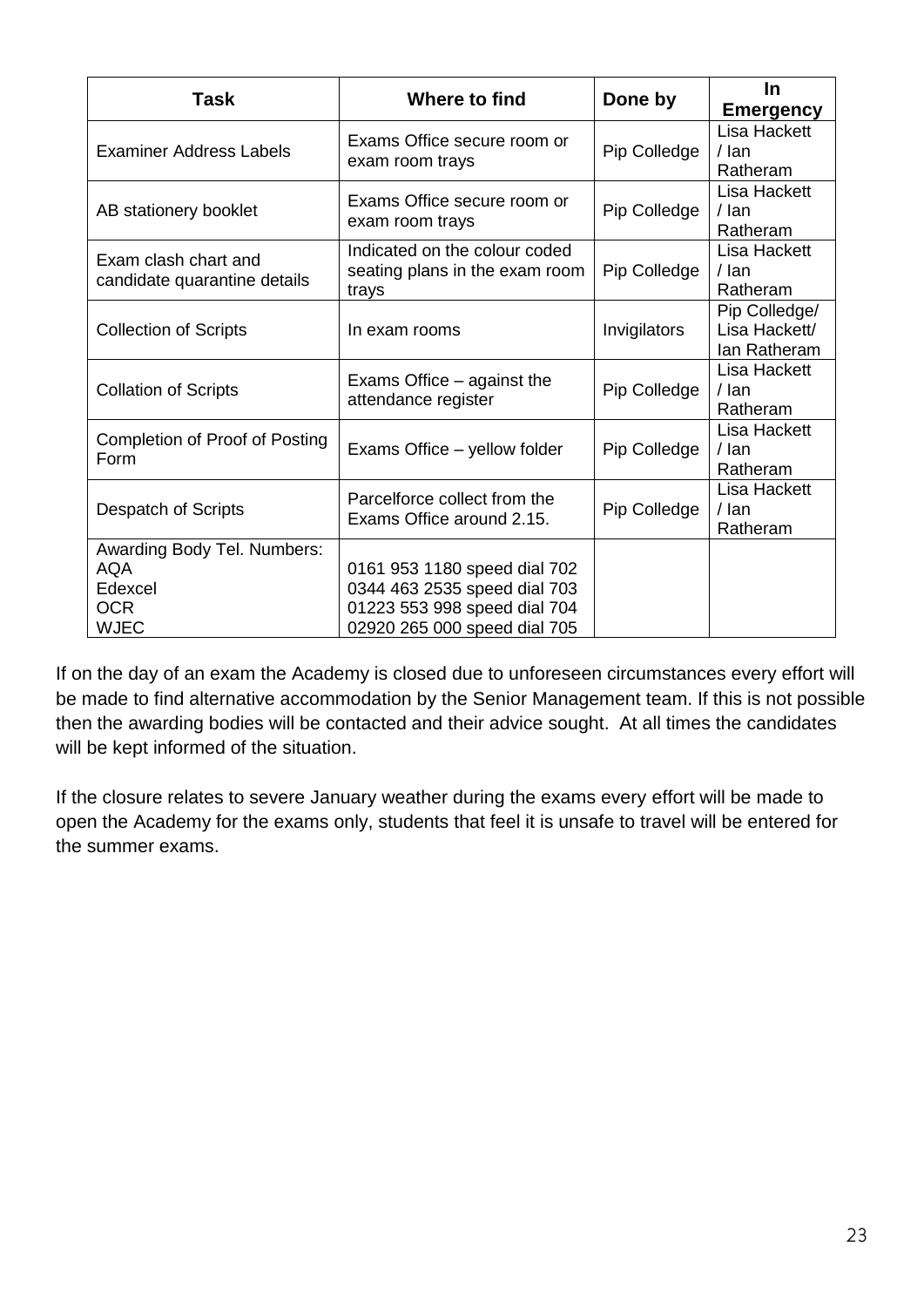







### **EMERGENCY PROCEDURE POLICY**

**Date of last review: September 2021 Reviewed by: Azizah Pathan, Vice Principal and Philippa Colledge, Exams Officer Frequency of review: Annually Date of next review: September 2022**

- Candidate ID Policy
- Controlled Assessment Policy
- Disclosure and Barring Service Policy
- Disability Policy Equality Act 2010
- Equal Opportunities Policy
- **Examination Contingency Plan**
- Examinations and Covid-19
- **Examination Entries and Retakes**
- General Data Protection Regulation Policy
- Internal Appeals Procedure
- Malpractice Policy
- Non-examined Unit Policy
- Post Results Services Policy
- **Results Policy**
- Safeguarding Child Protection Policy
- Word Processor Policy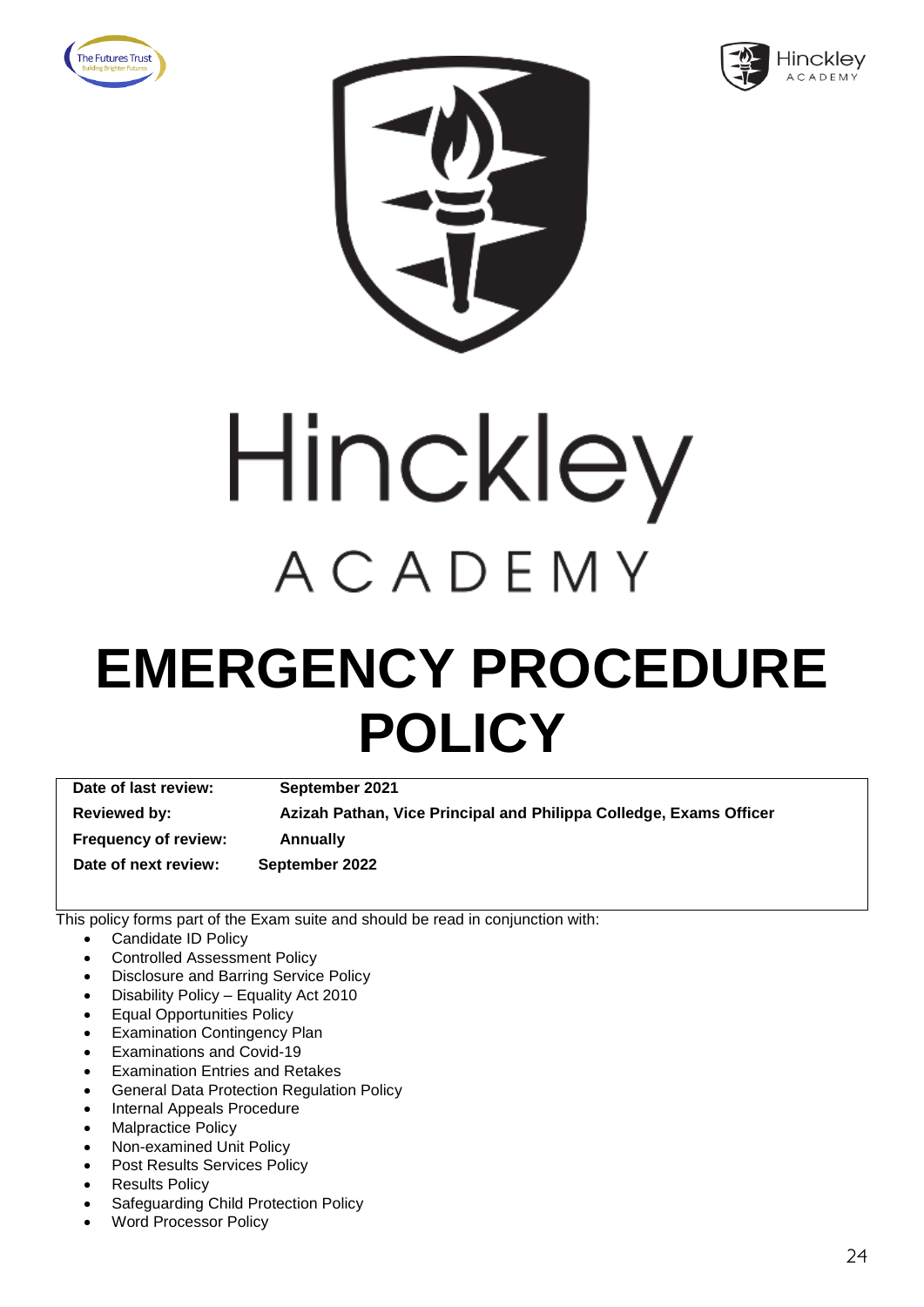To ensure the safety of the students while maintaining the integrity of the exam in the event of a Fire/Fire Alarm, Bomb Alert or other emergency which requires the evacuation of an exam room. This policy should be read in conjunction with the Evacuation Information and Guidance Pack 2019-2020 <https://www.hinckleyacademy.co.uk/attachments/download.asp?file=75&type=pdf>

#### **Persons responsible for the exam rooms**

In the event of an emergency the following staff members and the invigilator(s) are responsible for the evacuation of their designated room. Invigilators must familiarise themselves with the location of the fire doors before the exam starts.

- Ian Ratheram Gym or Sports Hall
- Pip Colledge Food Block

#### **Procedure**

- On hearing the alarm, the invigilators should stop the exam and ask the students to sit quietly. A note of the time must be made.
- The Estates Manager will inform the Exams Officer if it is a false alarm.
- The designated member of staff will go to their allocated room to advise the invigilator on the course of action/assist them with the students.
- In the event that evacuation is required the member of staff and invigilators will
	- collect a copy of the seating plan
	- note down the time of evacuation
	- escort the students out of the exam room to the safe area via the nearest fire exit
	- supervise the students as closely as possible
	- when instructed supervise the return of the students to the exam room. At least one invigilator must enter the exam room before the students
	- allow the students' time to settle before restarting the exam. A record of the start time must be made and the new finishing time displayed in the room
	- the students must be given the full time remaining for the exam. For instance, if a 2-hour exam was stopped after 1 hour then they must be given the remaining hour
	- A written record of all times and any incidents must be handed to the Exams Officer at the end of the exam
- Assembly points are
- o Gym or Sports Hall lower tennis court
- $\circ$  Food Block between Food and the Cube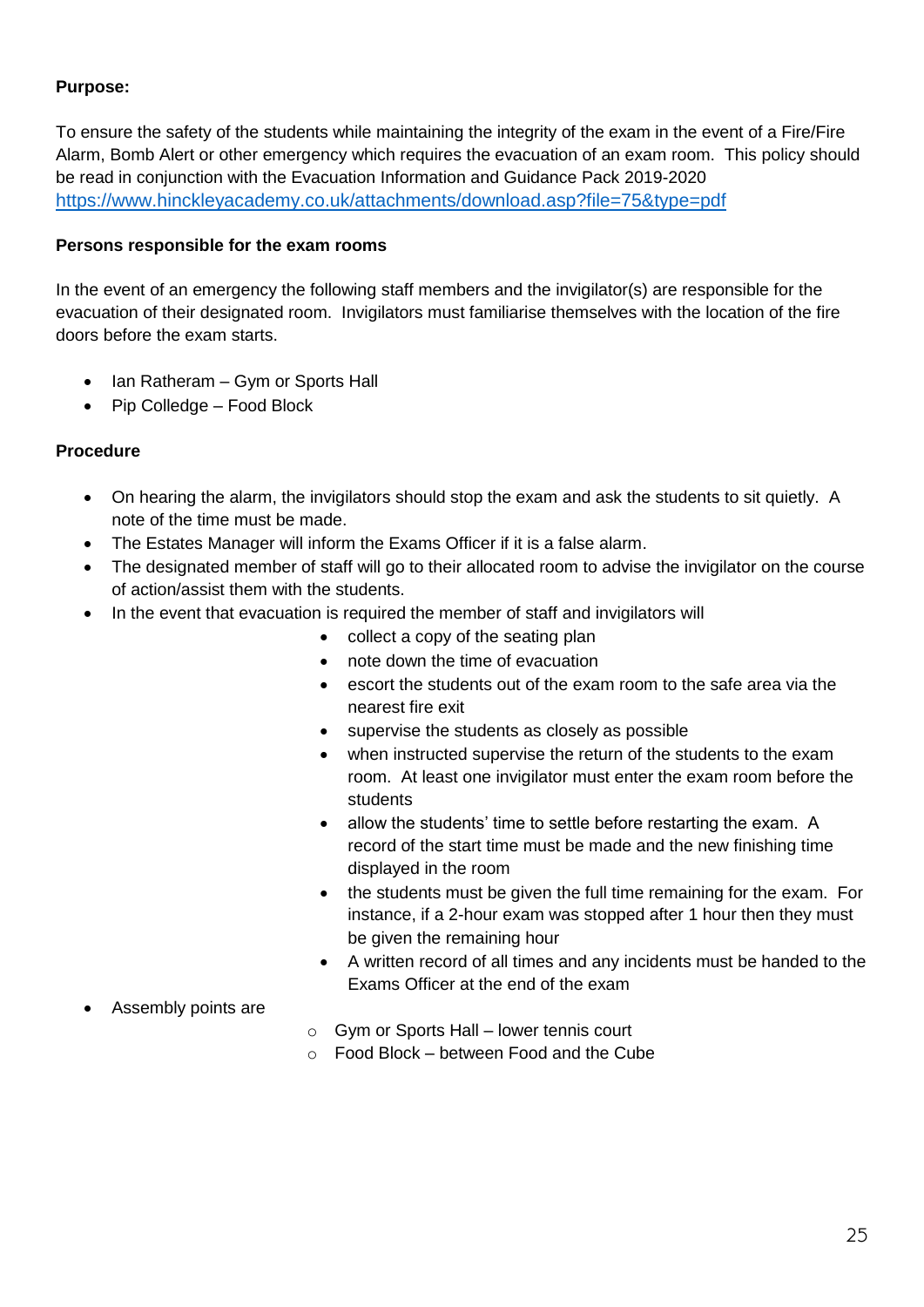





Hinckley ACADEMY **INTERNAL APPEALS PROCEDURE POLICY**

**Date of last review: September 2021 Reviewed by: Azizah Pathan, Vice Principal and Philippa Colledge, Exams Officer Frequency of review: Annually Date of next review: September 2022**

- Candidate ID Policy
- Controlled Assessment Policy
- Disclosure and Barring Service Policy
- Disability Policy Equality Act 2010
- Emergency Procedure
- Equal Opportunities Policy
- **Examination Contingency Plan**
- Examinations and Covid-19
- Examination Entries and Retakes
- General Data Protection Regulation Policy
- Malpractice Policy
- Non-examined Unit Policy
- Post Results Services Policy
- **Results Policy**
- Safeguarding Child Protection Policy
- Word Processor Policy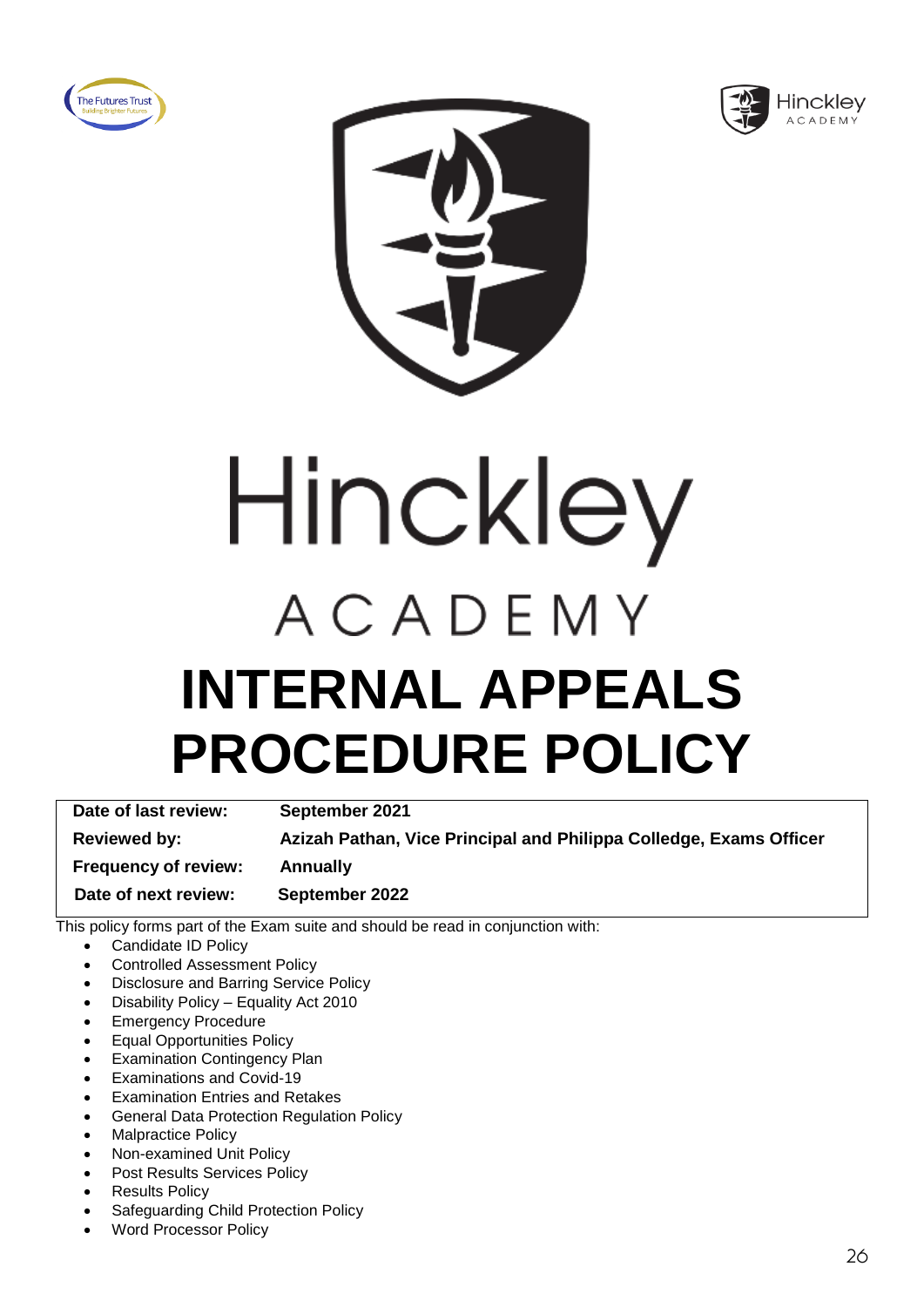Applying to coursework, portfolio work and non-examined units at all examination levels.

Hinckley Academy and John Cleveland Sixth Form Centre (HAJC) is committed to ensuring that whenever its staff mark candidates' work this is done fairly, consistently and in accordance with the awarding body's specifications and subject specific associated documents.

Candidates' work will be marked by staff who have appropriate knowledge, understanding and skill, and who have been trained in this activity. HAJC is committed to ensuring that work produced by candidates is authenticated in line with the requirements of the awarding body. Where a number of subject teachers are involved in marking candidates' work, internal moderation and standardisation will ensure consistency of marking.

#### **Purpose:**

- To recognise the importance of assessments and ensure that the methodology is valid, reliable and does not disadvantage and group of learners or individuals.
- To enable a student to enquire, question or appeal against an assessment decision by ensuring that candidates are informed of their centre assessed marks.
- To reach agreement between the student and teacher at the earliest opportunity by informing candidates that they may request copies of materials to assist them in considering an appeal.
- To ensure the essential elements of transparency, the right of hearing, independence in the hearing and a written record of the outcome by ensuring that requests for copies of materials are dealt with promptly.
- To protect the interest of all students and maintain the integrity of the examination process.

#### **Timings**

- GCSE and GCE
	- $\circ$  Appeals regarding controlled assessments, coursework and non-examined units must be made in writing within one week of the student receiving notification of the grade therefore when setting deadlines teaching staff must take the right to appeal into account.
	- $\circ$  An appeal must be concluded within one month of the grade being issued and before the marks are submitted to the awarding body.
	- $\circ$  The deadline for submitting all appeals is the 1<sup>st</sup> April.
- BTEC
	- $\circ$  Appeals regarding controlled assessments, coursework and non-examined units must be made in writing within one week of the student receiving notification of the grade.
	- o An appeal must be concluded within one month of the grade being issued and before the marks are submitted to the awarding body.
	- $\circ$  The deadline for submitting all appeals is the 1<sup>st</sup> June.

#### **Grounds for an appeal**

The student must have valid grounds for an appeal. HAJC will not pursue an appeal because the student 'thinks' they have been given the wrong grade. The following are some of the reasons for an appeal, the lists is not exhaustive.

- The student wasn't given the opportunity to complete the full amount of assessment time, this can include a member of staff not allocating the correct amount of time for both research and write up.
- The work wasn't marked by an appropriately qualified member of staff.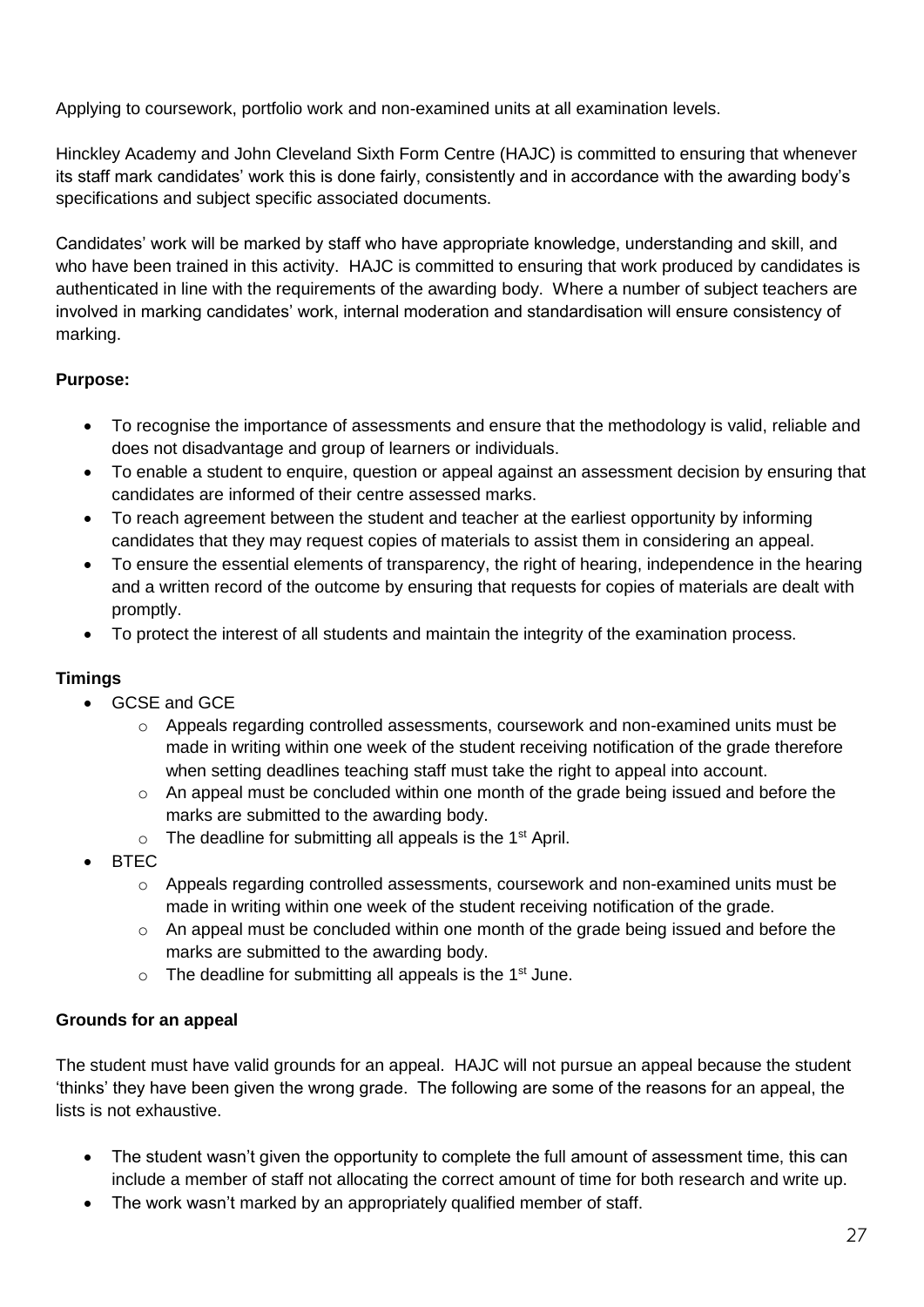- The awarding body mark scheme was not adhered to.
- There is inconsistency in marking because internal moderation and standardisation hasn't taken place.

#### **Who will conduct the appeal?**

• The appeal will be conducted by an assessor who has appropriate competence, no previous involvement in the assessment of that candidate and has no personal interest in the outcome.

#### **Outcome of an appeal**

- The student and parents/guardian or carer will be informed in writing of the outcome of the appeal within one week of the written request.
- The outcome of the appeal will be made known to the Head and will be logged as a complaint.
- A written record will be kept and made available to the awarding body upon request.
- If the appeal brings any irregularity in procedures to light, the awarding body will be informed immediately.

**After the candidates' work has been internally assessed, it is moderated by the awarding body to ensure consistency in marking between centres. The moderation process may lead to mark changes. This process is outside the control of Hinckley Academy and John Cleveland Sixth Form centre and is not covered by this procedure.**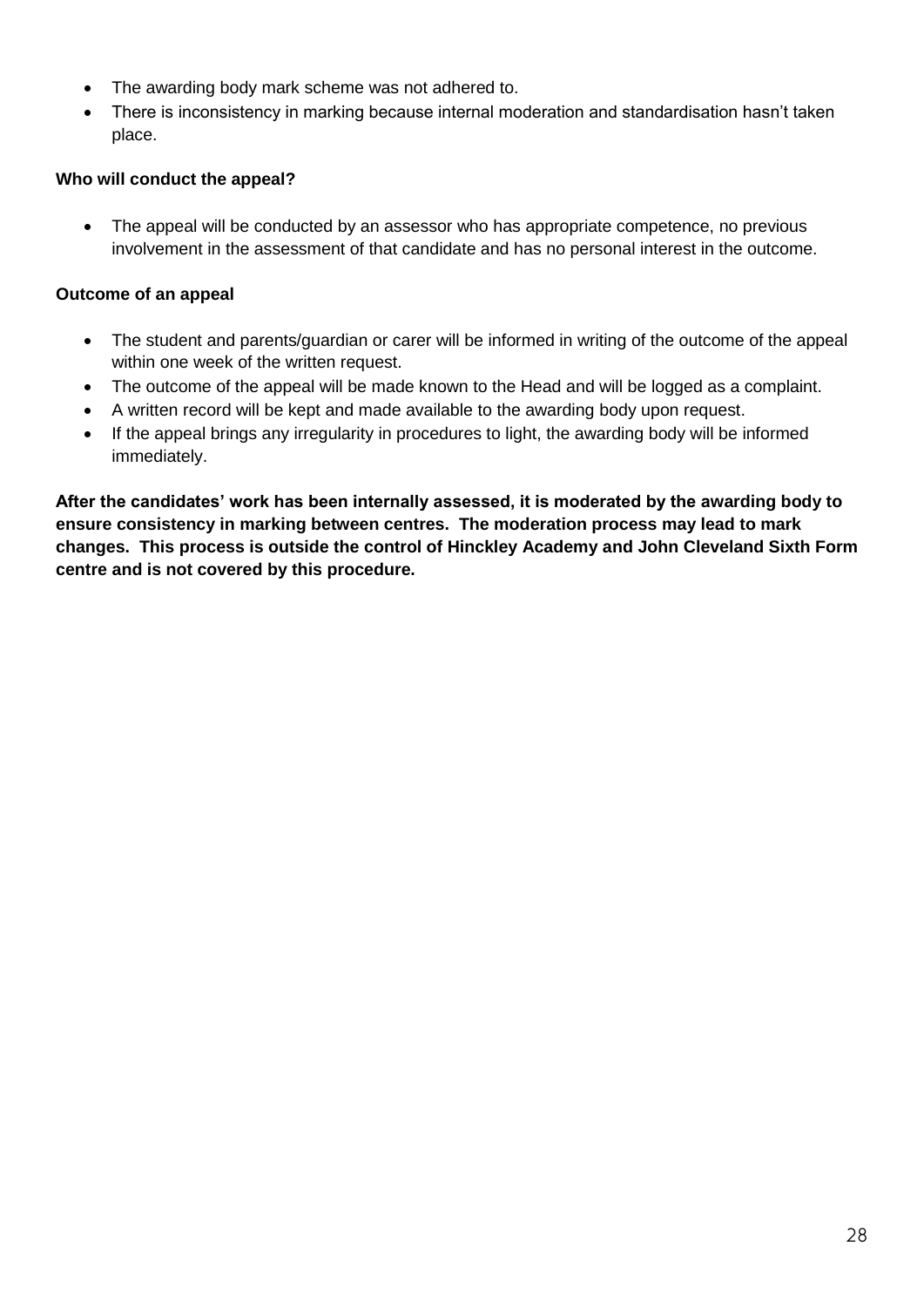





Hinckley ACADEMY

## **MALPRACTICE POLICY**

**Date of last review: September 2021 Reviewed by: Azizah Pathan, Vice Principal and Philippa Colledge, Exams Officer Frequency of review: Annually**

 **Date of next review: September 2022**

- Candidate ID Policy
- Controlled Assessment Policy
- Disclosure and Barring Service Policy
- Disability Policy Equality Act 2010
- **Emergency Procedure**
- Equal Opportunities Policy
- Examination Contingency Plan
- Examinations and Covid-19
- Examination Entries and Retakes
- General Data Protection Regulation Policy
- Internal Appeals Procedure
- Non-examined Unit Policy
- Post Results Services Policy
- Results Policy
- Safeguarding Child Protection Policy
- Word Processor Policy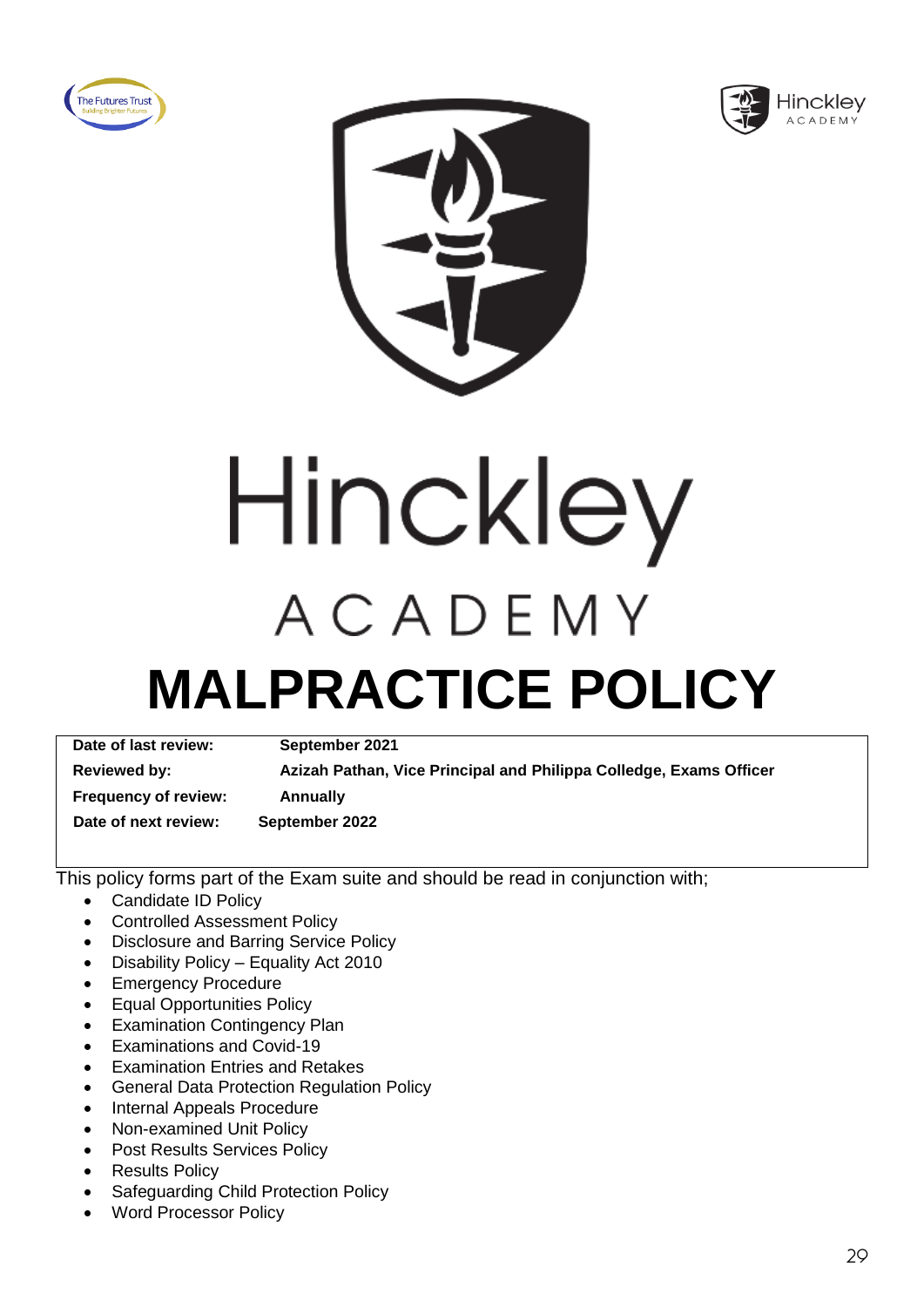Malpractice is any deliberate act or practice which compromises or threatens to compromise the integrity of an assessment and as a result the validity of the result. While maladministration is not a deliberate act as it may be accidental or a result of incompetence it may also compromise the assessments integrity.

Hinckley Academy and John Cleveland Sixth Form Centre will not tolerate actions (or attempted actions) of malpractice by staff or students. HAJC is committed to investigating all cases of suspected malpractice and where proven is fully committed to take appropriate action including applying disciplinary measures and reporting suspected malpractice to the relevant awarding body to ensure that the integrity of the assessment is maintained.

All staff have a professional duty to ensure that they uphold this policy. Whilst the policy sets out the general principles in additions staff must also ensure that they abide by the specific assessment requirements laid down by the awarding body.

#### **Purpose:**

- To increase the awareness and understanding of the actions that constitute malpractice or maladministration by students and teachers.
- To reduce the breach of regulations risk through ignorance.
- To aid detection of irregularities.
- Identify strategies to minimise the risk of student malpractice.
- Outline how alleged malpractice will be dealt with.

#### **Examples of Staff Malpractice**

The list below is not exhaustive and the Academy at its discretion may consider other instances of malpractice.

- Improper assistance to students
- Inventing or changing marks for internally assessed work where there is insufficient evidence of the students' achievement to justify the marks given
- Failure to keep students' coursework/portfolio/non-examined assessment work secure
- Assisting students in the production of their work, where the support has the potential to influence the outcome
- Falsifying witness statements
- Allowing material to be included for assessment which is known or believed not to be the students own work
- Misusing the students access arrangements
- Fraudulent certificate claims i.e. claiming for a certificate before the student has completed all the tasks.

#### **Examples of Student Malpractice**

Again, this list is not exhaustive and the Academy at its discretion may consider other instances of malpractice.

- A breach of the instructions or advice of an invigilator or member of staff in relation to the examination or assessment rules and regulations
- Failing to abide by the rules of supervision which maintain the security of examinations or assessments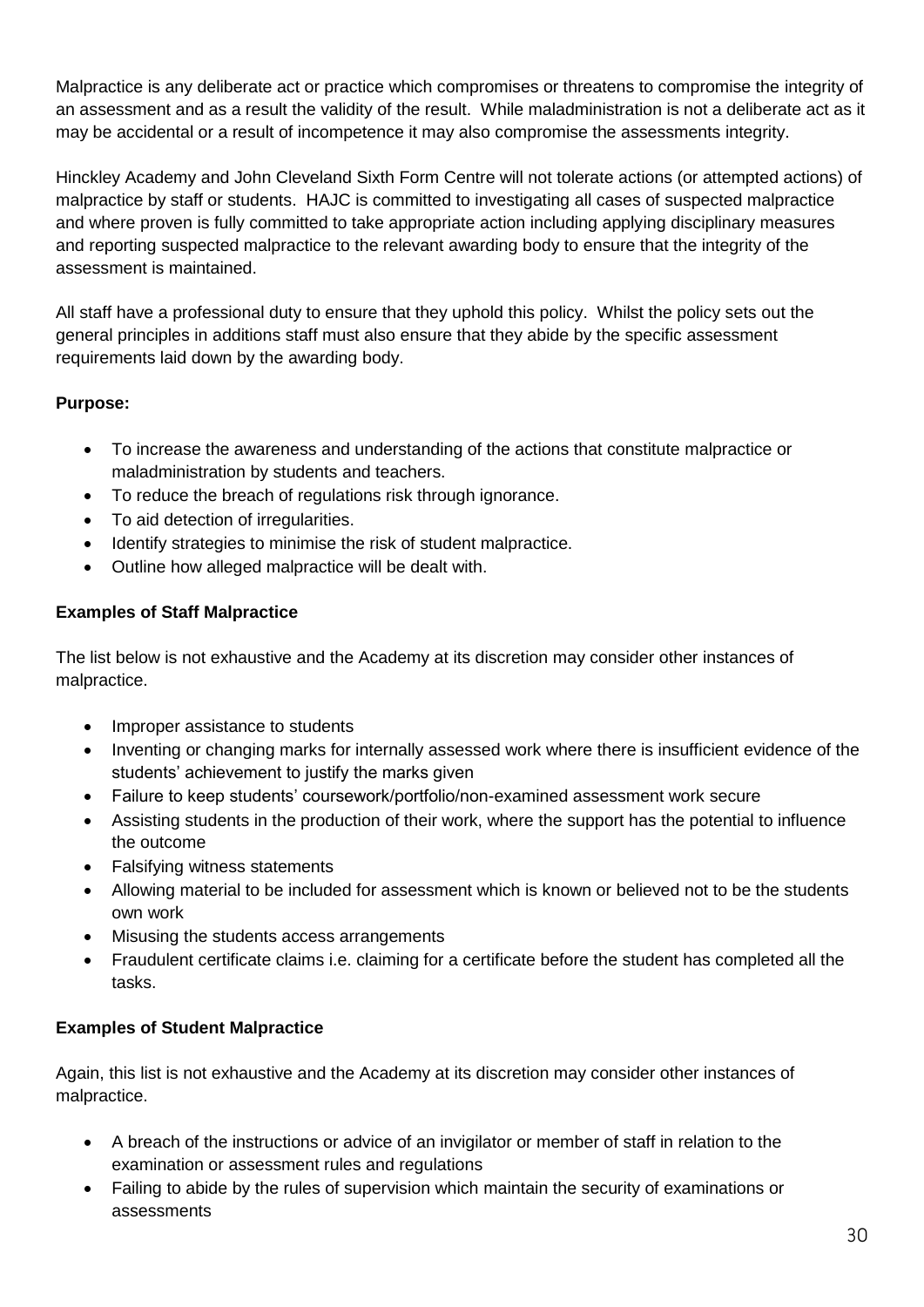- Collusion working collaboratively with other students beyond what is allowed
- Copying from another candidate. This includes the use of ICT to aid the copying.
- Allowing your work to be copied including posting coursework etc. on social media.
- Disruptive behaviour in the exam rooms or during an assessment session, this includes the use of offensive language.
- Exchanging, obtaining, receiving or passing on information (or attempting to) which could be examination related by means of talking, writing or electronic communication.
- Falsely declaring that your controlled assessment/coursework/portfolio or non-examined assessment is all your own work.
- Accepting assistance from others in the production of your controlled assessment/coursework/portfolio or non-examined assessment or assisting others with their controlled assessment/coursework/portfolio or non-examined assessment.
- Bringing into the exam or assessment unauthorised materials as dictated by the Joint Council for Qualification (JCQ and awarding body stipulations. For example, study notes, inappropriately annotated texts, if notes are allowed those that are in the wrong format, calculators, dictionaries, mobile phones, iPods including earphones, MP3 players, Smartwatches etc.
- Including inappropriate, offensive or obscene material in an exam paper, controlled assessment, coursework, portfolio or non- examined assessment
- Plagiarism: unacknowledged copying from published materials including web based or incomplete referencing
- Behaving in a manner that undermines the integrity of the exam
- The alteration or falsification of any results documents, including certificates
- The misuse or attempted misuse of examination or assessment materials or resources (e.g. uploading pre-release materials to social media)
- Being in possession of confidential material in advance of the exam
- The unauthorised use of a memory stick where a candidate uses a word processor.

#### **Implementation of the Policy**

#### **Informing Students**

The Academy will provide the students with the JCQ regulations via the following

- Class teachers and Tutors have the responsibility to ensure that the students are made aware of the JCQ regulations before they undertake any assessed work which will contribute to their exams.
- At the start of the academic vear the Exams Officer will ensure that an updated Examination Handbook which includes the current JCQ regulations is available both on the Academy website and the in-house Intranet. Staff and students will be advised via email that the documents are available.
- At the start of the academic year the Exams Officer will email to all members of staff the current JCQ regulations relevant to exams with advice that the information must be disseminated to the students.
- All students will be issued with the warning notice and no mobile phones notice along with their exam entry statement at least one month before the start of the exams.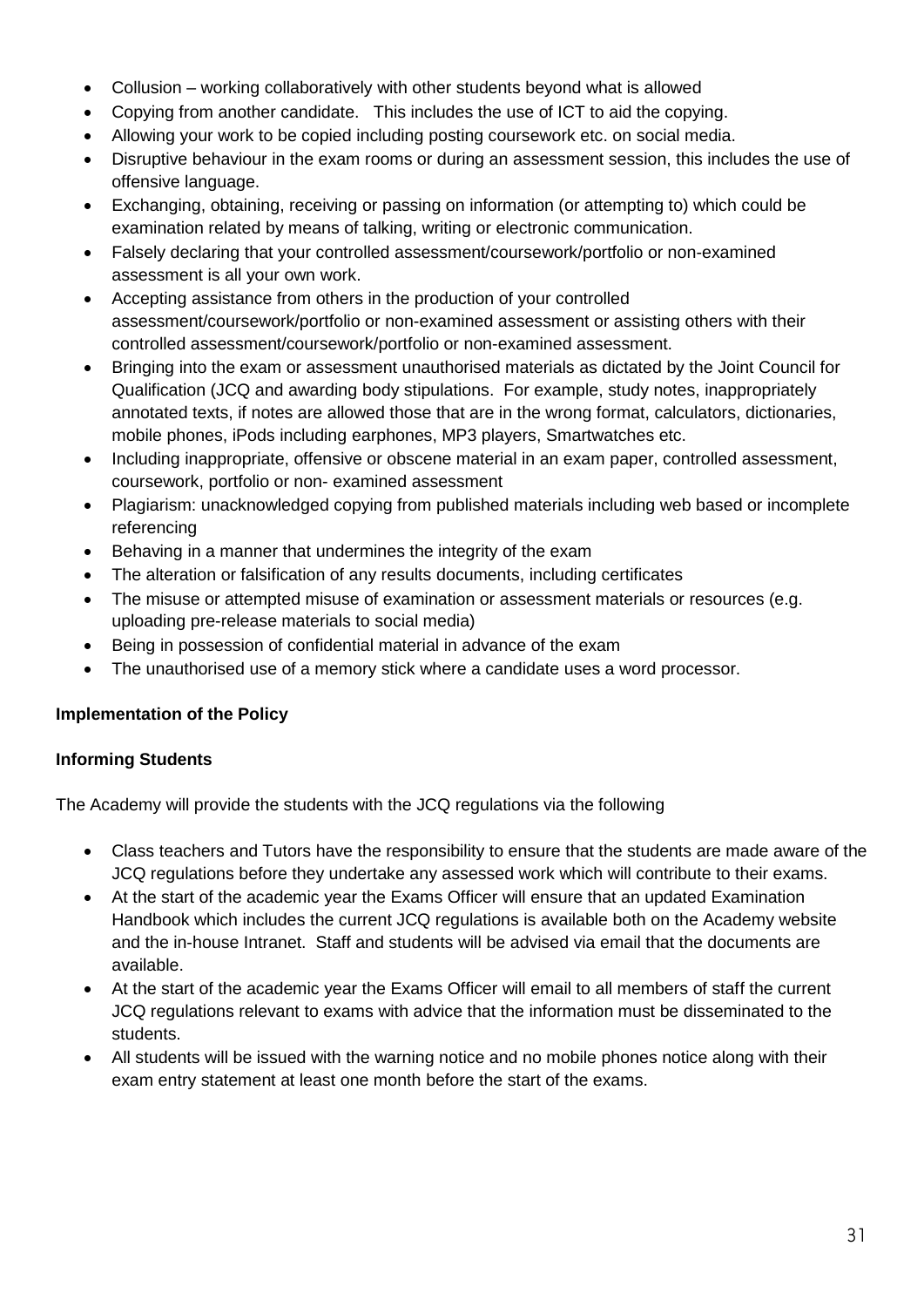#### **Implementing the assessment practices**

- Heads of Department and class teachers have responsibility for implementing assessment practices that reduce the opportunity for malpractice including:
	- o Supervised study during which evidence for examination is produced by the student, for example the supervised controlled assessments.
	- $\circ$  Ensuring that access controls to the network computers prevent a student accessing other students work or restricted sites.
	- o Ensuring that the students sign the awarding body authentication forms.

#### **Procedure for dealing with allegations of malpractice**

#### **Reporting suspected malpractice**

All HAJC staff have a duty to report any suspected incidences of staff or student malpractice through the appropriate channels.

Equally allegations of suspected malpractice may be made by the awarding bodies and reported to HAJC.

- **Allegations made by HAJC staff –** allegations of suspected staff or student malpractice should be submitted to the relevant Head of Department. If the allegation is about the Head of Department the allegation should be submitted to the Head.
- **Allegations made by the student** all staff have the responsibility to ensure that any allegation reported to them must be taken seriously and reported through the correct channels.

HAJC will consider all allegations that are made verbally but will request in all cases that allegations are put in writing with any supporting evidence that is available.

- **To the Awarding Bodies –** HAJC accepts the responsibility to report any suspicion of student or staff malpractice to the appropriate awarding body. The only exception to this relates to malpractice in coursework or controlled assessments that is discovered prior to the student signing the declaration of authenticity form. In this case the incident will be dealt with in accordance with the HAJC student management procedures.
- In all other instances of suspected malpractice, the Head will submit the fullest details of the case at the earliest opportunity to the relevant awarding body as per the awarding body preferred method and the Joint Council of Qualifications regulations.

#### **Investigating suspected malpractice**

If assessment malpractice is suspected by **HAJC staff** there will be an investigation commissioned by the Head to establish the full facts, circumstances and evidence. The investigation will be under the terms of HAJC's Staff Disciplinary Policy because of the seriousness of the matter.

The Head will nominate an investigating officer however to avoid conflicts of interest investigations will not be conducted by the Head of Department who works with the member of staff.

Any disciplinary investigation will follow the Staff Disciplinary Policy which includes provision for:

• The member of staff to be informed about the concerns and possible consequences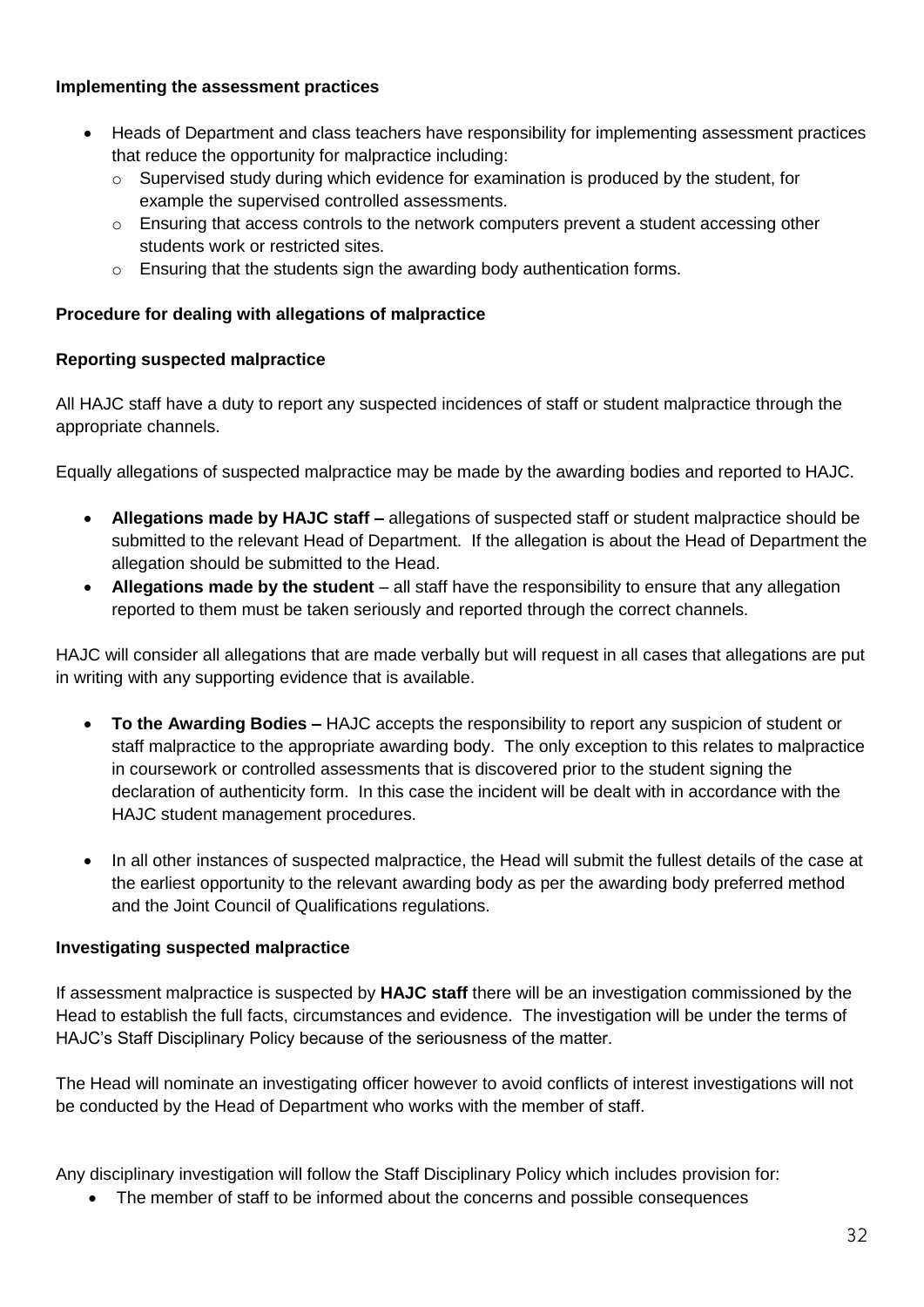- Possible suspension depending on the circumstances
- The member of staff to be accompanied at any subsequent investigation meetings
- Collection of evidence related to the alleged malpractice
- The review of evidence and production of a report
- A decision to be made on whether or not to proceed to a formal disciplinary hearing
- If necessary a formal hearing with a right of representation.

#### **Possible actions taken by HAJC**

Following an investigation and hearing in cases where it is believed that there is clear evidence of malpractice

- The appropriate awarding body will be informed via their preferred method by the Head of HAJC of the allegation and supporting evidence provided.
- HAJC will take commensurate disciplinary action. There will be a right of appeal against any formal disciplinary warning or dismissal.

In any instance where suspected malpractice is reported to the awarding body HAJC will provided the member(s) of staff with a completed copy of the form or letter used to notify the awarding body.

Incidences of **student malpractice** will be investigated in a similar manner by the investigator nominated by the Head. As with staff malpractice potential conflicts of interest will be avoided by nominating an investigating officer who is external to the management of the student or subject.

The investigation will proceed through the following stages:

- The student and their parent/guardian or carer will be informed about the issues, possible consequences and right to appeal
- Evidence related to the alleged malpractice will be collected, this may include witness statements, notes etc.
- The evidence will be reviewed and a report produced
- A formal meeting between the Head and the student along with their parent/guardian or carer will take place.

#### **Possible Actions taken by HAJC**

In cases where it is believed that there is clear evidence of malpractice

- The appropriate awarding body will be informed by HAJC of the allegation and they will be given the supporting evidence
- HAJC will take internal disciplinary action in line with its student management procedures. The action will be commensurate with the seriousness of the malpractice.

In any instance where suspected malpractice is reported to the awarding body HAJC will provide the individual(s) with a completed copy of the form or letter used to notify the awarding body of the malpractice.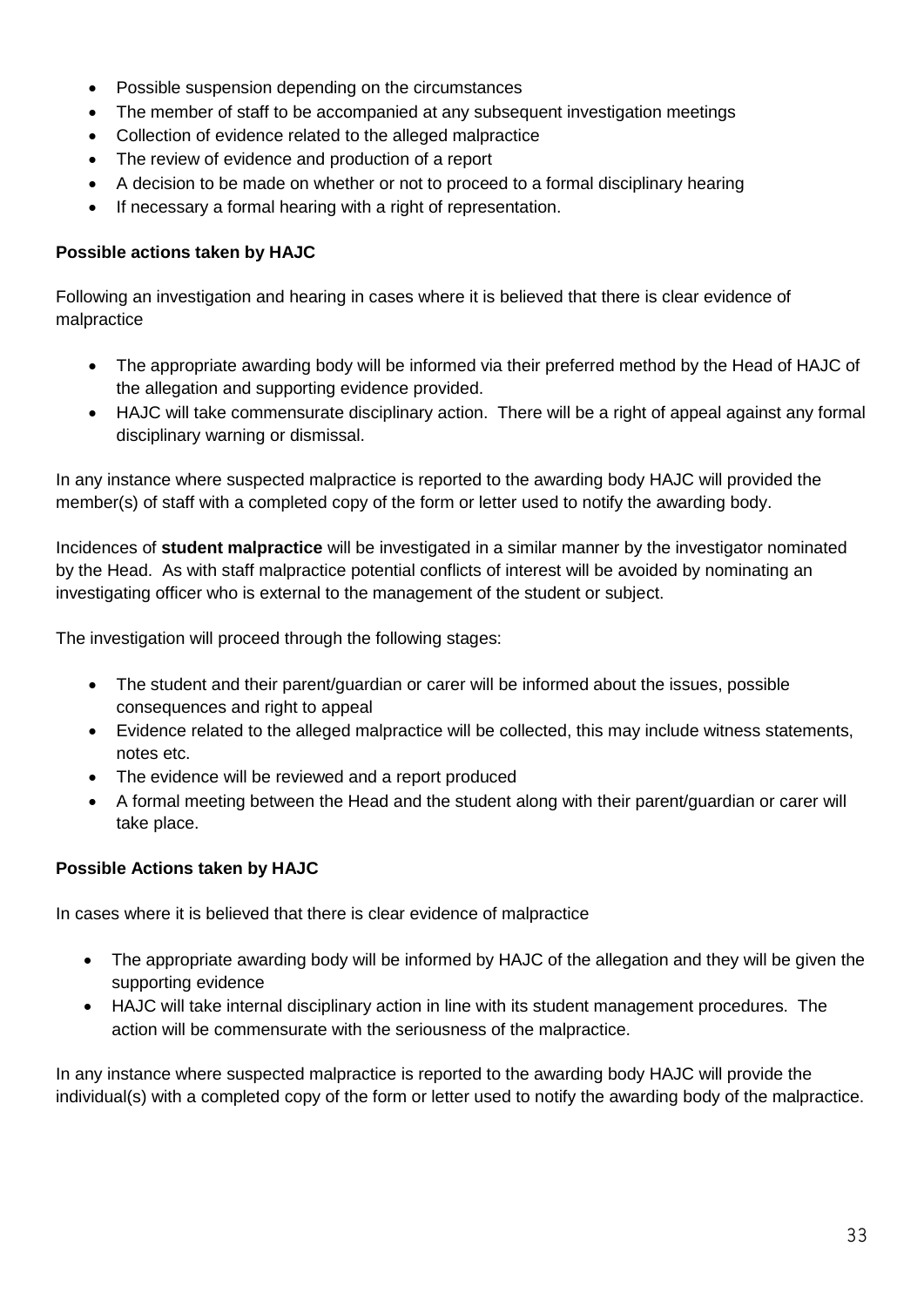#### **Maladministration**

Failure to adhere to the regulations regarding the conduct of controlled assessments, coursework, nonexamined assessments and examinations or malpractice in the conduct of the examinations/assessments and/or the handling of examination papers, candidate scripts, mark sheets, assessment records, results and certificates.

#### For example

- Failing to ensure that students' coursework to be completed under controlled conditions is appropriately monitored and supervised
- Inappropriate members of staff assessing the students for access arrangements who do not meet the criteria as detailed by the JCQ regulations
- Failure to use current assignments for assessment
- Failure to train invigilators adequately, leading to non-compliance with JCQ regulations
- Failing to issue to students the appropriate notices and warnings
- Failing to post notices relating to the examination or assessment in all rooms (including music and art rooms) when examinations and assessments are being held
- Not ensuring that the examination venue conforms to awarding body requirements
- The introduction of unauthorised materials into the examination room, either during or prior to the exam.
- Failing to ensure that mobile phones are removed from the exam rooms and failing to remind candidates that any phones or unauthorised items found in their possession must be handed to the invigilator prior to the exam starting
- Failing to invigilate in accordance with the JCQ regulations
- Failure to keep accurate records of very late arrivals or overnight supervision arrangements
- Failing to keep accurate and up to date records of access arrangement applications
- Granting access arrangements or special consideration to students that do not meet the requirements set by the JCQ
- Granting access arrangements without approval from the awarding bodies
- Failing to supervise effectively the printing of assignments or exam papers
- Failing to retain the students' controlled assessment/coursework or non-examined assessment in secure conditions after the authentication statements have been signed
- Failing to maintain the security of the students' scripts prior to despatch to the awarding body or examiner
- Failing to despatch the student's scripts/controlled assessment/coursework to the moderators in a timely manner
- Failing to report an instance of suspected malpractice in the exams or assessments to the appropriate awarding body as soon as possible after the incident is discovered
- Failing to conduct a thorough investigation into suspected exam or assessment malpractice when asked to do so by an awarding body.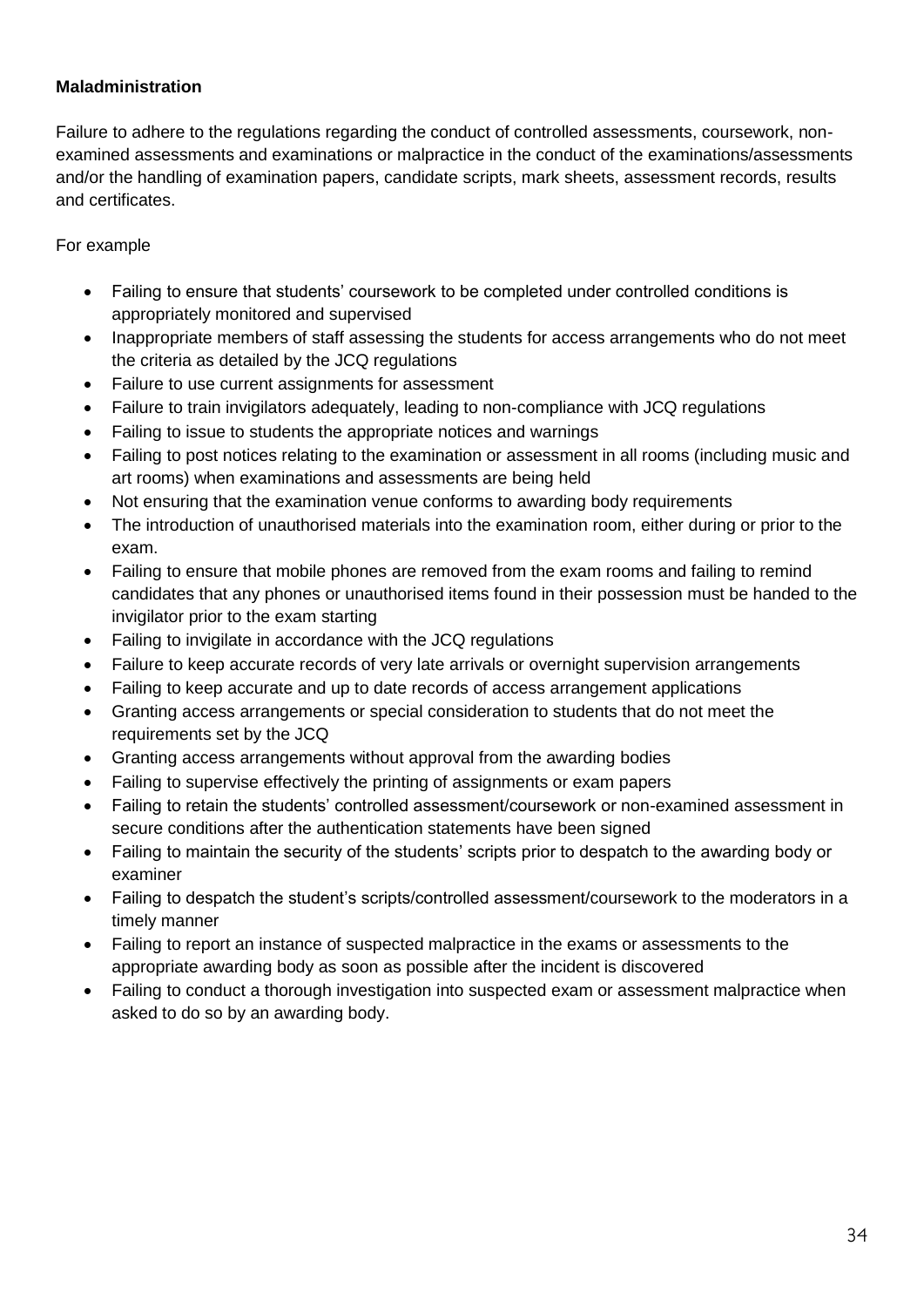





# Hinckley ACADEMY

### **NON-EXAMINED UNIT POLICY**

| Date of last review:        | September 2021                                                     |
|-----------------------------|--------------------------------------------------------------------|
| <b>Reviewed by:</b>         | Azizah Pathan, Vice Principal and Philippa Colledge, Exams Officer |
| <b>Frequency of review:</b> | <b>Annually</b>                                                    |
| Date of next review:        | September 2022                                                     |

- Candidate ID Policy
- Controlled Assessment Policy
- Disclosure and Barring Service Policy
- Disability Policy Equality Act 2010
- Emergency Procedure
- Equal Opportunities Policy
- **Examination Contingency Plan**
- Examinations and Covid-19
- Examination Entries and Retakes
- General Data Protection Regulation Policy
- Internal Appeals Procedure
- Malpractice Policy
- Post Results Services Policy
- **Results Policy**
- Safeguarding Child Protection Policy
- Word Processor Policy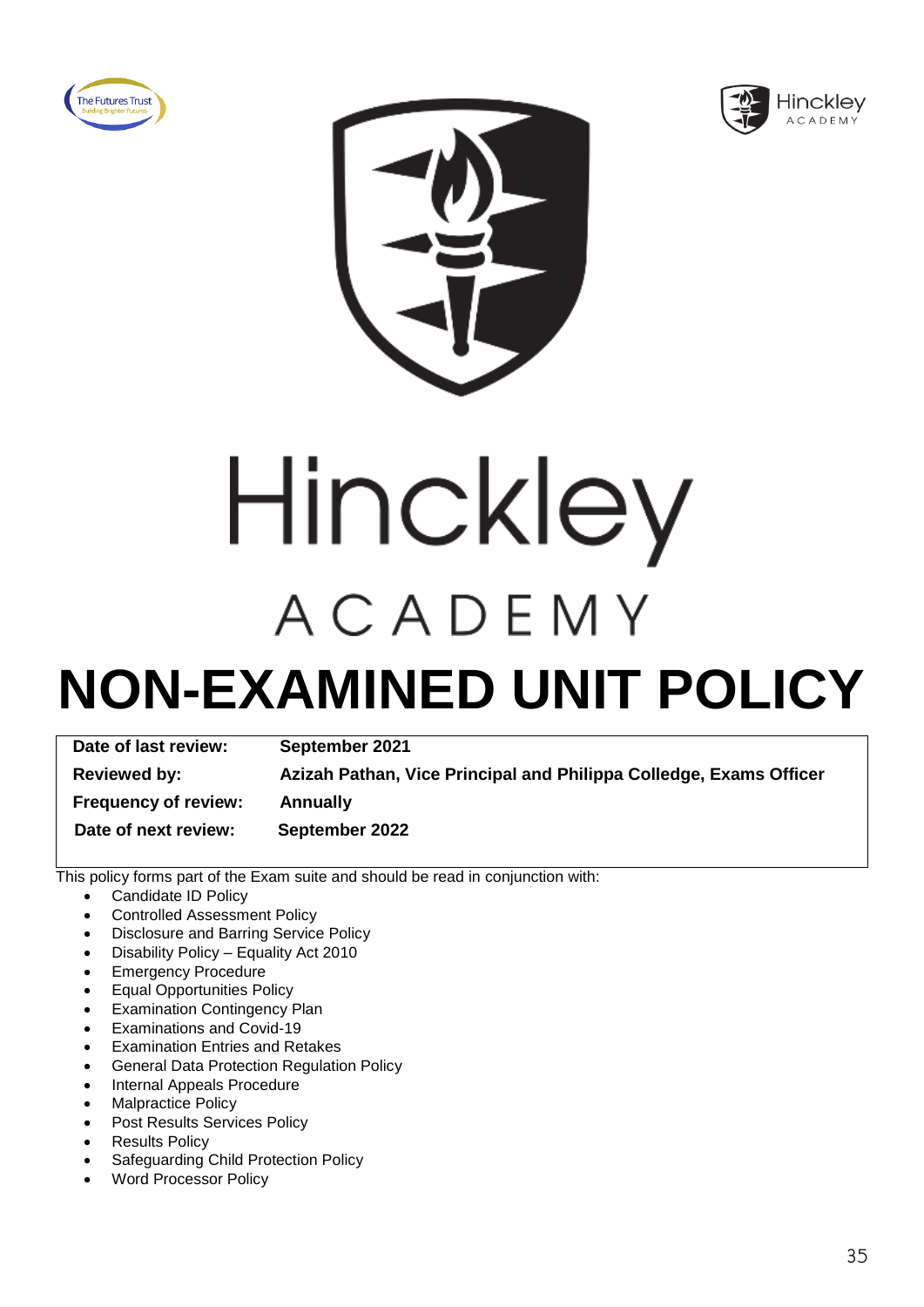#### **Non-examined Unit Policy**

Non-examined assessments measure subject specific knowledge and skills that cannot be tested by timed written papers, for example verbal communication skills in GCSE English and practical skills in Science.

There are three stages to the assessments, task setting, task taking and task marking. Each stage has its own set of rules which vary from subject to subject.

#### **Purpose:**

Hinckley Academy and John Cleveland Sixth Form Centre (HAJC) is committed to ensuring that the nonexamined assessment process is fair to all students and carried out according to the JCQ regulations and awarding body subject specific rules.

#### **Responsibilities**

#### **Head of Department**

The Head of Department is responsible for ensuring that:

- The assessment procedures, as outlined in the department policy and in the regulations published by the relevant examination boards, are properly implemented in practice,
- Deadlines are clear, agreed with all teachers in the department, realistic, published (where possible) for students and their Parent(s)/guardian(s) and shared with all relevant parties, e.g. Heads of Year, Form Teachers, etc.
- All teacher feedback, throughout preparation, will refer to mark schemes and criteria,
- All staff in the department follow the procedures for subject teachers as outlined,
- In the event of the student's absence the Head of Department should arrange time and rooming etc. for the student to take the controlled assessment. In the case of extended absence, the Exams Officer should be consulted.

#### **Subject Teacher**

While the Head of Department has overall responsibility, each teacher is responsible for the implementation of both internal and external assessment procedures relevant to the classes allocated to his/her timetable each year. Each teacher is responsible for implementing the departmental procedures for setting and managing non-examined assessments.

#### **Managing Non-Examined Assessments**

- Ensure students are fully aware of the Non-examination assessments task requirements:
- Ensure that students are fully aware of the Non-examination assessments task deadlines and the procedures for marking, standardisation and moderation which will be carried out in school,
- Provide standardised examples work from previous years or from examination board exemplars, where appropriate,
- Make students aware of the Internal Appeals Procedure and the regulations concerning Malpractice if necessary.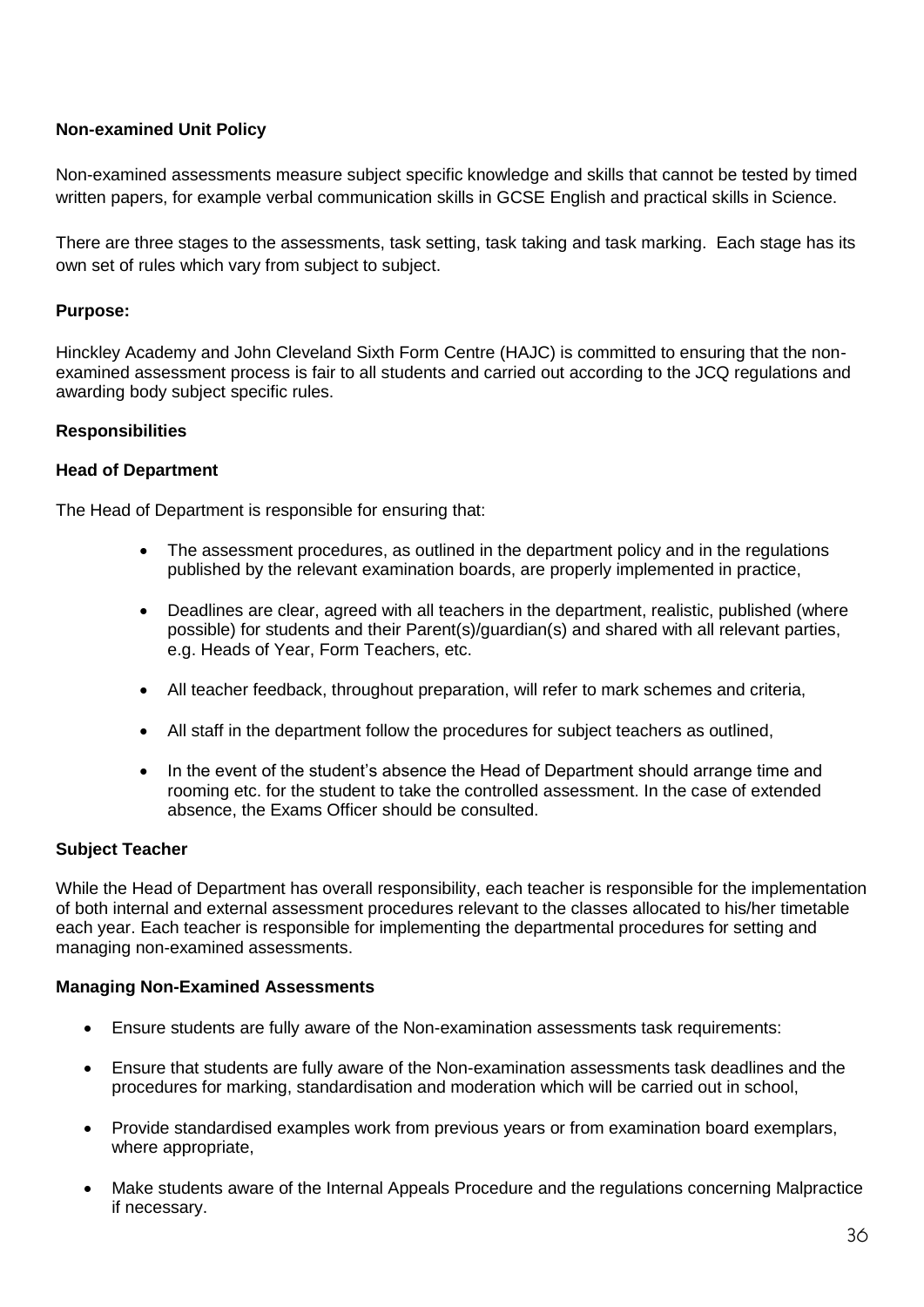#### **Departmental Marking of Non-examined work**

- Mark all Non-examination assessments within the timeframe agreed within the department,
- Throughout, the teacher should provide and retain written feedback on progress and standard to date. This may be evidenced electronically if submitted/maintained in this manner. Such feedback will be used as part of the appeals procedure where it is invoked by the student or his Parent(s)/guardian(s),
- Provide the Head of Department with the Non-examination assessments marks and samples within the agreed timeframe,
- The Head of Department will retain a copy of all pupil marks and make these available to the Exams Officer,
- Attend standardisation and moderation meetings as required by the Head of Department and carry out all agreed adjustments to marks,
- The final raw mark for the Non-examination assessments may be provided to students so that they can make sensible decisions about resits. This should preferably be done after the internal moderation and standardisation procedures.
- Annotate final Non-examination assessments according to examination board guidelines to highlight how marks have been achieved. This will be important if the work is examined within either the Internal Appeals Procedure or any subsequent procedure carried out by the examination board,

#### **Non-examination assessments deadlines:**

- All Non-examination assessments should be handed in before or on the submission date, those students who fail to meet this date should not normally have work accepted. The student is given either a mark for any incomplete work submitted or a zero mark if no work is submitted.
- In determining deadline dates, the Head of Department will consult with the teachers in his/her department and leave sufficient time for the marking, internal moderation, standardisation and administration,
- If a student fails to meet set deadlines their teacher should make sure that the student has no valid reason for this failure: any reason given should be discussed with the Head of Department before giving any deadline extensions. If there is no satisfactory reason for failure to meet the deadline then the teacher will inform the Head of Department who will inform the Parent(s)/guardian(s) about what has occurred.

#### **Disciplinary Procedures for Malpractice – refer to the Malpractice policy for further guidance**

Malpractice is defined as any attempt by students or member of staff to gain an unfair advantage in assessments. An allegation of malpractice may be made by a member of staff or a student.

#### **Malpractice may include though not be limited to**:

- Plagiarism Plagiarism is using others' ideas and words without clearly acknowledging the source of that information.
- Falsifying or fabricating data Falsification or fabrication of data consists of the misrepresentation of the results of experimental work or the presentation of fictitious results.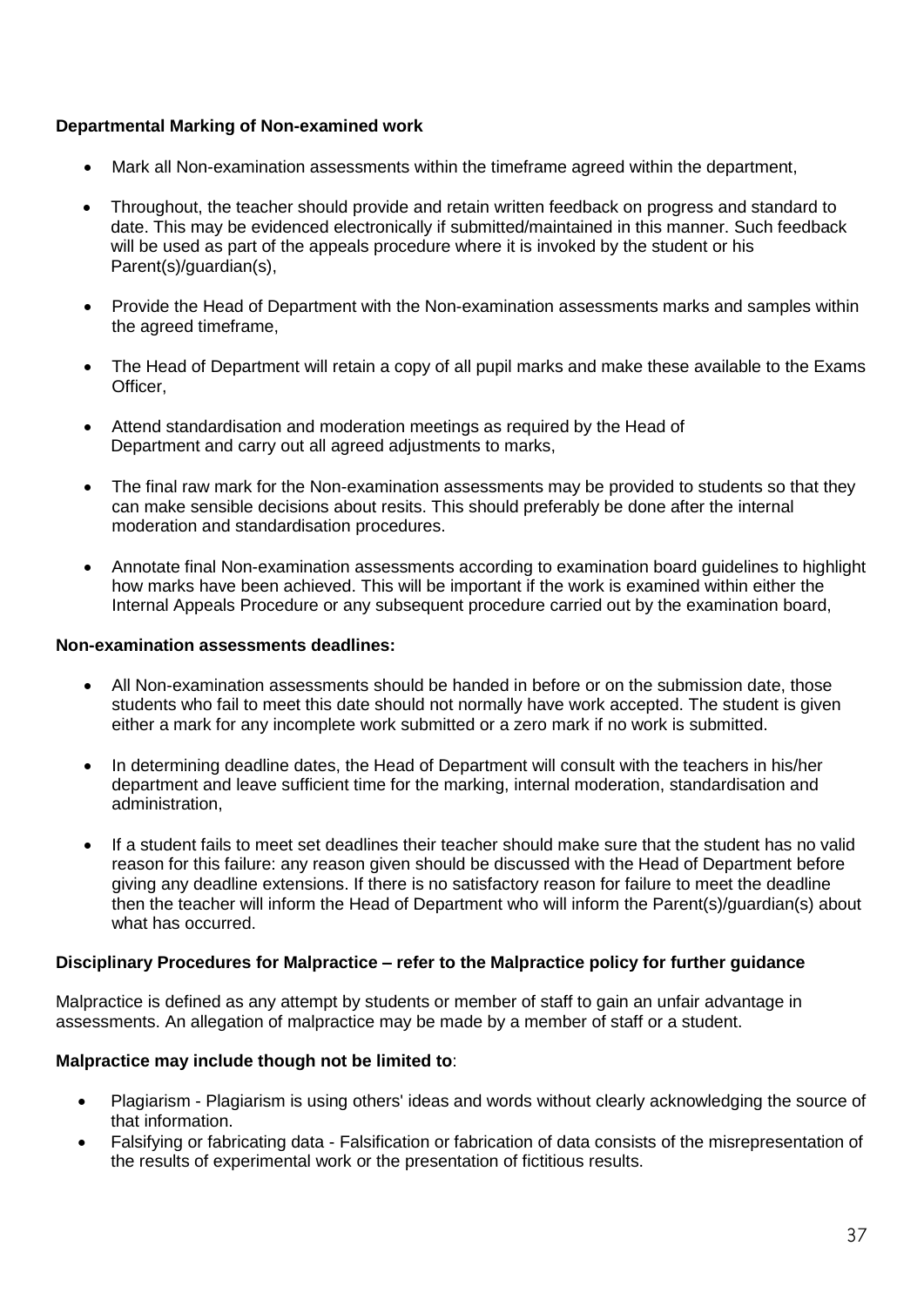- Collusion Collusion involves two or more students working together, without the prior authorisation of the subject teacher, to produce the same piece of work, and then attempting to present this as entirely their own work.
- Copying Copying is when one student copies work from another student, with or without the knowledge of the first student.
- Personation Personation involves one person undertaking an assessment on behalf of another. This may involve the purchase of assessment material or downloading it from a website and then attempting to present this as entirely their own work.
- Any other wilful deception in any element of an assessment.

A student who aids and abets a fellow student to commit malpractice shall be deemed to have committed malpractice and will be dealt with accordingly.

#### **When a case of suspected malpractice has been identified**:

- The member of staff will bring the matter to the attention of the Department Head who in turn must report the matter to the Head for investigation.
- The Head will appoint an impartial member of staff to investigate the allegation. If, after investigation, the investigator is satisfied that no malpractice has taken place, no further action will be taken against the student or member of staff. All parties involved will receive a written report of the investigation.
- If it is found that malpractice has taken place the Academy's full Malpractice Policy will come into play.

#### **Ownership of Non-examined work**

- The ownership and copyright of assignments are retained by the teacher and the school.
- On completion, the work submitted by students becomes examination material and the school holds it securely until it has no further value as examination material. Ownership of this original work is passed to the school on submission by the student.
- Any sample of work sent to an examination board becomes the property of the board and they may decide to use the material for training purposes.
- Students should retain a copy of their work, as the original work will not be returned.

#### **Mitigation of the risks**

| <b>Risk</b>                                                                                                            | How is the risk reduced?                                                                                                                                                                                                                                                                                                                                                     | Who is responsible for<br>reducing the risk                                                                      |
|------------------------------------------------------------------------------------------------------------------------|------------------------------------------------------------------------------------------------------------------------------------------------------------------------------------------------------------------------------------------------------------------------------------------------------------------------------------------------------------------------------|------------------------------------------------------------------------------------------------------------------|
| Timetable clash -<br>too many non-<br>examined<br>assessments in one<br>period or clashing<br>with external<br>events. | Consultation at the start of the<br>academic year/when the timetable is<br>complied.                                                                                                                                                                                                                                                                                         | <b>Subject Leader and Senior</b><br>Leader responsible for<br>compiling the timetable.                           |
| IT problems $-$<br>downloading tasks,<br>assessments<br>completed on<br>computer                                       | All tasks should be downloaded and<br>stored securely at least a week prior to<br>the assessment date.<br>IT on hand on the day of assessment to<br>resolve any issues.<br>The students save their work to an area<br>on Firefly accessible only to the Subject<br>Leader. UNDER NO CIRCUMSTANCES<br><b>IS A STUDENTS WORK TO BE STORED</b><br>ON A TEACHERS LAPTOP OR FLASH | Subject Leader and or<br>Exams Officer.<br>Exams Officer and IT<br>Manager.<br>Subject Leader and IT<br>Manager. |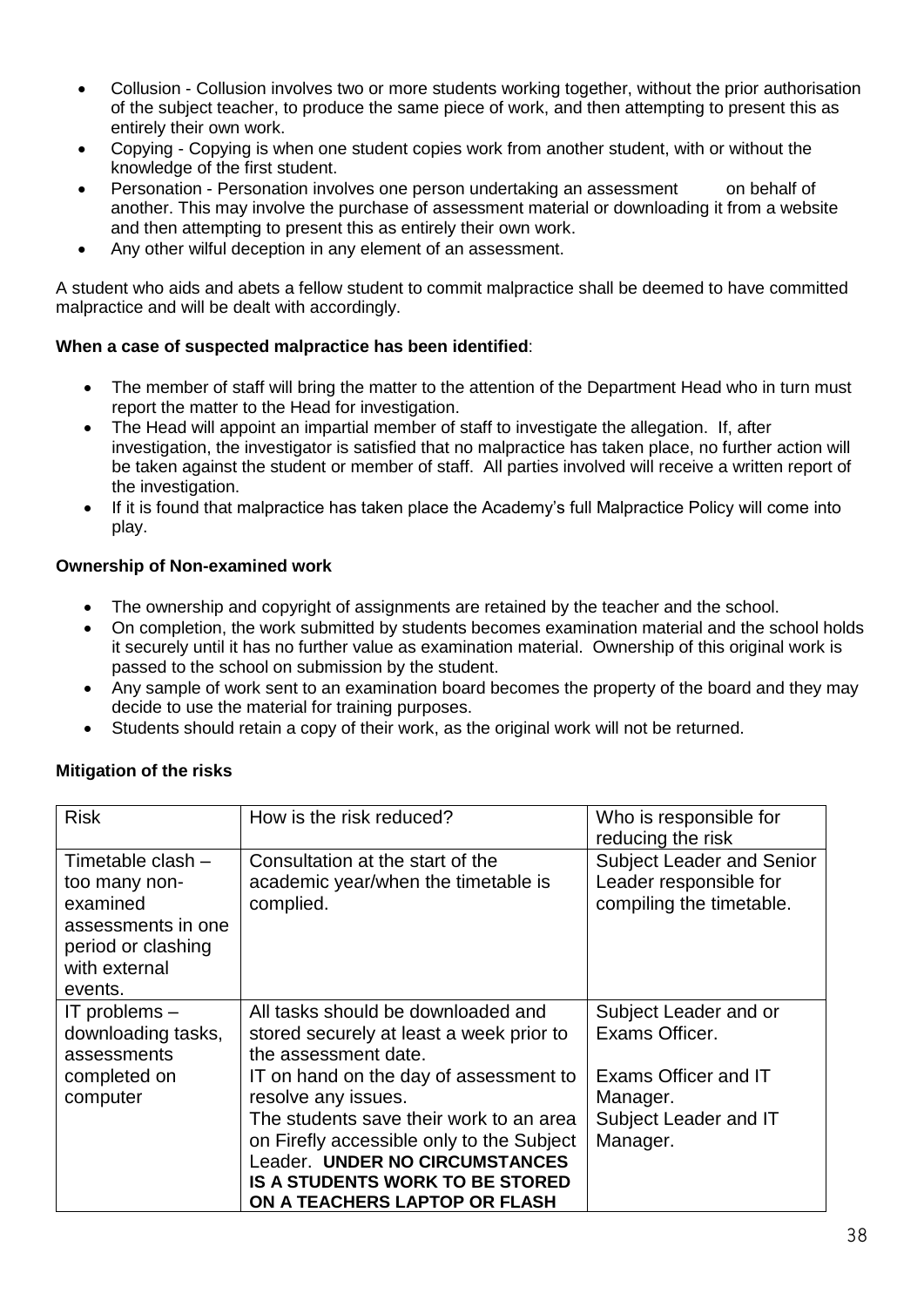|                                                                                                                                                                                                                             | DRIVE. IT MUST BE STORED IN A<br><b>SECURE AREA OF THE STAFF SHARED</b><br>DRIVE.                                                                                                                                                                                                                                                                                                                                         |                                                   |
|-----------------------------------------------------------------------------------------------------------------------------------------------------------------------------------------------------------------------------|---------------------------------------------------------------------------------------------------------------------------------------------------------------------------------------------------------------------------------------------------------------------------------------------------------------------------------------------------------------------------------------------------------------------------|---------------------------------------------------|
| Control level - the<br>incorrect level of<br>control is applied.<br>This includes time,<br>resources,<br>supervision and<br>collaboration.<br>Teachers do not<br>understand that<br>supervision is their<br>responsibility. | Subject Leaders and teaching staff<br>familiarise themselves with all the<br>requirements before they start teaching,<br>especially if they change boards/specs.<br>This includes materials/resources and<br>the need for the correct level of<br>supervision.<br>If conducted as formal exam, the<br>Exams Officer ensures the 30/1 ratio is<br>applied.                                                                 | Subject Leader and<br>teachers.<br>Exams Officer. |
| Timetabling $-$<br>informing the<br>students/staff                                                                                                                                                                          | For assessments conducted as a<br>formal exam the Exams Officer will<br>timetable them through Sims and<br>produce entry/timetable statements<br>issued to students. Staff informed via<br>the morning briefing and calendar.<br>For assessments conducted in lessons<br>the Subject Leader will timetable them<br>with the department teachers. Students<br>will be advised of the dates through the<br>subject teacher. | Subject Leader, teacher<br>and or Exams Officer.  |
| Task Setting –<br>wrong task set.                                                                                                                                                                                           | Subject Leaders and teaching staff<br>familiarise themselves with all the<br>requirements before they start teaching,<br>especially if they change boards/specs.                                                                                                                                                                                                                                                          | Subject Leader and<br>teachers.                   |
| Materials - security<br>of.                                                                                                                                                                                                 | Tasks downloaded must not be stored<br>on unsecure areas of the computer<br>system. They must not be removed in<br>any format from the Academy. Hard<br>copies must not be left on desks/in<br>photocopiers etc. Subject Leader<br>advises all teaching staff of their<br>responsibilities regarding security.                                                                                                            | Subject Leader and<br>teachers.                   |
| Storage of<br>work/record of work<br>completed.                                                                                                                                                                             | All assessments must be securely<br>stored in lockable preferably fire proof<br>cupboards/filing cabinets.<br>Subject Leaders and teachers keep a<br>log of all work collected in.                                                                                                                                                                                                                                        | <b>Subject Leader</b><br>Subject Leader /Teacher  |
|                                                                                                                                                                                                                             | A register is kept to track work removed<br>from and returned to storage for<br>marking etc.<br>As soon as possible after the final stage<br>of assessment the work should be<br>marked and an electronic record of the<br>marks made.                                                                                                                                                                                    | <b>Teacher</b>                                    |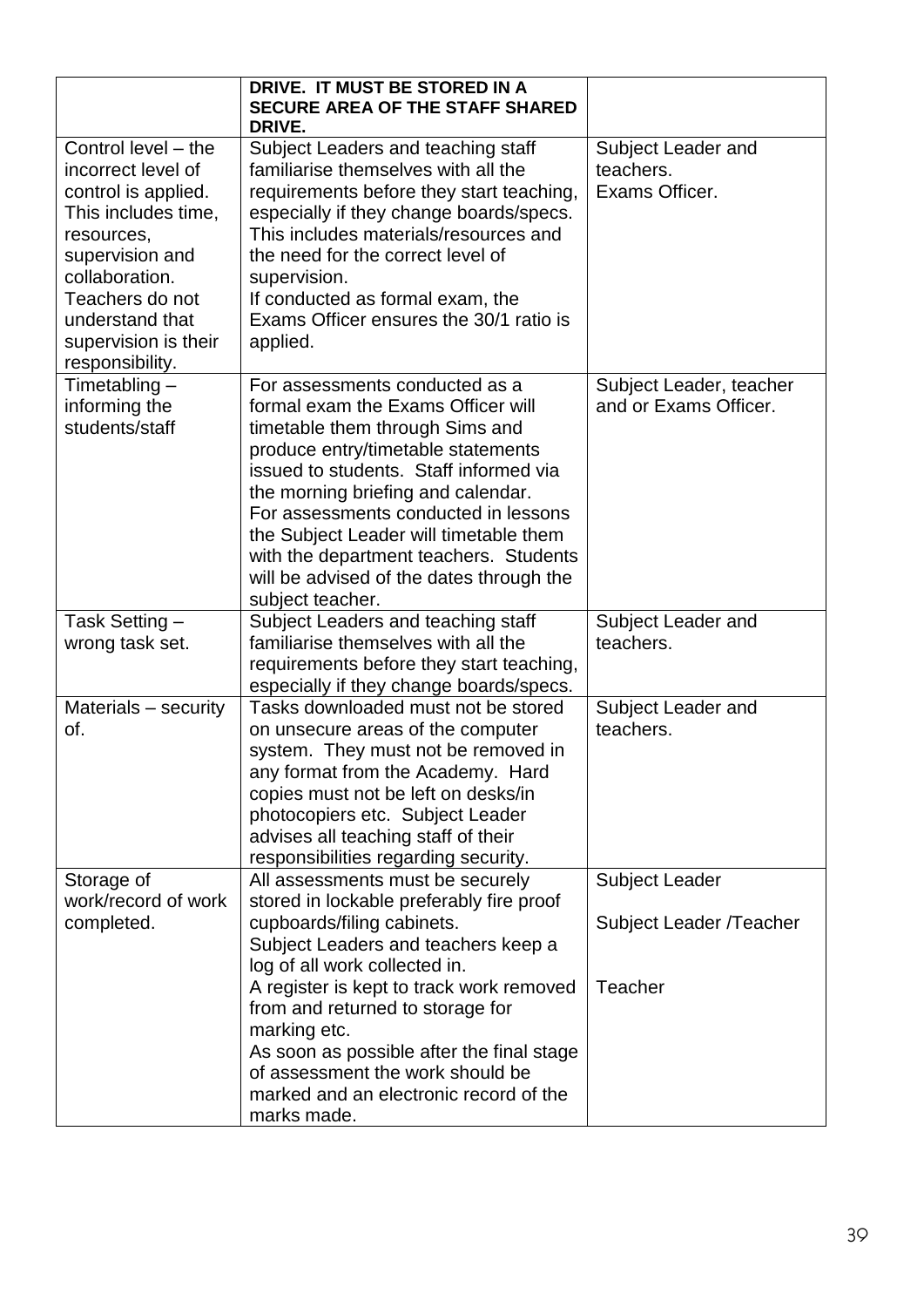| Loss of work by the<br>student.                                                                      | Students are advised to keep copies of<br>all research material and any drafts.<br>Ideally these would be electronic<br>copies.<br>Students must not be allowed to<br>remove work from the Academy.                                                                                                                                                    | <b>Teacher</b><br>Subject Leader and or<br>teachers.                                                                                 |
|------------------------------------------------------------------------------------------------------|--------------------------------------------------------------------------------------------------------------------------------------------------------------------------------------------------------------------------------------------------------------------------------------------------------------------------------------------------------|--------------------------------------------------------------------------------------------------------------------------------------|
| Student missing a<br>test slot and falling<br>short on the hours<br>allocated for the<br>assessment. | A register is taken at each assessment<br>regardless of level.<br>Records of the hours each student is<br>under assessment are kept.<br>Parents are informed that the student<br>has missed the controlled assessment.<br>An opportunity to catch up is arranged<br>at the earliest possible time, this could<br>include lunch times and after school. | Exams Officer and or<br>teachers.<br>Subject Leader and<br>teacher.<br>Subject Leader or teacher.<br>Subject Leader with<br>teacher. |
| <b>Students being</b><br>allowed too much<br>time for the<br>assessment.                             | A register is taken at each assessment<br>regardless of level.<br>Records of the hours each student is<br>under assessment are kept.<br>Subject Leaders ensure that all<br>teaching staff are aware of the<br>regulations for their controlled<br>assessment.                                                                                          | Subject Leader and<br>teacher.<br>Subject Leader or teacher.                                                                         |
| Students not<br>meeting the<br>deadline.                                                             | Student must be issued with firm<br>deadline dates prior to the start of the<br>unit. If it is apparent they are falling<br>behind after school sessions should be<br>arranged and parents informed.<br>Further sanctions must be put in place<br>if the shortfall continues and parents<br>must always be informed.                                   | Teacher, Subject Leader<br>and Year Head                                                                                             |
| Malpractice by the<br>student during the<br>assessment                                               | Every student is issued with the Exams<br>Handbook which contains the JCQ<br>notices at the start of the academic<br>year.<br>Teachers advise the students before<br>they start the unit of the regulations and<br>the penalties for breaking them.                                                                                                    | <b>Exams Officer</b><br><b>Teachers</b>                                                                                              |
| Plagiarism                                                                                           | The students are informed of the<br>penalties for plagiarism before they<br>begin the unit.<br>Regular checks on the students work.<br>Checks on the materials that the<br>students use for the final high-level<br>stage of the assessment.                                                                                                           | <b>Teachers/ Exams Officer</b><br>via the Hand book<br>Teacher                                                                       |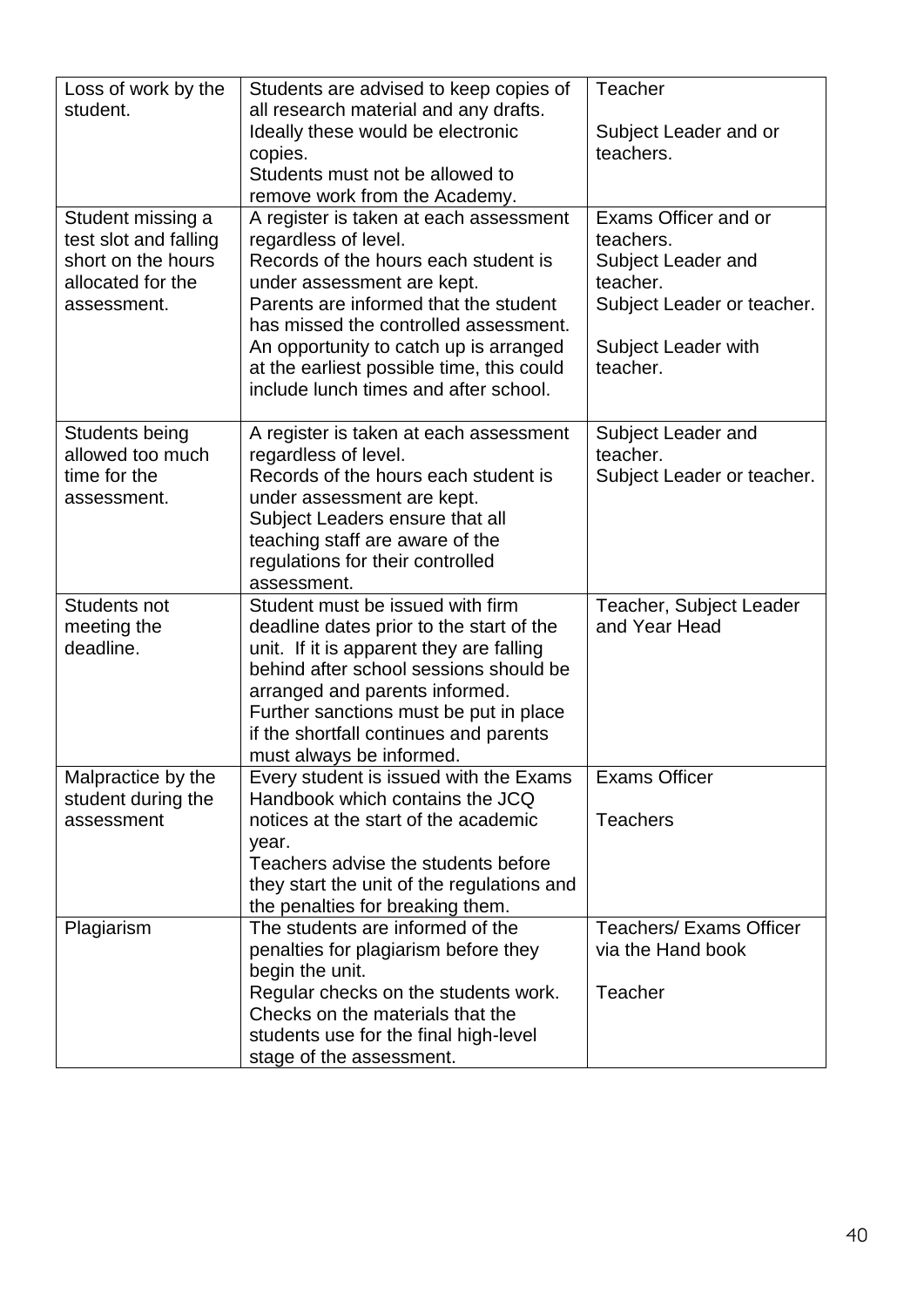| <b>Formal Supervision</b> | Students are advised of the regulations<br>i.e. no internet, e-mails, mobile phones | Subject Leader or teacher.       |
|---------------------------|-------------------------------------------------------------------------------------|----------------------------------|
|                           | etc.                                                                                | Teachers.                        |
|                           | Research folders etc. are checked to                                                |                                  |
|                           | ensure that they do not contain                                                     | Teachers.                        |
|                           | prohibited materials.                                                               |                                  |
|                           | Any teaching material that could be of                                              | Subject Leader, teachers         |
|                           | assistance is removed from the room or                                              | plus Exams Officer if            |
|                           | covered up.                                                                         | external invigilators used.      |
|                           | A record of the date and time, students                                             |                                  |
|                           | present, students absent, supervisors                                               |                                  |
|                           | and any incidents should be kept.                                                   |                                  |
| Informal supervision      | Checks should be made to ensure the                                                 | Teachers.                        |
|                           | work is that of the student.                                                        | Subject Leaders and or           |
|                           | Attendance and absence records must                                                 | teachers.                        |
|                           | be kept.                                                                            |                                  |
| Breach of security        | All assessment materials are kept                                                   | <b>Exams Officer or Subject</b>  |
| by HAJC staff.            | under lock and key.                                                                 | Leader                           |
|                           | Test will not be placed on the computer                                             | Exams Officer and IT             |
|                           | network or stored electronically. This                                              | Manager                          |
|                           | includes mark schemes.                                                              |                                  |
|                           | Where possible test material will not be                                            | <b>Subject Leaders or Exams</b>  |
|                           | downloaded until required.                                                          | Officer                          |
|                           | Only sufficient copies of the                                                       |                                  |
|                           | assessments are to be printed. No                                                   | Subject Leaders, Exams           |
|                           | spares. If sufficient assessments have                                              | <b>Officer and Reprographics</b> |
|                           | been printed and more are requested                                                 | Manager.                         |
|                           | the Reprographics Manager should                                                    | Subject Leaders and or           |
|                           | question it.                                                                        | Exams Officer.                   |
|                           | Completed assessments must be                                                       |                                  |
|                           | stored in locked preferably fireproof                                               | <b>Subject Leaders, Senior</b>   |
|                           | cabinets or filing cabinets.                                                        | Management.                      |
|                           | Controlled assessment material must                                                 |                                  |
|                           | not leave the Academy.                                                              |                                  |
| If an instance of         | Prior to the student signing the                                                    | Subject Leader, Senior           |
| malpractice or            | authentication statement the candidate                                              | Management.                      |
| plagiarism is found.      | will have an opportunity to redress the                                             |                                  |
|                           | problem.                                                                            | Senior Management,               |
|                           | If the irregularity is discovered after the                                         | <b>Exams Officer</b>             |
|                           | student has signed the authentication                                               |                                  |
|                           | statement the problem must be                                                       |                                  |
|                           | reported to the awarding body.                                                      |                                  |
| Authentication of         | Teaching staff must ensure that all                                                 | <b>Teacher</b>                   |
| work by student           | students complete the relevant form(s)                                              | <b>Exams Officer</b>             |
|                           | and that they are either held securely                                              |                                  |
|                           | within the department or attached to the                                            |                                  |
|                           | students work.                                                                      |                                  |
|                           | The Exams Officer must ensure that the<br>relevant forms are attached to the        |                                  |
|                           |                                                                                     |                                  |
| Authentication of         | sample before they are sent.<br>Subject Leader to remind all members                | <b>Subject Leader</b>            |
| work by the teacher.      | of their staff that the relevant                                                    | <b>Teacher</b>                   |
|                           | authentication forms must be signed.                                                | <b>Exams Officer</b>             |
|                           |                                                                                     |                                  |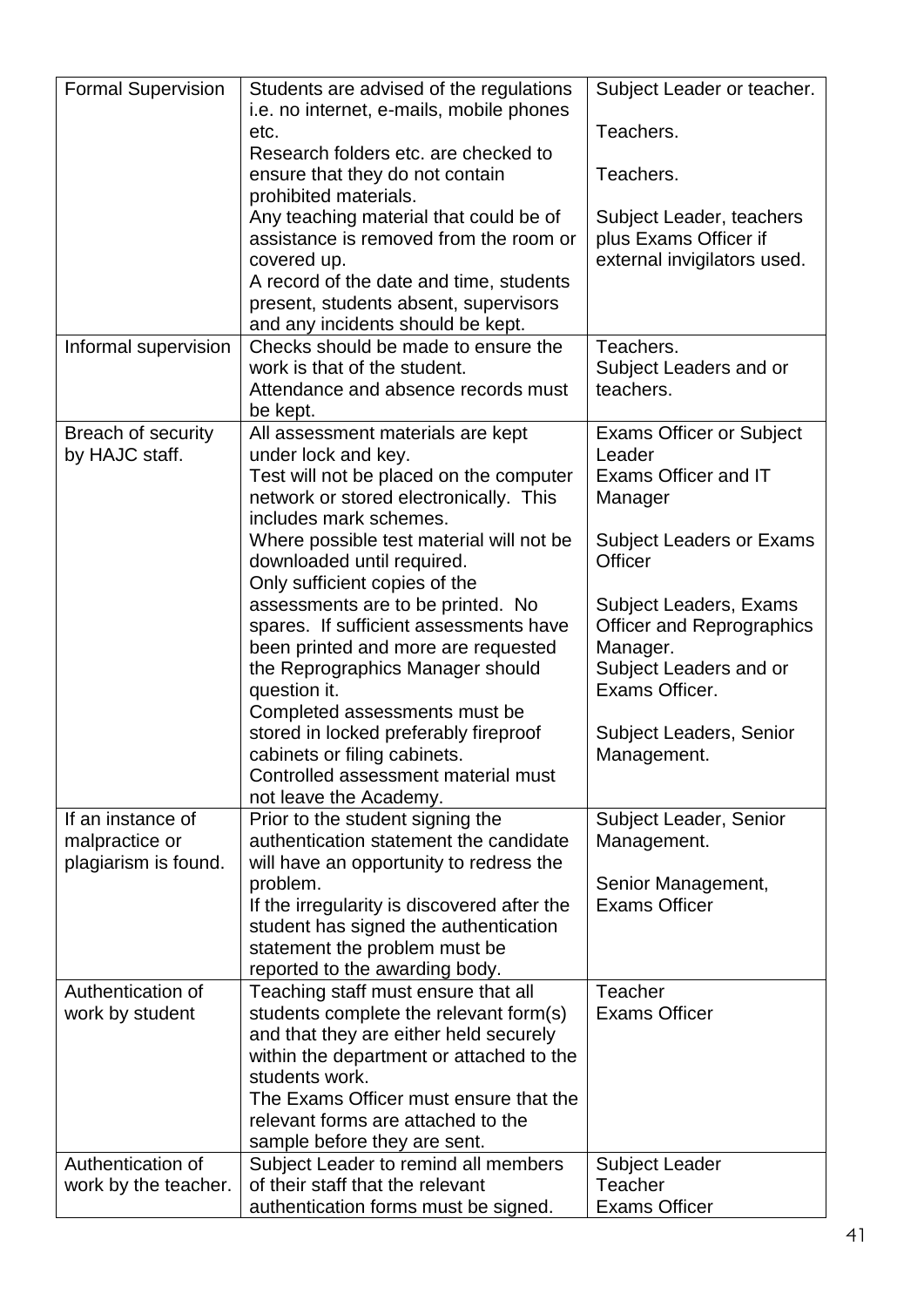|                 | The Exams Officer must ensure that the    |                       |
|-----------------|-------------------------------------------|-----------------------|
|                 | teacher has signed the forms before the   |                       |
|                 | sample is sent.                           |                       |
| Marking and     | Subject Leader to ensure that all staff   | <b>Subject Leader</b> |
| Standardisation | are aware of and have to hand the         | Teacher               |
|                 | marking criteria and the deadlines and    |                       |
|                 | that where necessary appropriate          |                       |
|                 | training has taken place. This is         |                       |
|                 | especially important if there is a change |                       |
|                 | in awarding body/specification.           |                       |
|                 | Subject Leader to arrange the             |                       |
|                 | standardisation meeting to ensure that    |                       |
|                 | marking is consistent and with the        |                       |
|                 | awarding body guidelines.                 |                       |
| Submission of   | Teachers to ensure that the marks are     | <b>Exams Officer</b>  |
| marks           | sent to the Exams Officer by the          | Teachers              |
|                 | deadline set by the Exams Officer.        |                       |
|                 | Exams Officer to ensure that the          |                       |
|                 | internal deadline allows for technical    |                       |
|                 | problems send the marks and that          |                       |
|                 | teaching staff have a chance to double    |                       |
|                 | check the marks awarded.                  |                       |
|                 | Exams Officer to ensure that a second     |                       |
|                 | person is fully trained to send the       |                       |
|                 | marks.                                    |                       |

- The Senior Leadership team are to ensure that all risks are minimised.
- If any of the above occurs the person responsible for reducing the risk must report the matter to the Senior Management team and the Exams Officer. A register of all incidents will be kept by the Exams Officer.
- The Senior Leadership team will act if the risk has occurred because of actions/inactions by a member of the HAJC staff.
- It is the responsibility of the Exams Officer to notify the awarding bodies of any acts of malpractice or plagiarism.
- Ideally Subject Leaders and teachers will set up electronic mark books which record the number of hours a student has completed and the final mark for the work.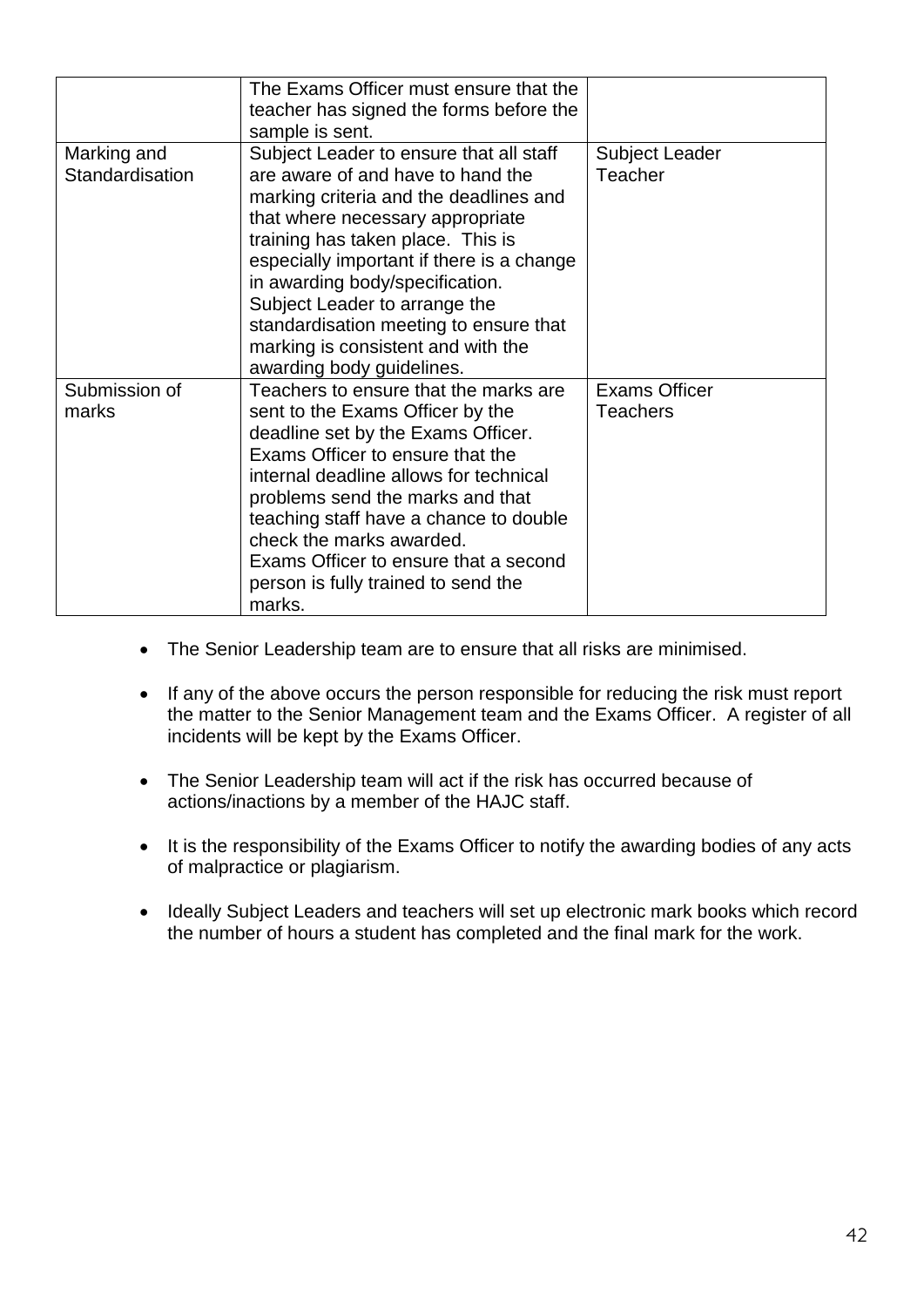





# Hinckley ACADEMY **POST RESULTS SERVICES POLICY**

**Date of last review: September 2021 Reviewed by: Azizah Pathan, Vice Principal and Philippa Colledge, Exams Officer Frequency of review: Annually**

 **Date of next review: September 2022**

- Candidate ID Policy
- Controlled Assessment Policy
- Disclosure and Barring Service Policy
- Disability Policy Equality Act 2010
- Emergency Procedure
- Equal Opportunities Policy
- **Examination Contingency Plan**
- Examinations and Covid-19
- Examination Entries and Retakes
- General Data Protection Regulation Policy
- Internal Appeals Procedure
- Malpractice Policy
- Non-examined Unit Policy
- **Results Policy**
- Safeguarding Child Protection Policy
- Word Processor Policy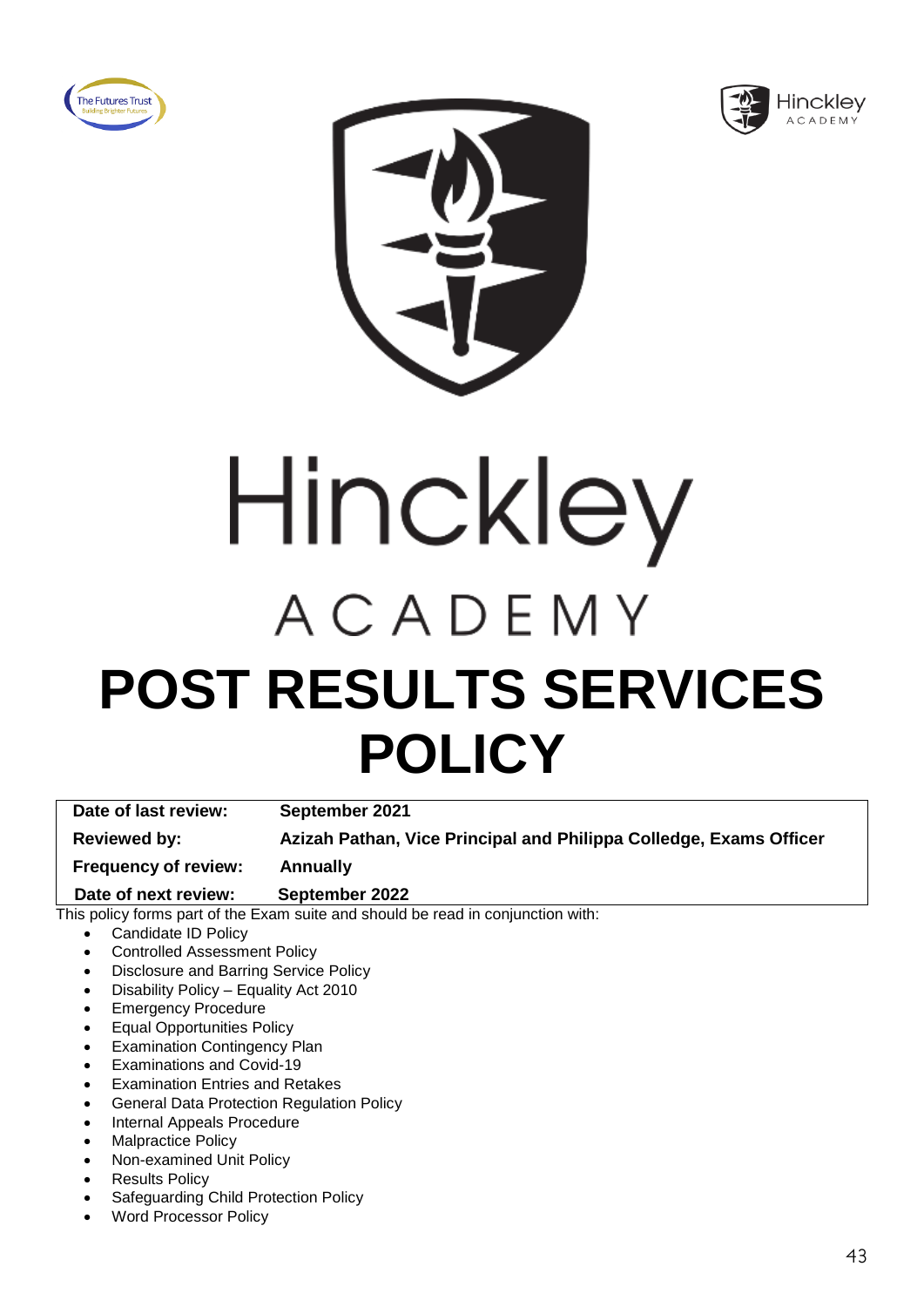- To ensure that all staff and students at HAJC are aware of the PRS available.
- That all staff and students are aware of how to obtain a PRS.
- To ensure that all staff and student are aware of the possible consequences of asking for a PRS.
- To ensure that all staff and students comply with the awarding body and JCQ regulations and deadlines relating to the PRS.

#### **Services Available**

The awarding bodies offer both staff and students the following options to query their exam results**.** The option to have the paper no longer exists.

- A copy of the exam script either the original or a photocopy. If requesting the original further PRS requests cannot be made.
- A clerical check (service one) an awarding body trained reviewer will count up the marks to check that all marks have been accounted for. They will not remark the paper.
- A review of marking (service two) an awarding body trained reviewer will review the paper to check that all questions have been marked and that the marks allocated are accurate and consistent. Again, they will not remark the paper.
- A review of moderation (service three) an awarding body trained reviewer will review the marks given by HAJC staff and confirmed or amended by the moderator to ensure that they are accurate and consistent. This option applies only to controlled assessments or coursework that has been marked initially by HAJC staff. This service is not available to individual students.
- An appeal If after receiving the outcome of a review of marking or a review of moderation HAJC or the student feels the awarding body has not applied the rules correctly then an appeal can be made.

#### **How are details of the PRS disseminated?**

For each public exam session, the Exams Officer is responsible for distributing the following information to students, parents/guardians/carers and staff via the Academy website, HJAC intranet, posters and on the back of the students' results statements.

- Details of the services available
- Costs of each service
- Awarding body deadlines
- The outcomes of a PRS including the warning that results can go down

It is the responsibility of the Exams Officer to inform the student either in person or via the post of the PRS outcome, never via email or over the phone. PRS outcomes will only be issued to the student concerned.

#### **Who can apply for a PRS?**

PRS applications can be made by either the student or the Head of Department. Parents cannot make a request on behalf of the student.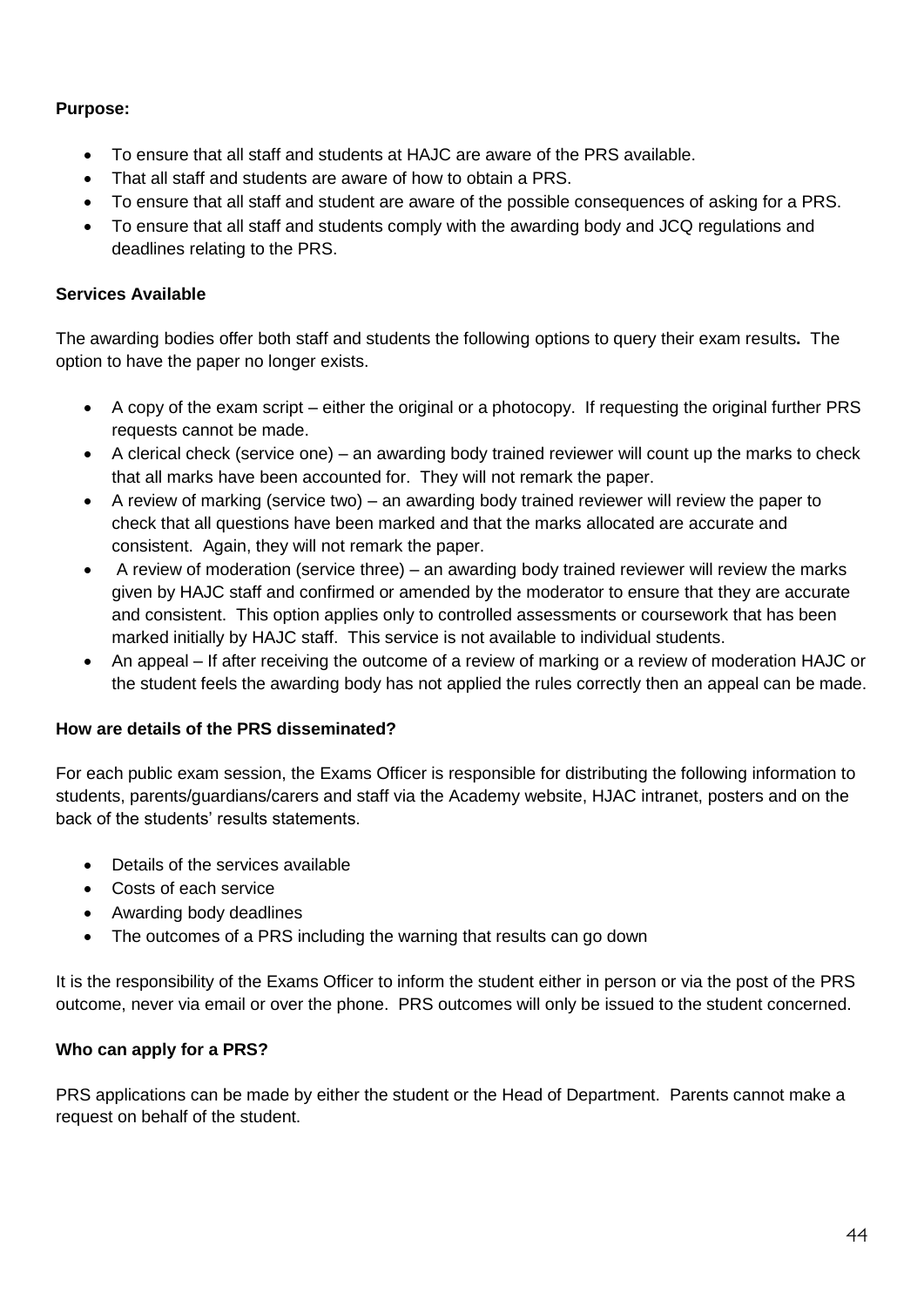#### **How to make an application**

- Applications are made via the relevant HAJC form which is available from the Exams Officer. Students will also be asked to complete a copy of the JCQ Enquiries about Results and Appeals Candidate Consent Form.
- All applications must be made in person, we will not accept email or phone requests.
- If the application comes from the Head of Department they must have written consent from the student(s) concerned. A copy of the JCQ Enquiries about Results and Appeals Candidate Consent Form must be submitted for each application.
- Students must be informed that their grade may go down when they make the application therefore it is advisable that they consult with their subject teacher/department head before they make a decision.
- Payment must be made when the application is made.

#### **Costs**

The PRS and appeal fees will be displayed on the Academy's website, the Intranet and posters displayed in the main hall and sixth form.

Students are required to cover the cost of their application including appeal if required. If, however HAJC staff believe that a marking error has occurred which affects a large number of students, with the student's written permission, an application will be made on their behalf. In this instance the student will not be required to cover the cost.

#### **Outcomes**

There are three main outcomes from a PRS.

- The marks for the paper can go down, up or remain unchanged
- The marks for the subject grad can go down, up or remain unchanged

Students must be made aware that there is no longer grade protection and their grade can go down before they make an application.

#### **Appeals**

Both the student and HAJC staff have the right to request an appeal but they must satisfy the following criteria.

- An appeal can only be made if a review of marks or clerical check has taken place first.
- The student or member of staff can prove that the awarding body has not applied the rules correctly.
- The Head is in agreement with the appeal.

The Academy has 14 days from receipt of a review outcome to lodge an appeal therefore written requests for an appeal must be made no later than 10 days after the student receives the review outcome. The request should be addressed for the attention of the Head.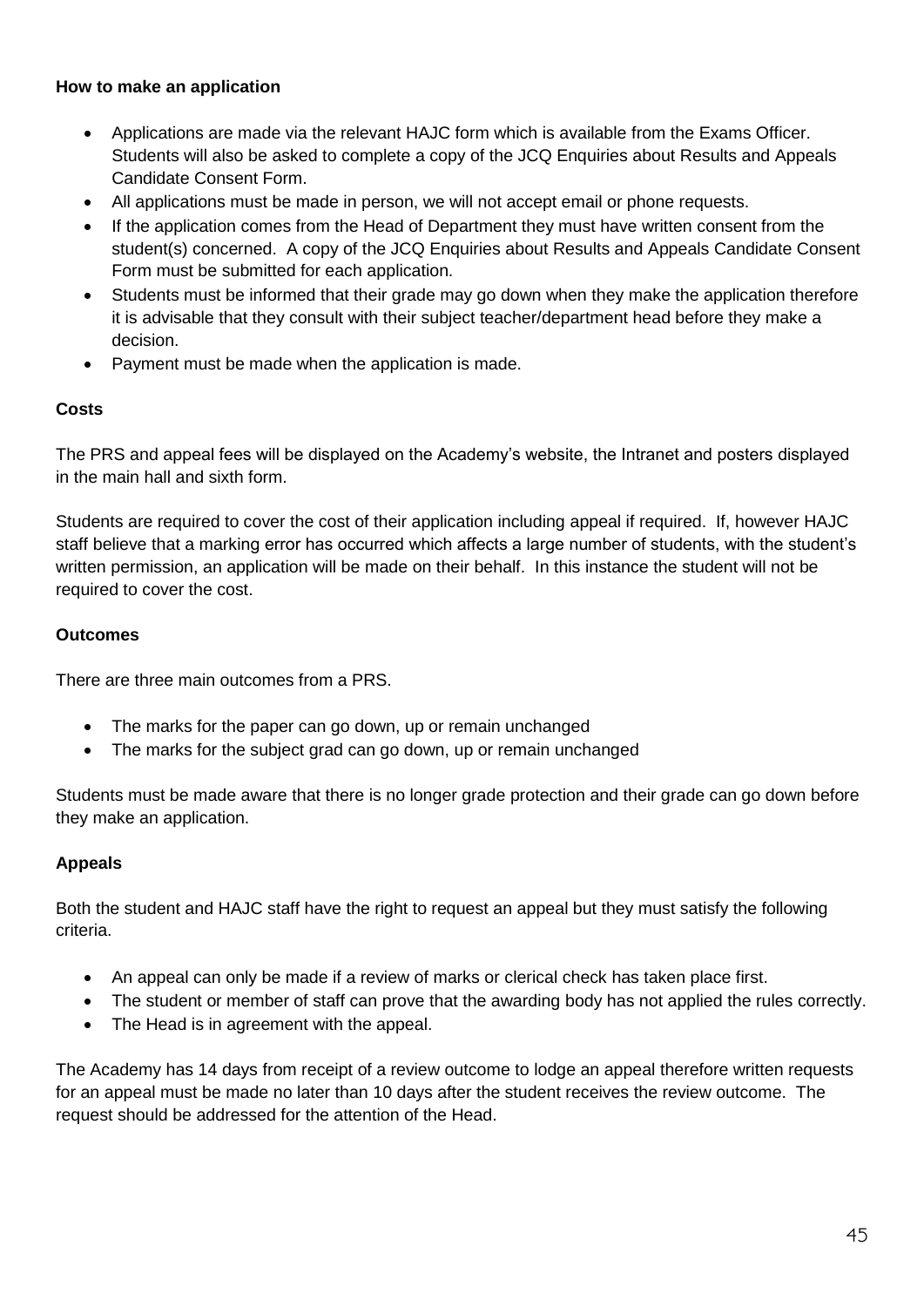





Hinckley ACADEMY **RESULTS POLICY**

**Date of last review: September 2021 Reviewed by: Azizah Pathan, Vice Principal and Philippa Colledge, Exams Officer Frequency of review: Annually Date of next review: September 2022**

- Candidate ID Policy
- Controlled Assessment Policy
- Disclosure and Barring Service Policy
- Disability Policy Equality Act 2010
- Emergency Procedure
- Equal Opportunities Policy
- **Examination Contingency Plan**
- Examinations and Covid-19
- Examination Entries and Retakes
- General Data Protection Regulation Policy
- Internal Appeals Procedure
- Malpractice Policy
- Non-examined Unit Policy
- Post Results Services Policy
- Safeguarding Child Protection Policy
- Word Processor Policy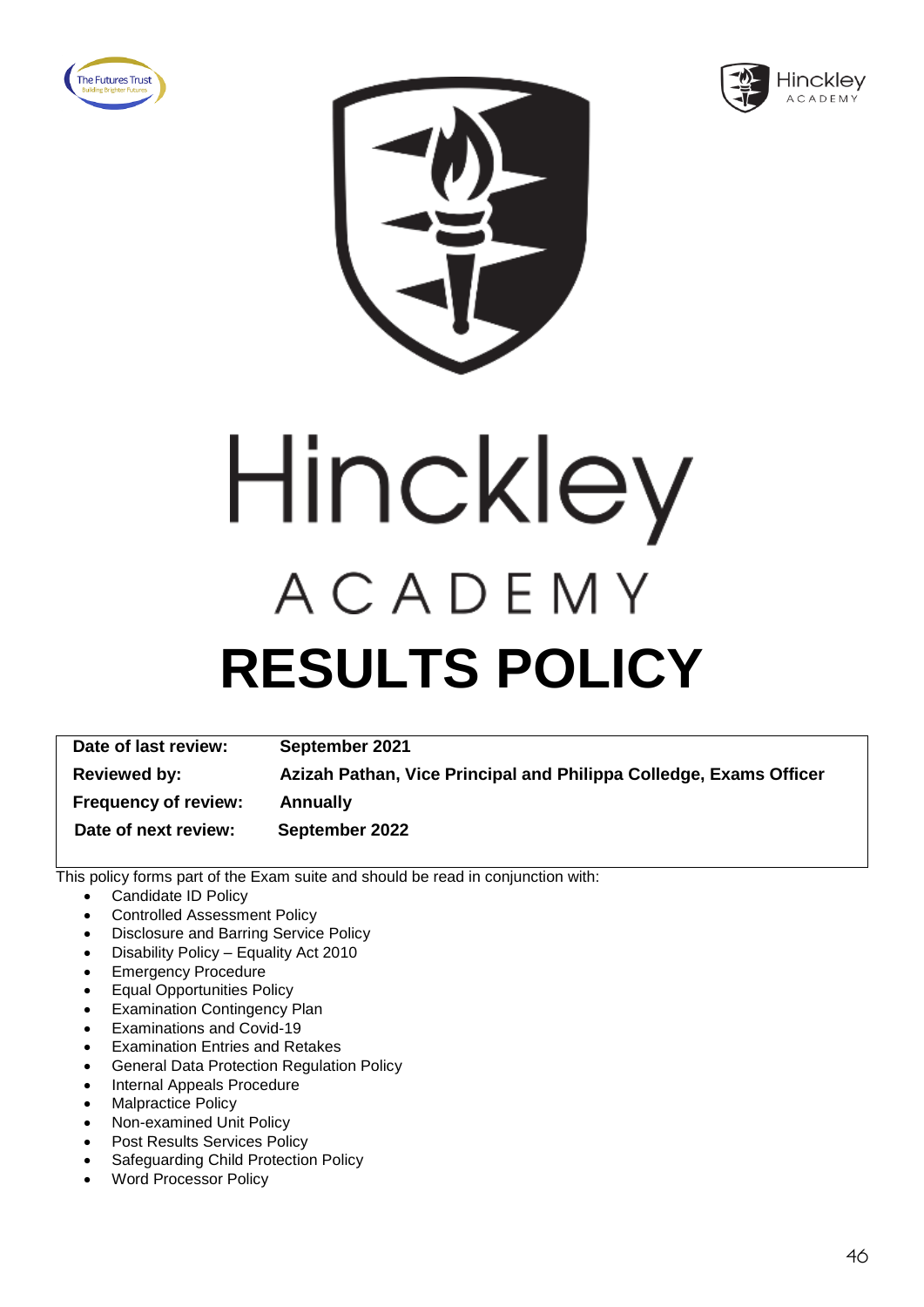To outline the procedures that take place on a results day and detail who is responsible so that students and staff know who to approach for information.

#### **Results**

It is the responsibility of the Exams Officer to download the results on the pre-release day and produce the reports required by the Head and Senior Leadership and the students' results statements.

- Any queries must be rectified before the reports and results statements are printed and issued.
- Results statements must be printed on pre-release day but held in secure store until the official results day.
- The Heads of Departments can be issued with generic results data on pre-release day but must not be given access to Sims or a student's individual results until the official results day.
- The Sims embargo must be set by the Exams Officer to ensure that only the Head and Exams Officer can see results in Sims prior to the official release day.
- The Exams Officer will organise where and when the results are to be issued as well as members of staff to assist.
- Results can only be issued to the students on the official results day. They should be issued to student in person, never over the phone or via email. They may be given to a third party nominated by the student provided that the third party has a letter of authorisation and proof of identity.
- External candidates collecting results will require proof of identity.
- Any results not collected will be posted on the official results day to the address we hold on Sims for the student. A student may before results day request that the results are posted to an alternative address if they are moving out of the area. We will not send exam results to a holiday address.
- Staff will be issued with the awarding body results paperwork and Sims generated results reports on the official release day – not before.

#### **Certificates**

It is the responsibility of the Exams Officer to take receipt of the certificates, collate them and inform all candidates that their certificates are available for collection.

- Sixth Form students will be notified via the intranet that their certificates are ready for collection.
- External candidates and former HAJC students will be notified via a postcard that their certificates are ready for collection.
- Former HAJC students and external candidates collect their certificates from reception, sixth form students collect their certificates from the Data Office.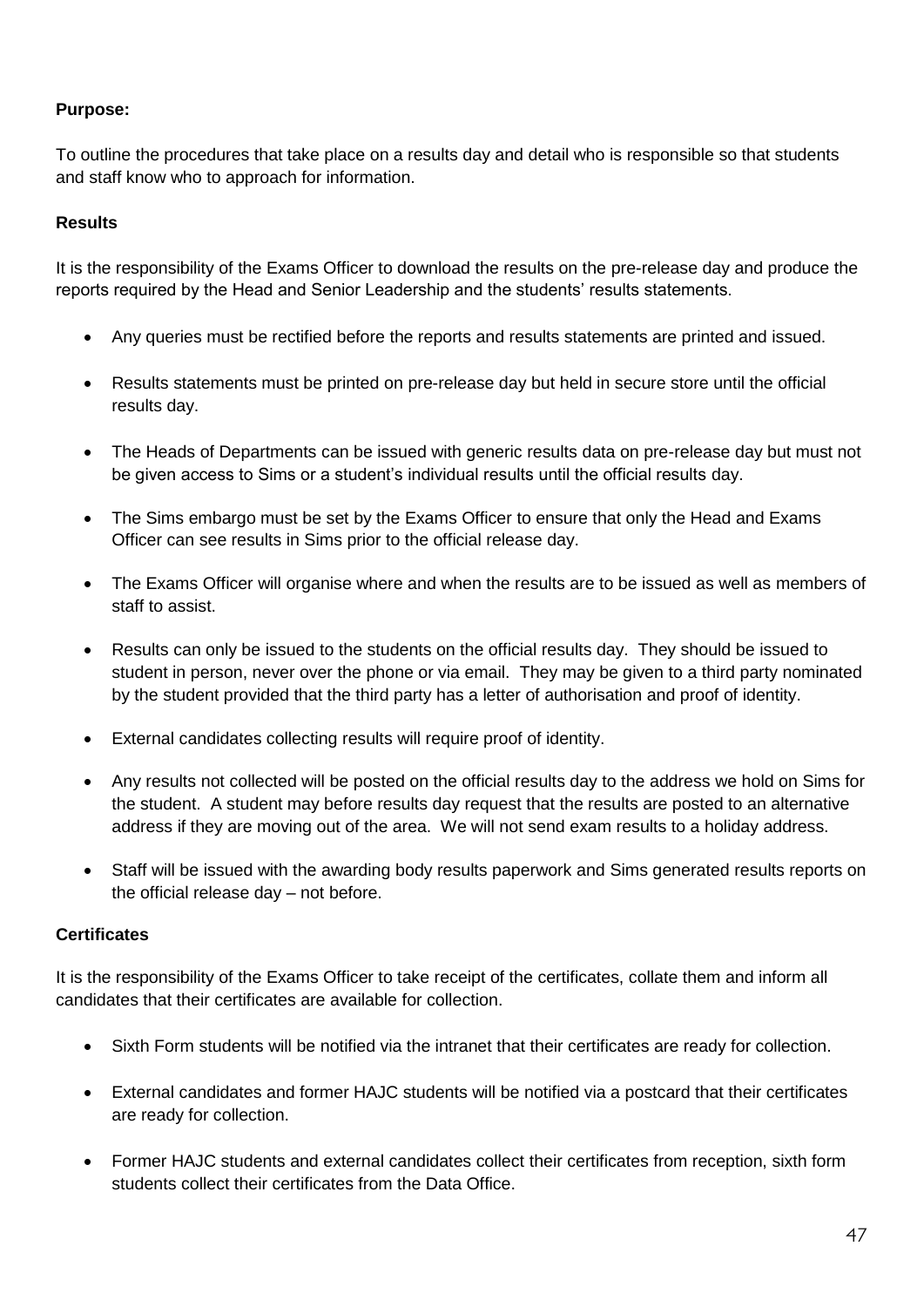- A log must be kept of all certificates held by HAJC, this must be updated when certificates are collected.
- Certificates should not be posted, proof of ID is required for former HAJC students and external candidates. A third party can collect certificates but they must have a letter of authorisation and proof of ID.
- A receipt must be signed by all those collecting their certificates.

#### **GDPR**

Exam results will be securely stored electronically. Certificates will be securely stored until they are claimed by the candidate.

Further details regarding GDPR and exams can be found in the GDPR policy, a copy of which is available on request.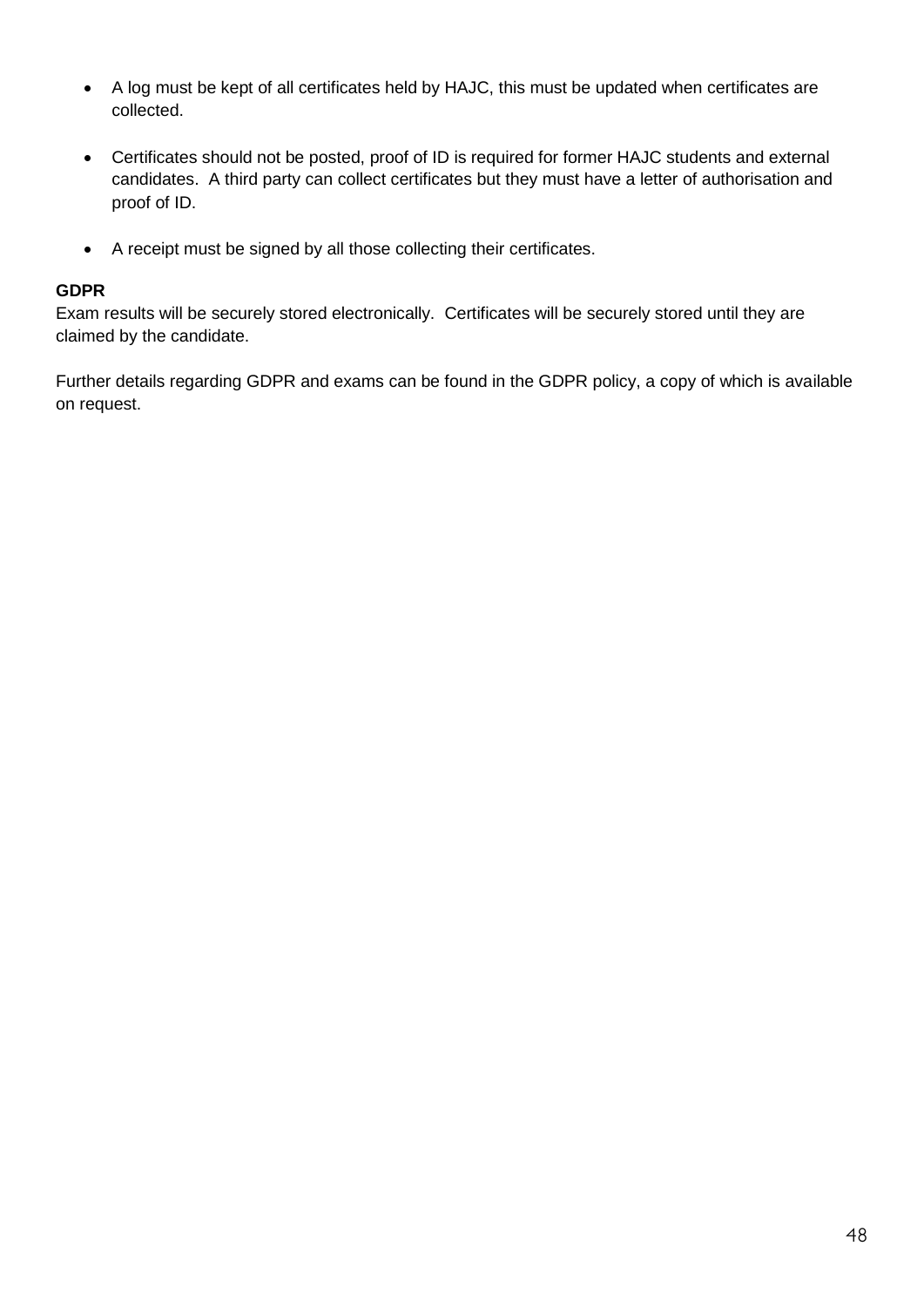





# Hinckley ACADEMY **SAFEGUARDING CHILD PROTECTION POLICY**

**Date of last review: September 2021 Reviewed by: Azizah Pathan, Vice Principal and Philippa Colledge, Exams Officer Frequency of review: Annually Date of next review: September 2022**

- Candidate ID Policy
- Controlled Assessment Policy
- Disclosure and Barring Service Policy
- Disability Policy Equality Act 2010
- Emergency Procedure
- Equal Opportunities Policy
- **Examination Contingency Plan**
- Examinations and Covid-19
- **Examination Entries and Retakes**
- General Data Protection Regulation Policy
- Internal Appeals Procedure
- **Malpractice Policy**
- Non-examined Unit Policy
- Post Results Services Policy
- **Results Policy**
- Word Processor Policy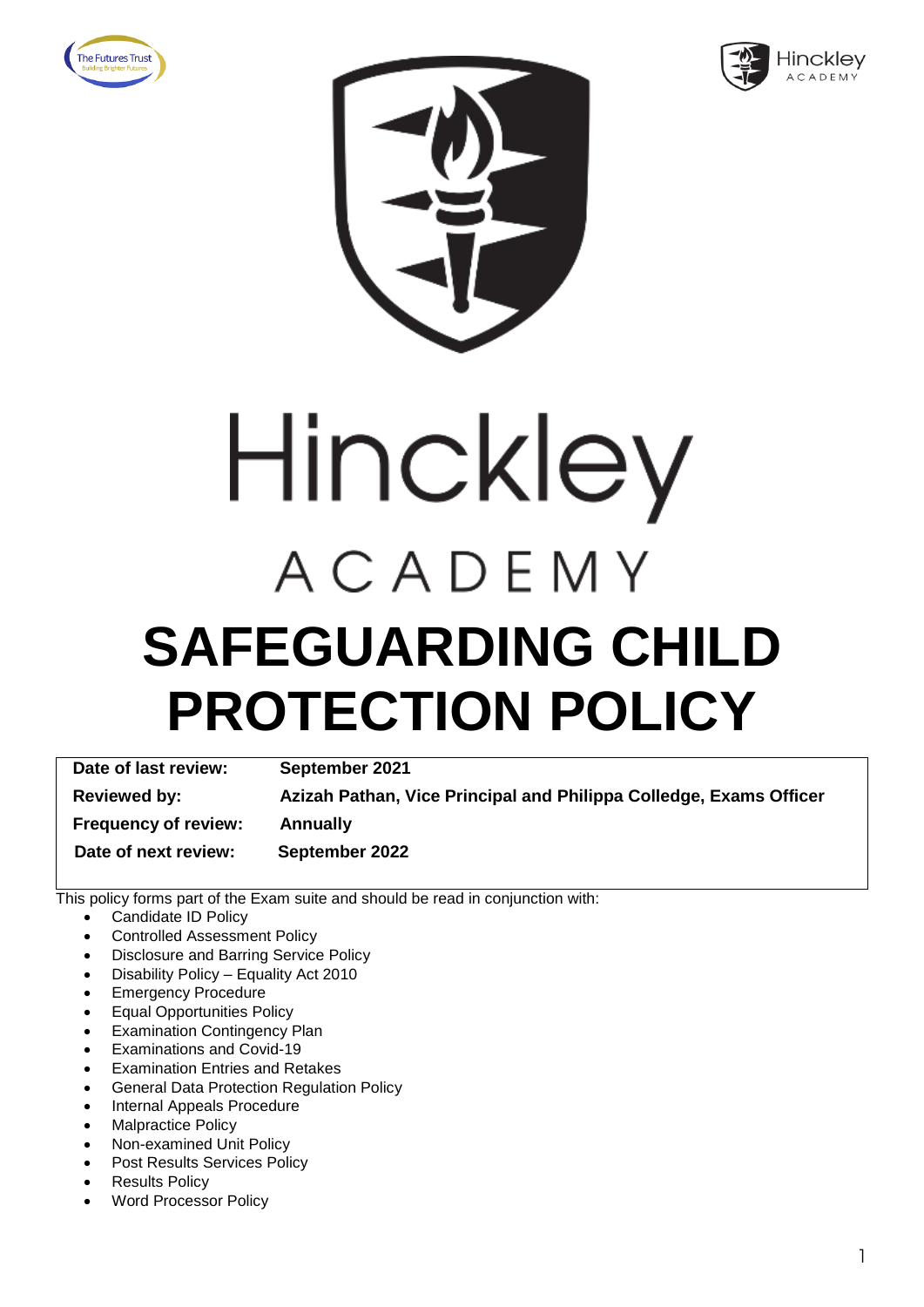Hinckley Academy and John Cleveland Sixth Form Centre fully recognises the contribution it can make to protect children and support students in school. The aim of the policy is to safeguard and promote our students' welfare, safety and health by fostering an honest, open, caring and supportive climate. The students' welfare is of paramount importance.

Because of the indepth content of the Safeguarding Child Protection Policy it is best accesed via the following link. [https://www.hinckleyacademy.co.uk/attachments/download.asp?file=204&type=pdf](https://www.hinckleyacademy.co.uk/attachments/download.asp?file=204&type=pdf%20)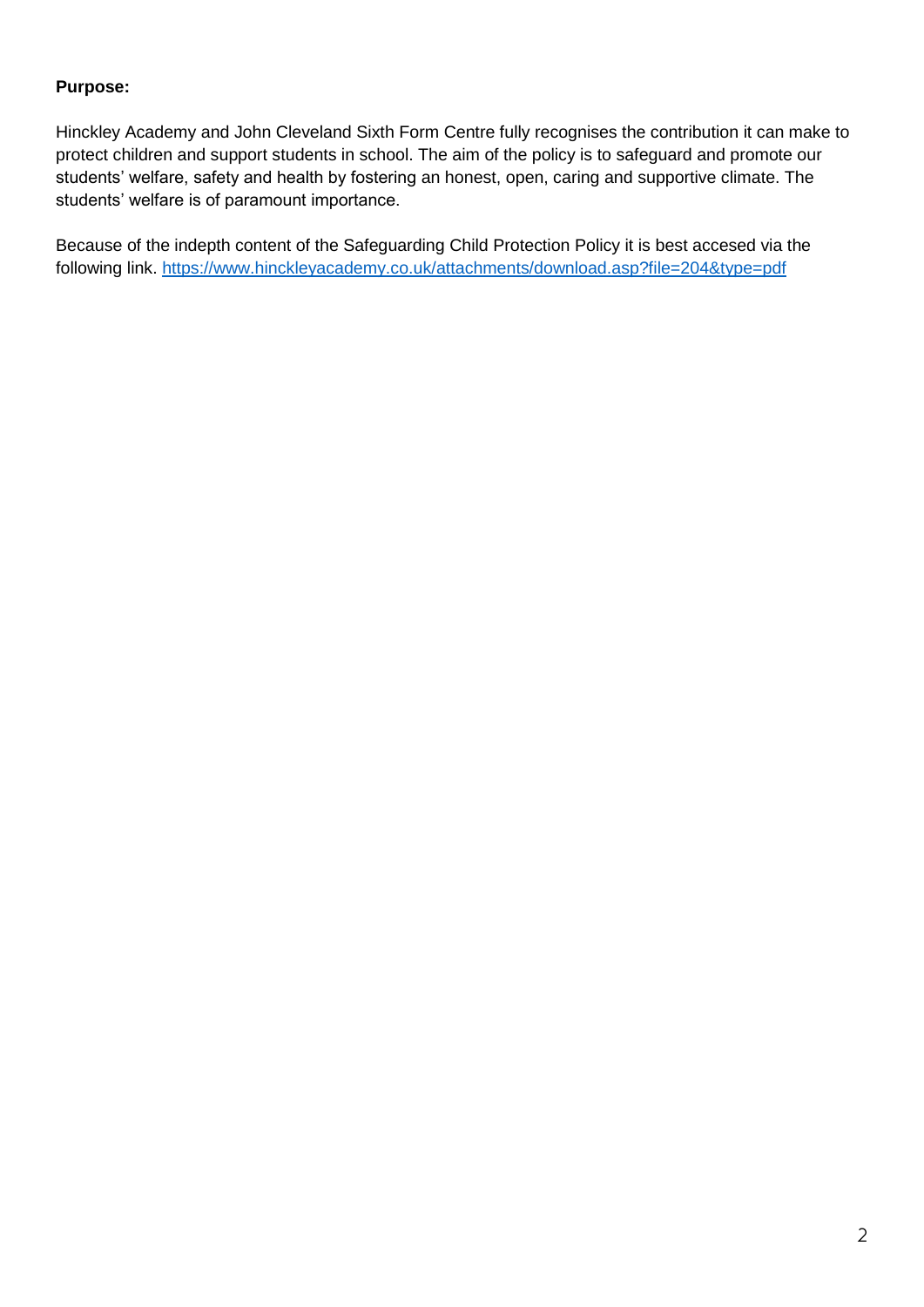





Hinckley ACADEMY

### **WORD PROCESSOR POLICY**

| Date of last review:        | September 2021                                                     |
|-----------------------------|--------------------------------------------------------------------|
| <b>Reviewed by:</b>         | Azizah Pathan, Vice Principal and Philippa Colledge, Exams Officer |
| <b>Frequency of review:</b> | <b>Annually</b>                                                    |
| Date of next review:        | September 2022                                                     |

- Examination Entries and Retakes
- Candidate ID Policy
- Controlled Assessment Policy
- **Data Protection Policy**
- **DBS Policy**
- Disability Policy Equality Act 2010
- Equal Opportunities Policy
- **Examination Contingency Plan**
- Examinations and Covid-19
- **Emergency Procedure**
- Internal Appeals Procedure
- Malpractice Policy
- Non-examined Unit Policy
- Post Results Services Policy
- **Results Policy**
- Safeguarding Child Protection Policy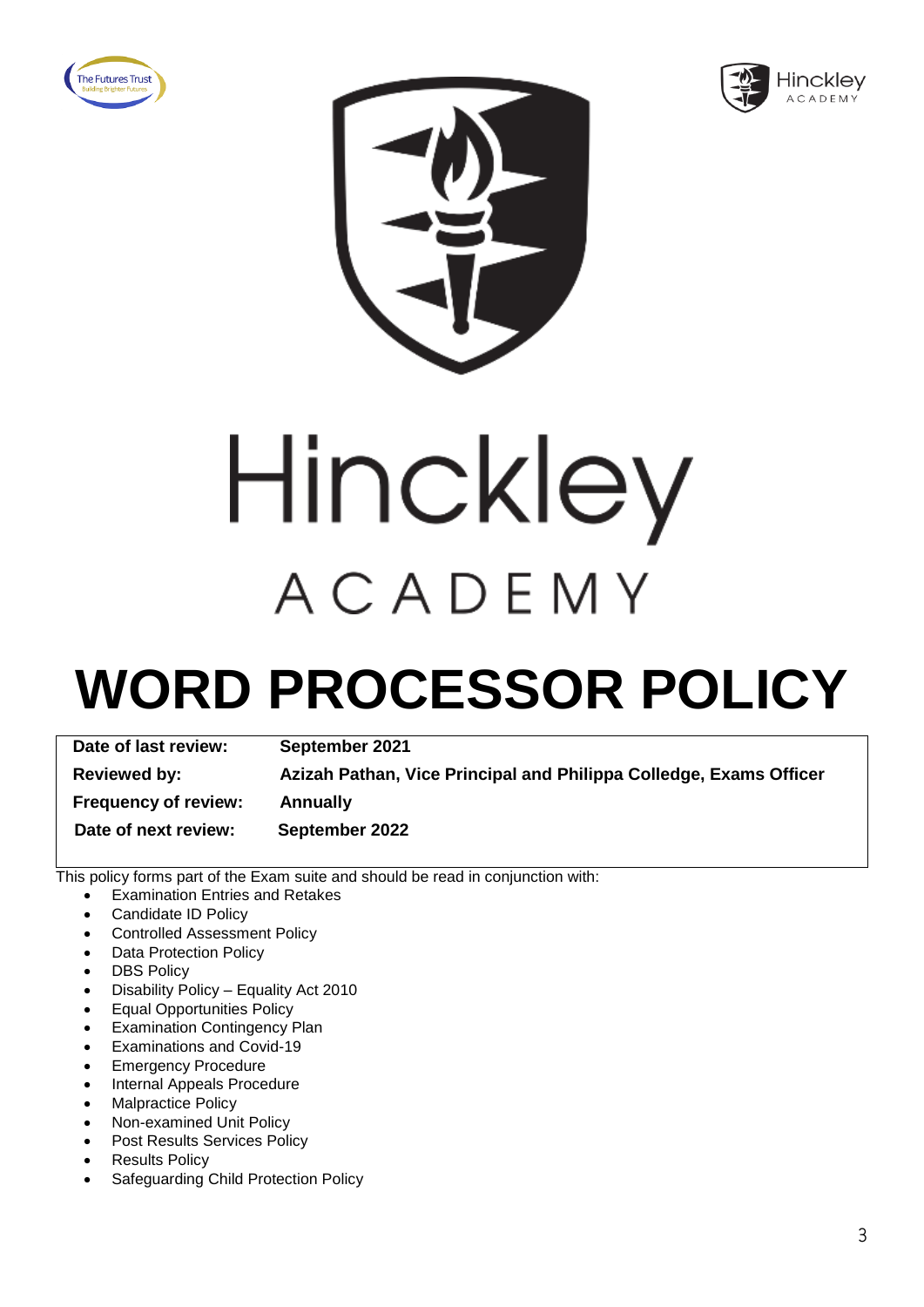To ensure that all those preparing students for their exams are fully conversant with the regulations around the allocation of a word processor to a student for their exams.

#### **Rational:**

- The granting of a word processor for exams must always fall in line with the relevant JCQ Access Arrangements and Reasonable Adjustments and ICE regulations.
- The SENDCo in consultation with a student's teachers will decide if a candidate requires a word processor for examinations.
- The use of a word processor will only be permitted to remove the barriers that students with identifiable processing difficulties experience or for those students whose handwriting under pressure renders it illegible.
- The use of a word processor will not be granted where it will compromise the assessment objectives of the specification in question.
- Candidates will not require the arrangement in each specification, the need for the use of a word processor is considered on a subject-by-subject basis.
- The use of a word processor is only granted if it reflects the support given to the student as their **'normal way of working'**, which is defined as support: in the class and/or in internal school tests and mock examinations.

#### **The use of a word processor**

- Hinckley Academy and John Cleveland Sixth Form centre will provide a word processor with the spelling and grammar check facility/predictive text disabled (switched off).
- The use of a word processor to a candidate will only be granted if it is their normal way of working within the Academy.
- The use of a word processor will only be granted to a student if it is appropriate to their needs. (For example, the quality of language significantly improves as a result of using a word processor due to problems with planning and organisation when writing by hand).
- In all cases, the Exams Officer will ensure that a word processor cover sheet (Form 4) is completed and attached to each candidate's typed script.
- Hinckley Academy and John Cleveland Sixth Form centre will not grant the use of a word processor to a candidate because he/she prefers to type rather than write or can work faster on a keyboard, or because he/she uses a word processor at home.
- The candidate must be proficient in word processing so it's an appropriate arrangement.

#### **The word processors used for exams are:**

- Used purely for exams and kept in the Exams secure store at all times. They can only be accessed by the Exams Officer.
- Have been cleared of any previously stored data.
- Are in good working order at the time of the examination.
- Are not connected to an intranet or any other means of communication.
- Have had the spell check facility disabled and run only Word.
- Students are accommodated in such a way that other students are not disturbed and cannot read the screen. If accommodated separately, a separate invigilator is used.
- Candidates are provided with a memory stick, which has been cleared of any previously stored data, by the Exams Officer. The memory sticks are stored in the Exams Office, they are returned to the Exams Officer once the exam is complete.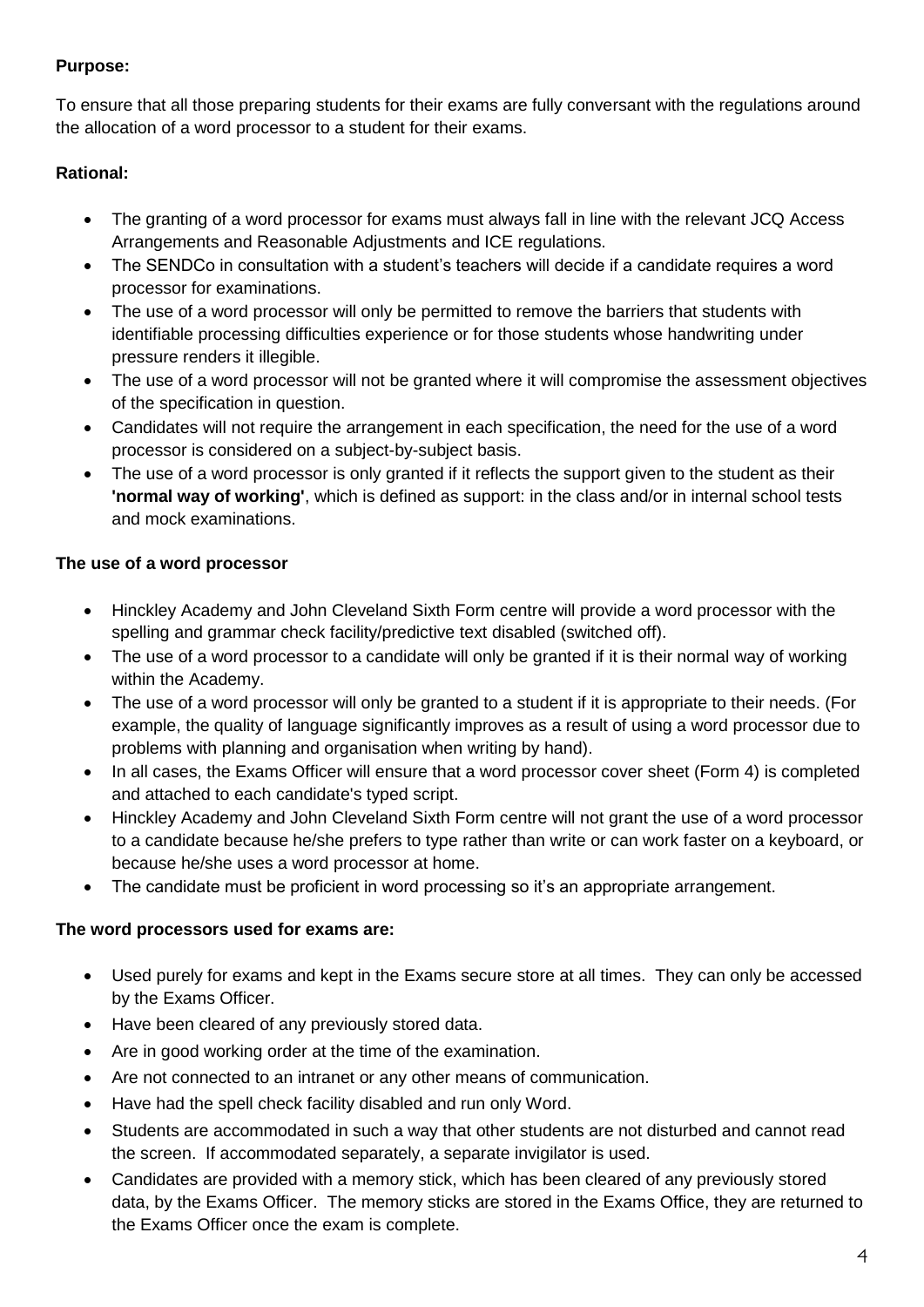- Students are not permitted to use their own memory stick or to leave with the stick issued to them for the exam.
- Documents are printed after the examination is over by the Exams Officer. The students are present to verify that the work printed is their own.

#### **Notifying students and staff**

- Students granted a word processor for exams will also be allocated a word processor for use in their lessons by the IT department.
- Students will be issued with a crib sheet which informs them of the correct details and layout of their scripts i.e. that the header should contain details such as centre number etc. when they receive their exam entry statement.
- Staff are notified via Sims which students are permitted a word processor for exams.

#### **The criteria Hinckley Academy and John Cleveland Sixth Form Centre uses to award and allocate word processors for examinations**

Hinckley Academy's statement to meet the requirement, as outlined in the JCQ Access Arrangements guidance.

The 'normal way of working' for exam candidates, as directed by the Head, is that candidates handwrite their exams. Exceptions to this are where a candidate may have an approved access arrangement in place, for example the use of a word processor. The process by which access to a word processor will be awarded is as follows:

Teaching staff at Hinckley Academy identify students who use a word processor as their normal way of working at the start of each academic year.

At the end of each academic year student needs are assessed and evaluated and if a student's needs have changed these will be identified and the need met with the provision of a word processor.

At the start of the academic year access arrangements applications are processed and that will include the use of a word processor.

Word processors provided for exams are used only for exams and have blank memories prior to the examination.

#### Granting a word processor

Word processors are granted for exams where the candidate has a firmly established need, and it reflects the candidate's normal way of working plus if not granted the candidate would be at a substantial disadvantage.

Established need includes where a candidate has, for example:

- a learning difficulty which has a substantial and long-term adverse effect on their ability to write legibly
- a medical condition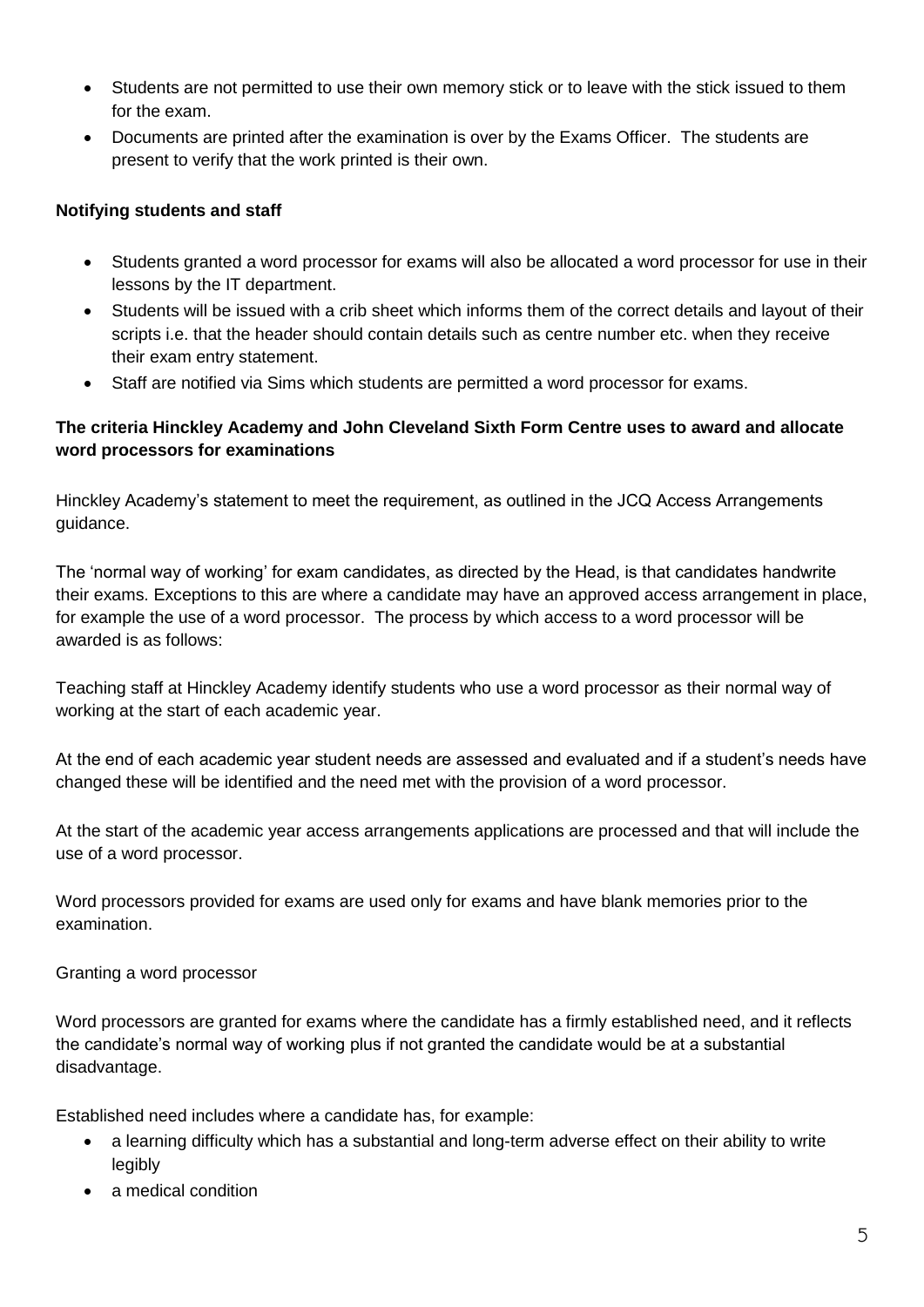- a physical disability
- a sensory impairment
- planning and organisational problems when writing by hand
- illegible handwriting

#### Allocating word processors

Exam-compliant word processors are allocated by the Exams Officer on the day of the exam.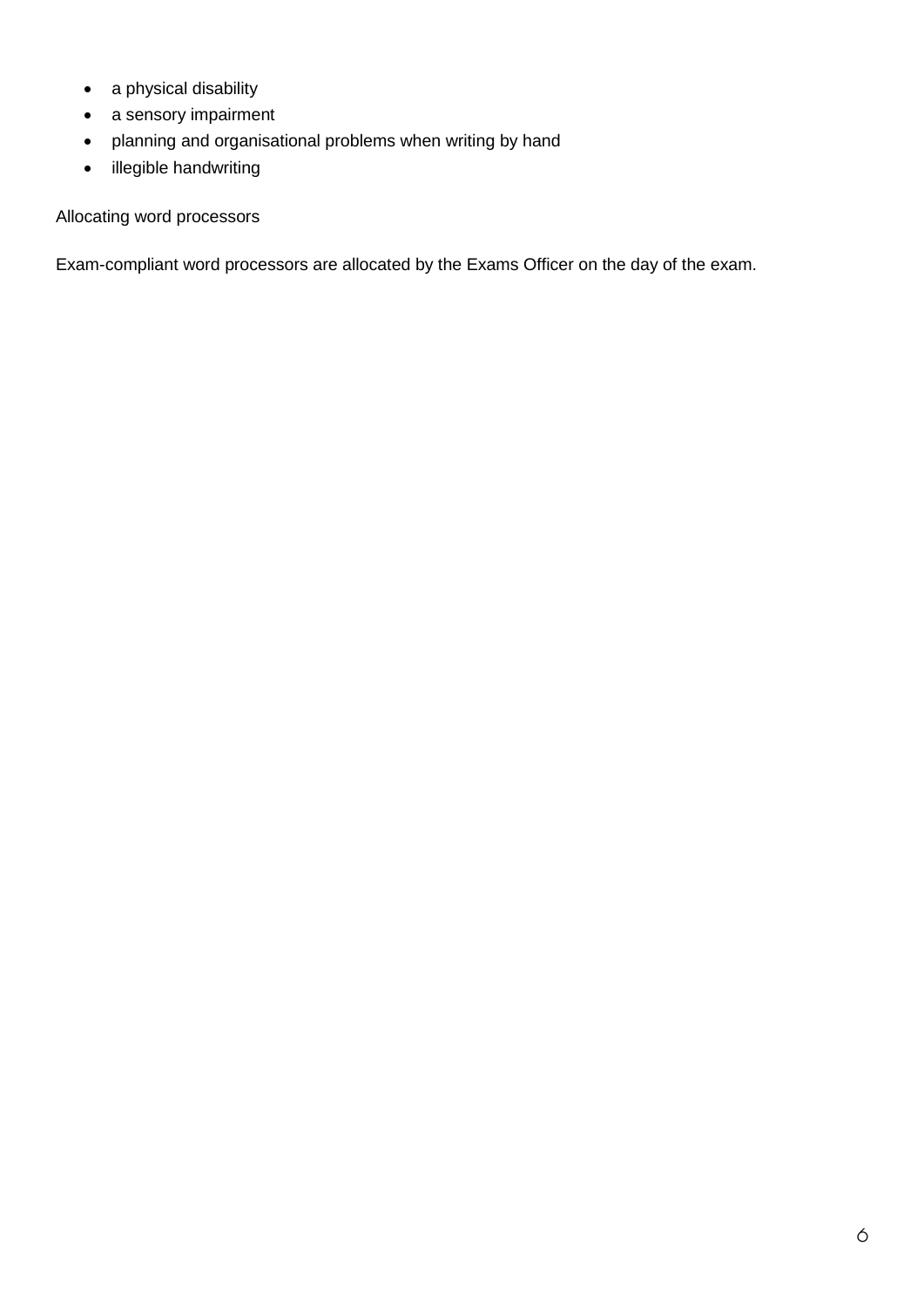





# Hinckley ACADEMY **EXAMINATIONS AND COVID 19 POLICY**

| Date of last review:        | September 2021                                                     |
|-----------------------------|--------------------------------------------------------------------|
| <b>Reviewed by:</b>         | Azizah Pathan, Vice Principal and Philippa Colledge, Exams Officer |
| <b>Frequency of review:</b> | <b>Annually</b>                                                    |
| Date of next review:        | September 2022                                                     |

- Candidate ID Policy
- Controlled Assessment Policy
- DBS Policy
- Disability Policy Equality Act 2010
- Emergency Procedure
- Equal Opportunities Policy
- Examination Contingency Plan
- Examination Entries and Retakes
- General Data Protection Regulation Policy
- Internal Appeals Procedure
- Malpractice Policy
- Non-examined Unit Policy
- Post Results Services Policy
- Results Policy
- Safeguarding Child Protection Policy
- Word Processor Policy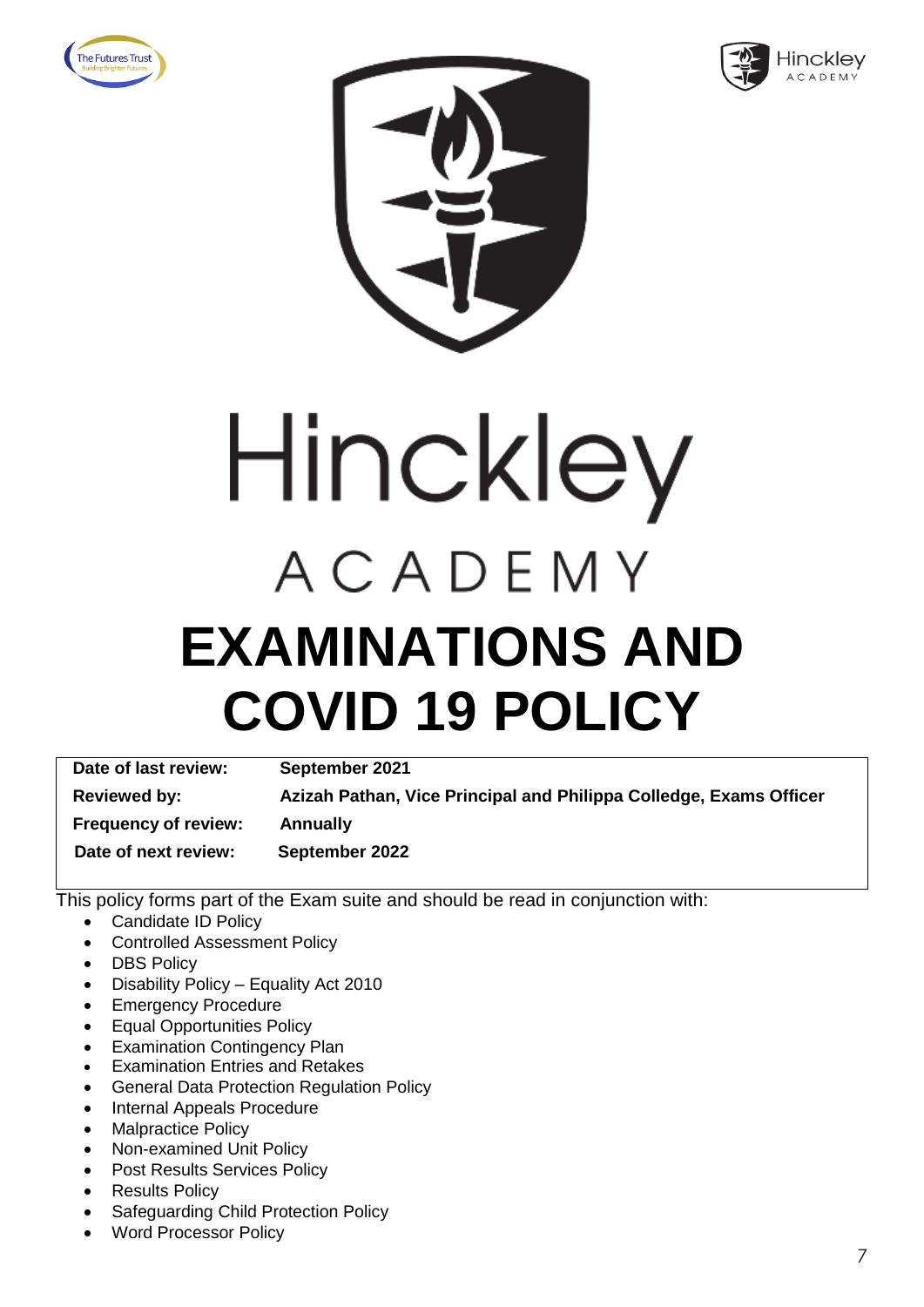The purpose of this policy is to ensure that all parties are conversant with the public health arrangements for exam centres. It will be reviewed in light of the changing situation.

#### **Rational:**

To set out the procedures to ensure that exams can take place in a COVID-19 secure way.

#### **Arrival and departure of students**

- Candidate must maintain social distancing while waiting outside the Sports Hall to enter the exam room.
- External candidates will wait outside reception and be escorted down to the exam rooms via the top PE corridor. They will enter the exam room either before or after HAJC candidates to avoid contact.
- Candidates leaving the exam room must maintain social distancing and return to their lesson or leave the site via the top gates. They will be escorted by teaching staff.
- External candidates leaving the exam room will be escorted off site by a member of staff. Ideally they will leave via the field gates.

#### **Cleaning**

- **Frequently touched surfaces such as door handles, desks, the backs of chairs, light switches and notice boards will be cleaned with an appropriate cleaning fluid after each exam. Ideally the rooms will be fogged at the end of the exam.**
- Rooms will be cleaned at the end of each day, all rubbish removed, all desks and the backs of chairs wiped down, light switches and door handles wiped down.

#### **The room**

- The minimum distance of 1.25 meters between the centre of the chairs will be maintained for all exams but we will endeavour to increase this distance venue permitting.
- Ventilation: in the V block the windows will be open, in the Gym and Sports Hall the main doors will be open to ensure air movement.

#### **Face coverings, Hand sanitising**

- Face coverings should be worn whilst waiting to enter the exam room, especially external candidates.
- Hand sanitiser will be available as candidates enter the room and as they leave.

#### **Invigilation**

- Invigilators will be asked to work solely for HAJC and not move between schools.
- They must maintain 2-meter distancing and minimise contact with the candidates and staff as much as possible.
- They should actively invigilate by walking up and down but when stationary they should find a position where they can view all of the candidates, ideally from the side of the room rather than the front. Avoid standing in the corners of the room.
- If they prefer they can wear masks during the exam and gloves for the collection of the scripts.